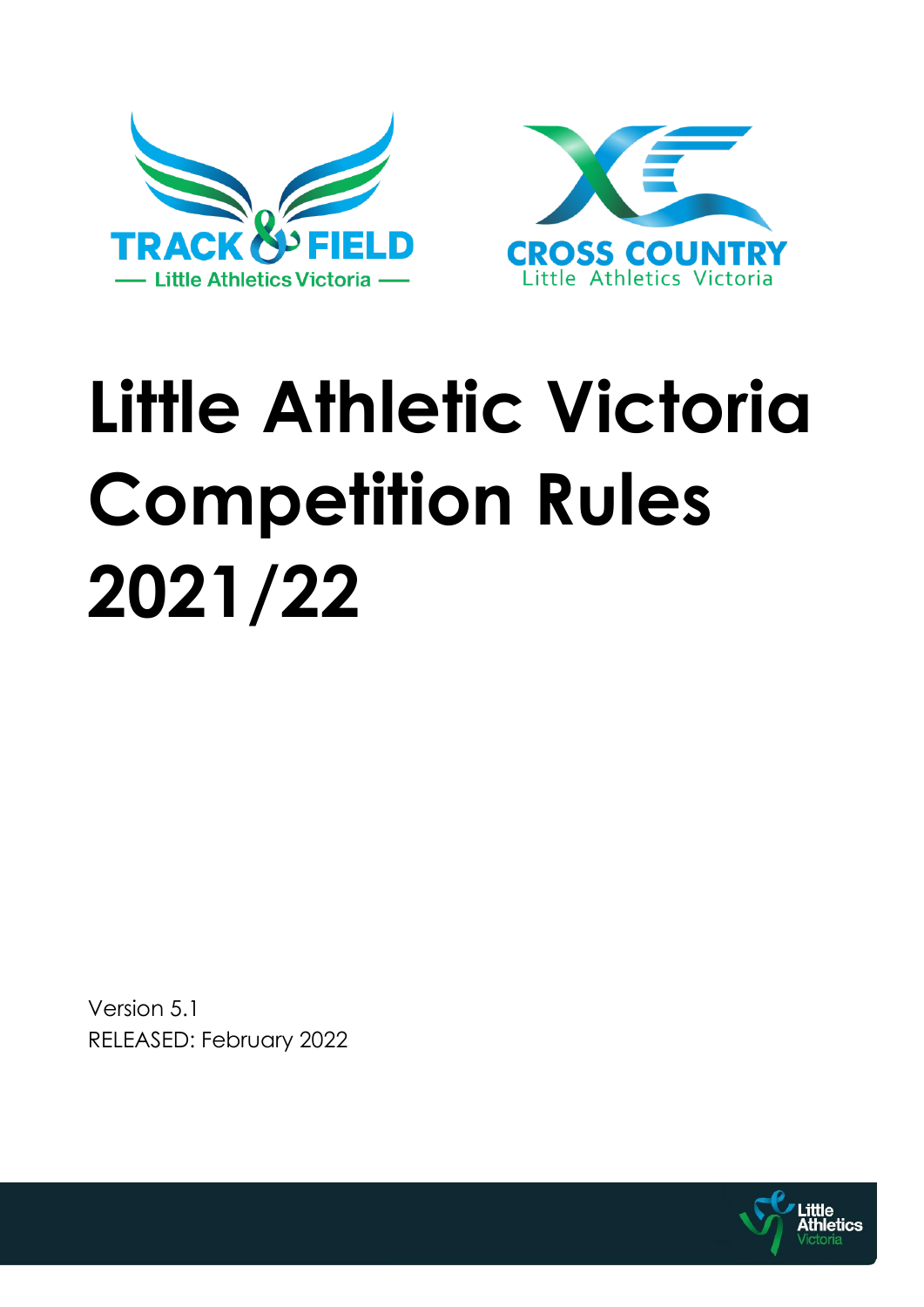# **TABLE OF CONTENTS**

| RULE 143: CLOTHING, SHOES, BIBS, PROSTHETICS & ORTHOTICS, EYE MASKS, TETHERS & HELMETS  10 |  |
|--------------------------------------------------------------------------------------------|--|
|                                                                                            |  |
|                                                                                            |  |
|                                                                                            |  |
|                                                                                            |  |
|                                                                                            |  |
|                                                                                            |  |
|                                                                                            |  |
|                                                                                            |  |
|                                                                                            |  |
|                                                                                            |  |
|                                                                                            |  |
|                                                                                            |  |
|                                                                                            |  |
|                                                                                            |  |
|                                                                                            |  |
|                                                                                            |  |
|                                                                                            |  |
|                                                                                            |  |
|                                                                                            |  |
|                                                                                            |  |
|                                                                                            |  |
|                                                                                            |  |
|                                                                                            |  |
|                                                                                            |  |
|                                                                                            |  |
|                                                                                            |  |
|                                                                                            |  |
|                                                                                            |  |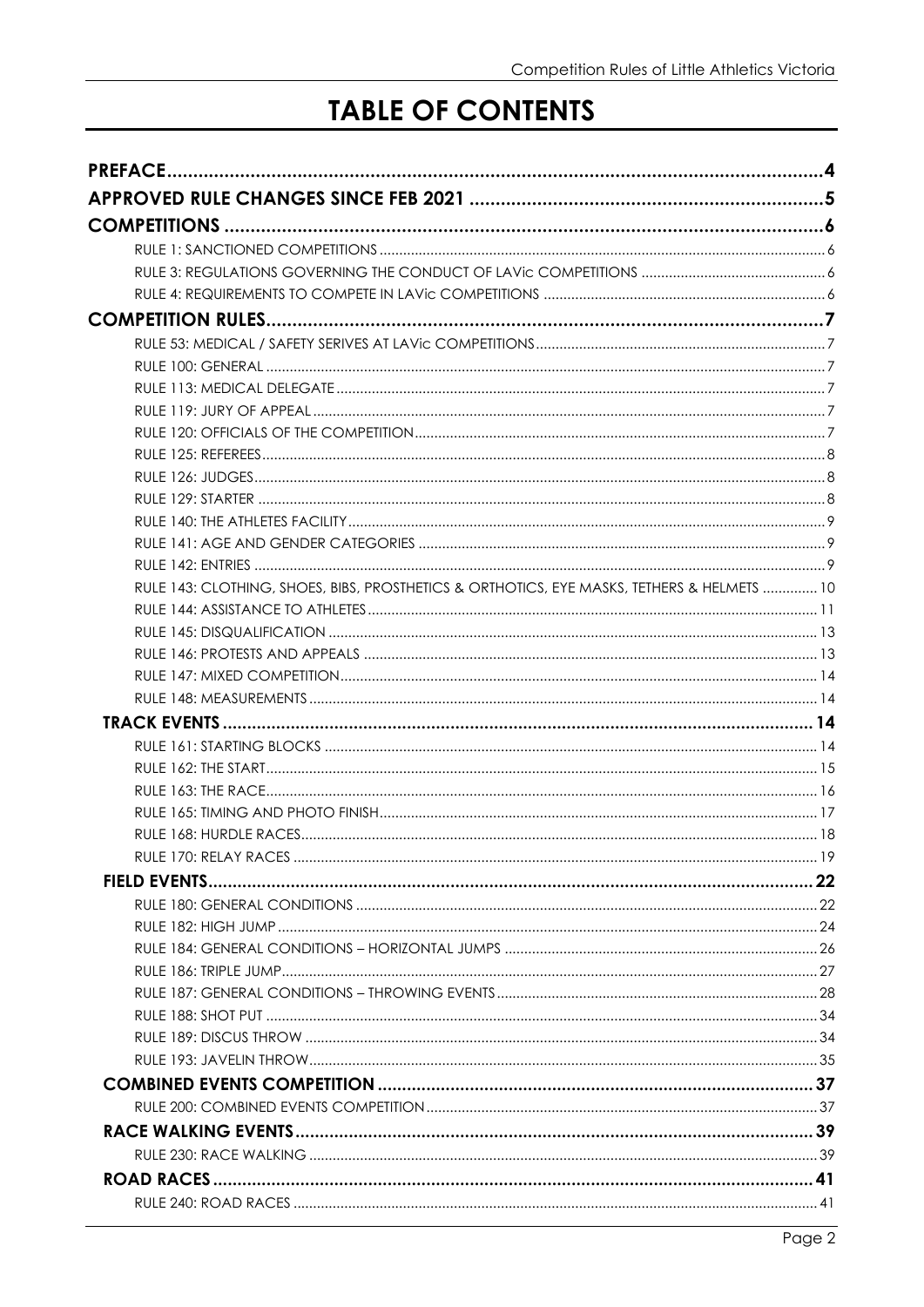| RULE 261: EVENTS FOR WHICH VICTORIAN BEST PERFORMANCE RECORDS ARE RECOGNISED 46 |  |
|---------------------------------------------------------------------------------|--|
|                                                                                 |  |
|                                                                                 |  |
|                                                                                 |  |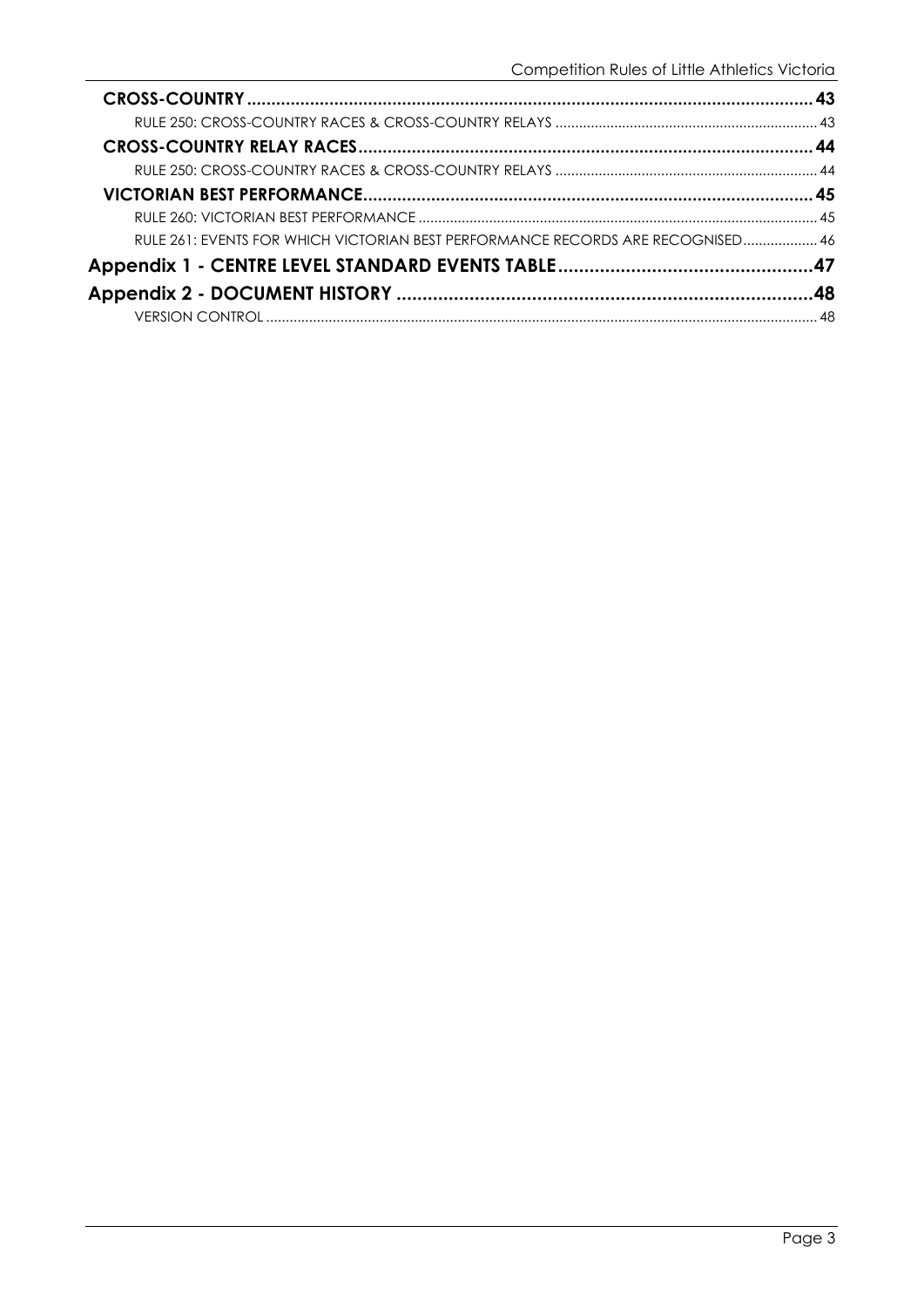#### **COMPETITION RULES**

**of**

# **LITTLE ATHLETICS ASSOCIATION OF VICTORIA INCORPORATED Registration Number: A0003260D**

# **PREFACE**

Little Athletics Competitions in Victoria are conducted in accordance with the Competition Rules of Little Athletics Australia (LAA).

LAA use the World Athletics (WA) as the basis for the rules and make modification to suit the ages, nature and abilities of athletes participating in Little Athletics.

LAA use the World Para Athletics (WPA) as the basis for the rules and make modification to suit the ages, nature and abilities of Multi-Class athletes participating in Little Athletics.

The Competition Rules are to be used at all levels of competitions in Little Athletics, and in conjunction with the Centre Officiating Booklet, form the basis of all rules at Centre level for U6-U16 athletes. This ensures a consistent and safe program is offered to all participants.

These Competition Rules relate to the Standard Events of Little Athletics. Additionally, there are events and specifications that are deemed inappropriate for inclusion at all levels of competition and athletic skill development activities. The following events are not allowed at Little Athletics.

- Hammer Throw
- Pole Vault
- Steeple Chase
- All events over 8km.

The Standard Events apply to all levels of competitions from Centre to State Competitions. Refer to Appendix 1 for the Standard Events table.

Where there is any doubt on a rule or its interpretation, the current WA or WPA Competition Rule book should be reviewed to provide clarity around its application, remembering the benefit of doubt shall be in favour of the athlete.

There are processes and specific rules that apply to competitions conducted at Centre, Region and State level that are listed in a separate document. These Competition Regulations and Events plans are the administrative processes that assist in providing a consistent and safe program to all participants.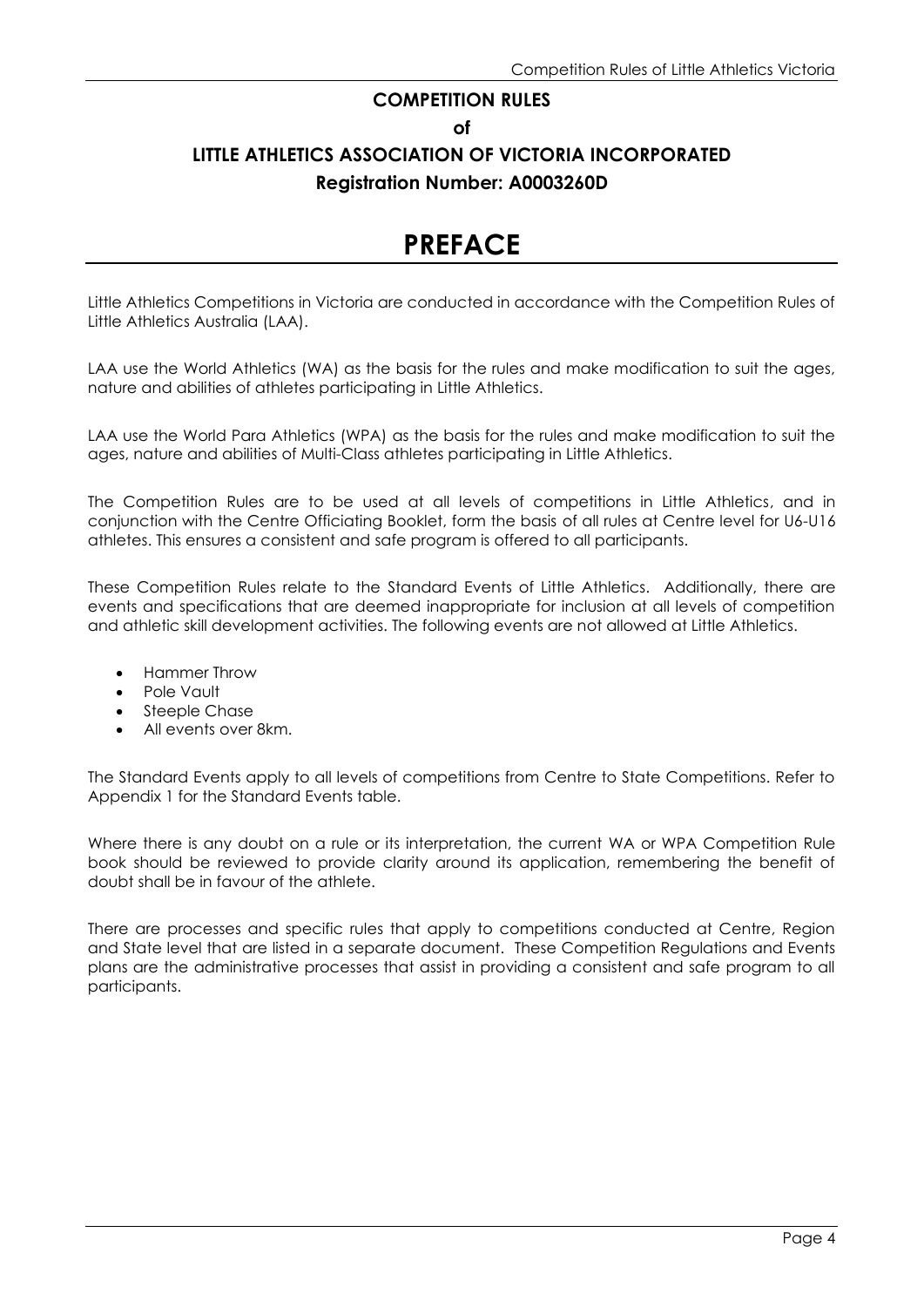# **APPROVED RULE CHANGES SINCE FEB 2021**

| <b>RULE</b>     | <b>DESCRIPTION</b>                              | <b>CHANGE</b>                                                                                                                                                              | <b>DATE</b> |
|-----------------|-------------------------------------------------|----------------------------------------------------------------------------------------------------------------------------------------------------------------------------|-------------|
| <b>Rule 125</b> | Referees                                        | Amend rule on the allocation of Referees                                                                                                                                   | Aug 2021    |
| <b>Rule 126</b> | Judges                                          | Amend rule to confirm requirements of finishing<br>posts when hand timing and using Judges.                                                                                | Aug 2021    |
| <b>Rule 129</b> | <b>Starter</b>                                  | Amend rule to confirm role of Start Referee                                                                                                                                | Aug 2021    |
| <b>Rule 142</b> | Entries                                         | Amend rule to clarify the Clash process                                                                                                                                    | Aug 2021    |
| <b>Rule 143</b> | Spikes                                          | Clarify communication to athletes as well as<br>Centres                                                                                                                    | Aug 2021    |
| <b>Rule 146</b> | Protests                                        | Clarify who can lodge an On-Field protest                                                                                                                                  | Aug 2021    |
| <b>Rule 168</b> | Hurdles                                         | Amend definition of lead leg for disqualification<br>purposes                                                                                                              | Aug 2021    |
| <b>Rule 180</b> | Commencement<br>of Competition                  | Clarify when an athlete can join the Field events,<br>with or without a clash form, number of trials<br>allowed<br>Amend time limits table to remove consecutive<br>trials |             |
| <b>Rule 187</b> | Validity of Throws                              | Clarify definition of stationary                                                                                                                                           | Aug 2021    |
| <b>Rule 189</b> | Discus Throw                                    | Clarify rule on Dicus hitting the cage                                                                                                                                     | Aug 2021    |
| <b>Rule 200</b> | Combined<br>Events                              | Amend events table. Clarify points for Multi-Class<br>to be best 3 performances                                                                                            | Aug 2021    |
| <b>Rule 250</b> | Cross-Country                                   | Add note that LAA has increased the maximum<br>distance of U16 to 4km, however Region and<br>State events will remain at 3km                                               | Aug 2021    |
| <b>Rule 260</b> | <b>VBP</b>                                      | Remove reference to U14 and U16 athletes, not<br>being eligible for VBP in the Combined Events,<br>due to changes made for COVID restrictions                              | Aug 2021    |
| Appendix 1      | Centre Level<br><b>Standard Events</b><br>Table | Amend table to update U16 Cross-Country to<br>4km                                                                                                                          | Aug 2021    |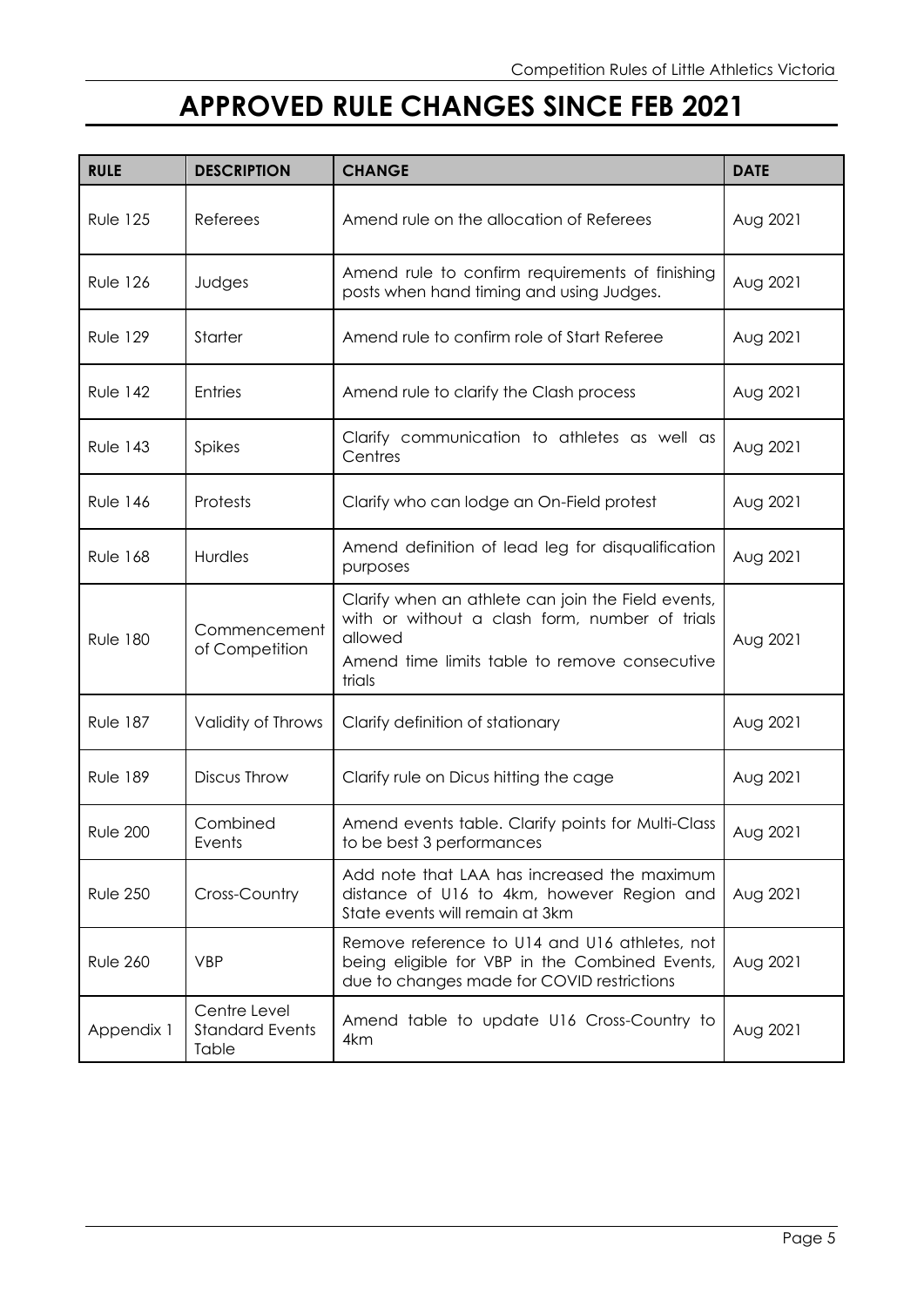# **COMPETITIONS**

#### **RULE 1: SANCTIONED COMPETITIONS**

- 1. The following are sanctioned Little Athletics Victoria competitions:
	- **(a)** State Track & Field Championships
	- **(b)** State Relay Championships
	- **(c)** State Combined Events Championships
	- **(d)** State Cross-Country Championships
	- **(e)** State Cross- Country Relays
	- **(f)** State Road Relay Championships
	- **(g)** Region Track & Field Carnivals
	- **(h)** Region Relays Carnivals
	- **(i)** Region Cross-Country Carnivals
	- **(j)** Region Combined Events Carnivals
	- **(k)** Competitions between teams representing two or more Regions
	- **(l)** Centre / Club Competitions
	- **(m)** Invitation Meetings and Competitions as determined by Little Athletics Victoria
- $2.$ Each Affiliated Centre within LAVic is allocated to one of the following seven Regions:

| <b>EMR</b> | Eastern Metropolitan Region     |
|------------|---------------------------------|
| <b>GCR</b> | <b>Gippsland Country Region</b> |
| <b>NCR</b> | Northern Country Region         |
| <b>NMR</b> | Northern Metropolitan Region    |
| SMR        | Southern Metropolitan Region    |
| <b>WCR</b> | <b>Western Country Region</b>   |
| <b>WMR</b> | Western Metropolitan Region     |

- $3.$ When required by LAVic, Region Organising Bodies will conduct qualifying carnivals for State Championships.
- $\overline{4}$ . Regions and Centres will have the right to organise Region or Centre competitions and they may organise such other inter Region or inter Centre events as they deem necessary, according to the Standard Events table and Specifications.

#### **RULE 3: REGULATIONS GOVERNING THE CONDUCT OF LAVic COMPETITIONS**

 $\mathbf{1}$ . LAVic will produce regulations governing the conduct of competitions held under the Rules. The Competition Regulations may be varied and amended by LAVic as it sees fit.

#### **RULE 4: REQUIREMENTS TO COMPETE IN LAVic COMPETITIONS**

No athlete may take part in a LAVic Competition unless they are a member of an Affiliated  $\mathbf{1}$ . Centre, as per Regulation 7 – Registration of Competitive Members.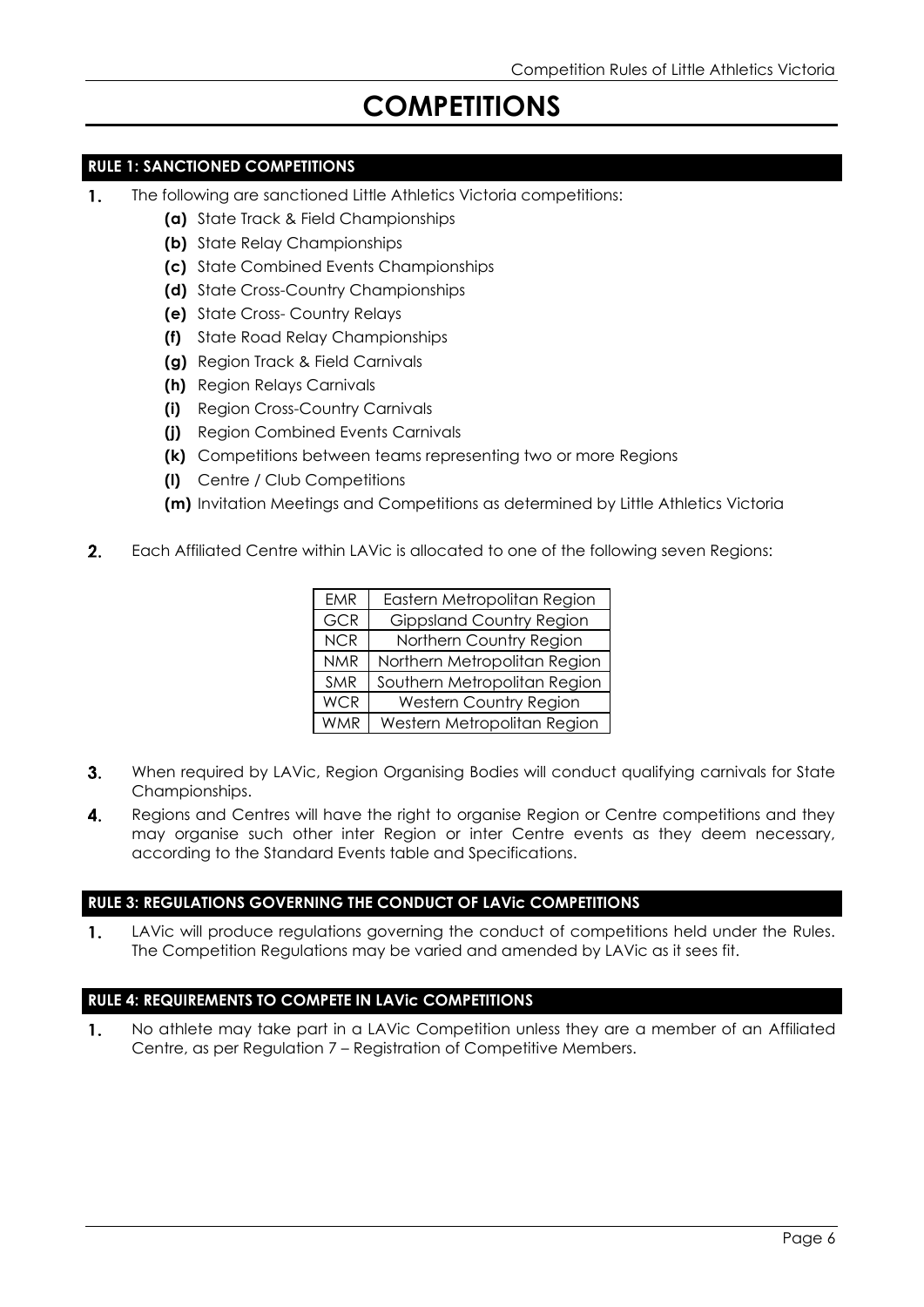# **COMPETITION RULES**

#### **RULE 53: MEDICAL / SAFETY SERIVES AT LAVic COMPETITIONS**

- **1.** If on the advice of the Medical Officer:
	- a) Further treatment is required; and/or
	- b) The athlete should not compete further;

The athlete should at that point be withdrawn from the event and, if required, further events. All results up to that point remain.

- **2.** On advice from the Medical Officer to the appropriate Referee, an athlete may be removed from an event if they appear to be suffering from heat stress, an asthma attack or any other medical condition which poses a serious risk of injury.
- **3.** Asthmatics should use their inhalers prior to the event if necessary and shall be allowed to take their inhalers to the event site. Asthma inhalers may be carried by an athlete during the event but must not be held in the hand.
- **4.** If the inhaler is used after the event has commenced, the athlete is required to withdraw immediately and may not return to the event.
- **5.** If following the application of Rules 53.2 and 53.3 the athlete returns to competition and suffers a further asthma attack, they shall be immediately removed from that and all other events and seek medical treatment.

#### **RULE 100: GENERAL**

 $\mathbf{1}$ . All Competitions as defined in Rule 1 will be held under the rules of LAA and LAVic and this will be stated in all announcements, advertisements, programmes, and printed material.

#### **RULE 113: MEDICAL DELEGATE**

- **1.** A Medical Officer, with appropriate first aid or medical qualifications, should be appointed at each athletics competition.
- **2.** A Referee may call the attending Medical Officer to examine any athlete in obvious stress or pain, due to illness or injury.

#### **RULE 119: JURY OF APPEAL**

**1.** The Appeal will be heard by the Jury of Appeal which will consist of a minimum of 3 members. Members directly involved in the Appeal are ineligible to sit on the Jury of Appeal. In the event there are less than 3 eligible Members to hear the Appeal, the Competition Director will appoint sufficient members with the necessary skills to form part of the Jury of Appeal.

#### **RULE 120: OFFICIALS OF THE COMPETITION**

- $\mathbf{1}$ . The Organising Body of a competition will appoint all officials for all competitions based on nominations submitted by Individuals, Centres, Regions and Special Interest Working Parties, e.g., Starters and Race Walks Panels.
- Nomination for a particular position does not guarantee an appointment. 2.
- $3<sub>1</sub>$ Officials may be required to hold a valid Working with Children Check and have completed the necessary Child Safe modules, according to their position. Refer to the Child Safe policy on the LAVic website for details.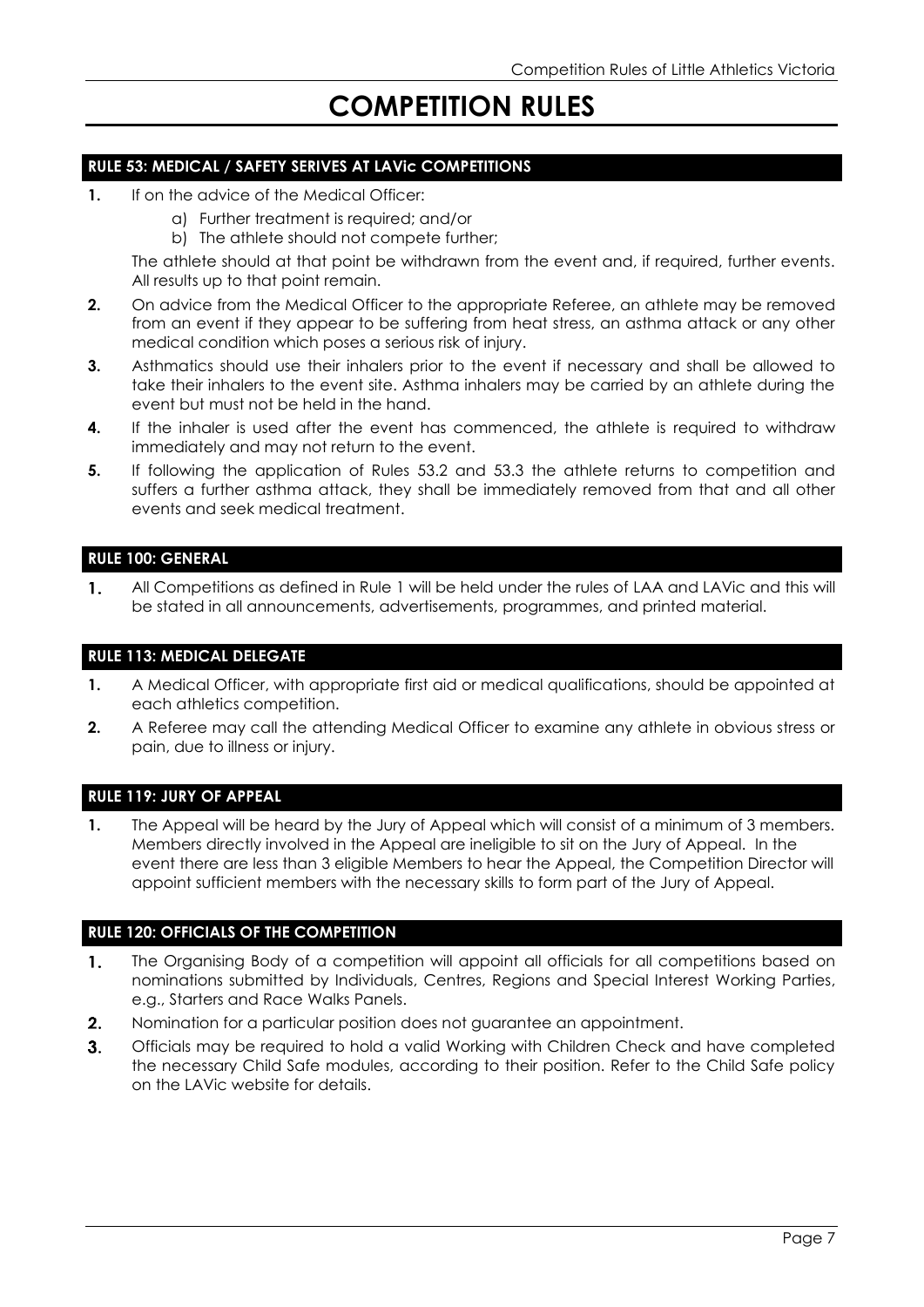#### **RULE 125: REFEREES**

- **1**. Sufficient Referees shall be appointed to cover all event areas, including, but not limited to, Call Rooms, Track events and Field events.
- **2.** It shall be the responsibility of a Referee to:
	- a) Ensure that the field officials prepare and set up their respective areas and have them ready for inspection by the Referee a minimum of 15 minutes prior to the commencement of the first event of the day.
	- b) Ensure that the rules are observed and explained to the athletes.
	- c) Decide any technical points that arise during the competition, including those not covered by the rules
	- d) Ensure the Chief Judges correctly supervise the measurement of performances.
	- e) Upon completion of each event check and sign the final result sheet and immediately hand to the Recording Area / Administration / Communications.
	- f) Verify that records have been correctly measured and verify High Jump record attempts are measured prior to trials being taken.
- **3**. The appropriate Referee shall rule on any protest or objection regarding the conduct of the competition.

#### **RULE 126: JUDGES**

- **1**. If place judges are used, then the following applies:
	- a) The Place Judges determine the official placing's when hand timing is used. They may be used when a Gate Timing System or Photo Finish System is in use, but only as a backup for system failure.
	- b) Where hand timing and manual place judging is used, finishing posts should be painted white, be a minimum of 1.5m high and should be placed 20cm from the inside and outside edge of the track at the finish line**.**
	- c) A Chief Judge will be appointed and will be responsible for allocating Place Judges for all placing's.
	- d) Sufficient judges shall be appointed for the number of athletes entered.
- **2**. Place Judges shall:
	- a) Decide the order in which the athletes finish.
	- b) Write down the lane number of the athlete they are placing. These numbers must be written down without the Judge taking their eyes off the finishers.
	- c) Act independently from one another i.e. do not discuss placing.
- **3**. The athletes shall be placed in the order in which any part of the torso (as distinguished from the head, neck, arms, legs, hands or feet) reaches the vertical plane of the nearer edge of the finishing line.
- **4.** The Chief Judge will ensure that all athletes have been placed prior to advising the athletes of their placing.
- **5**. The Chief Judge will notify the Chief Timekeeper when all Judges are ready for the next event.
- **6**. The judges may reconsider any original decision made by them if it was made in error, provided the new decision is still applicable. Alternatively, or if a decision has subsequently been made by a Referee or the Jury of Appeal, they refer all available information to the Referee.

#### **RULE 129: STARTER**

**1**. The Starter has entire control of the athletes on their marks and is the sole judge of any event connected with the start. Decisions made by the Starter can only be overruled by a Start Referee (or if not appointed, the relevant Track Referee).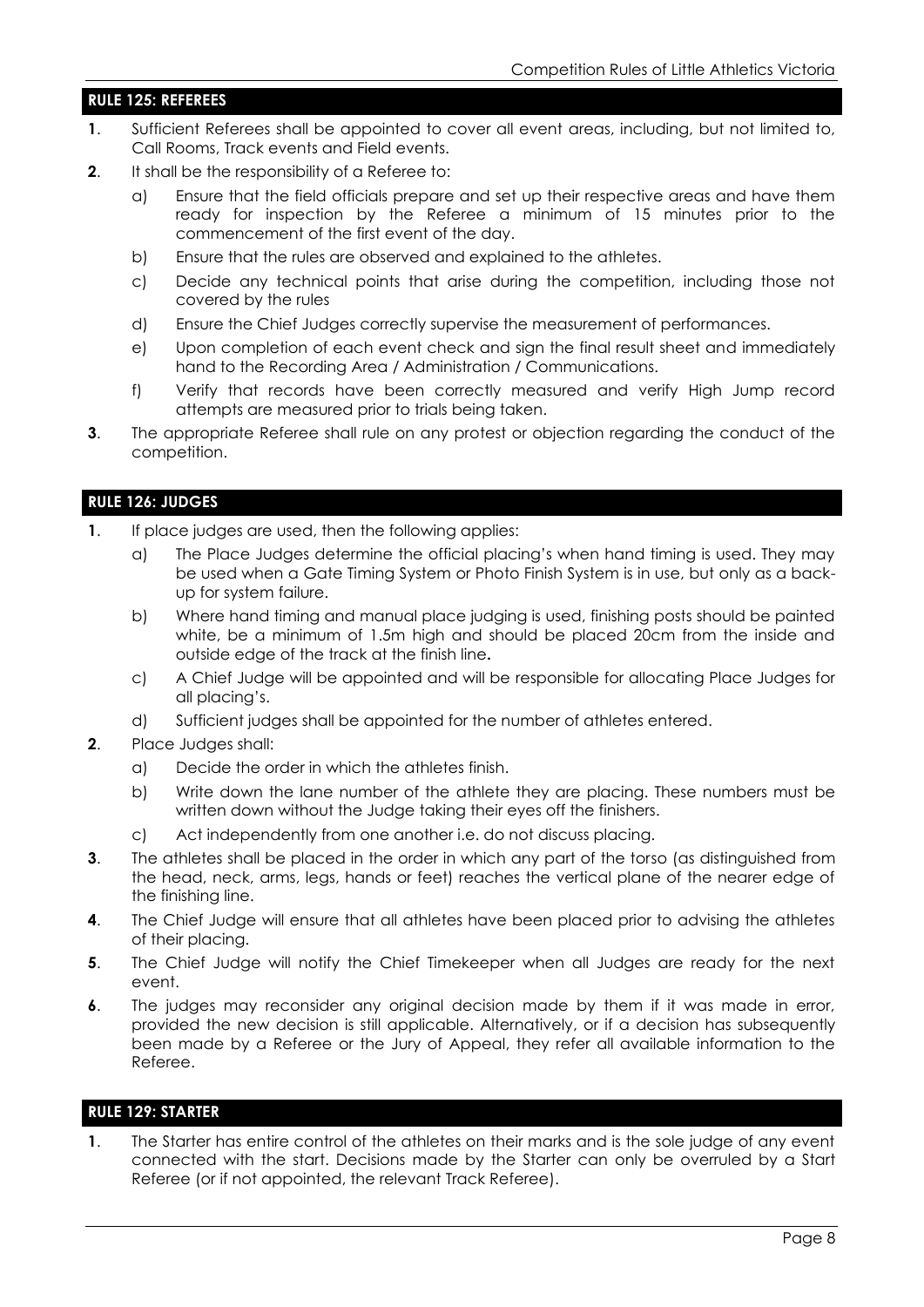#### **RULE 140: THE ATHLETES FACILITY**

- $\mathbf{1}$ . Where possible, the venue should comply with the specifications laid out within the WA Track & Field Facilities Manual.
- $2.$ A certificate must be obtained from a licensed surveyor or similarly qualified person, stating that the track is of the correct dimensions and this certificate must be current.
- $3<sub>1</sub>$ Athletes / guide runners, assistants and officials only are permitted on the Competition area. Athletes / guide runners and assistants, must leave the area immediately after the completion of their event, at the direction of the officials.

#### **RULE 141: AGE AND GENDER CATEGORIES**

Competition under these Rules are divided into age group classifications as follows: 1.

| <b>Age Group</b><br>(Boys and Girls) | Age at midnight on 31 December at the<br>beginning of the Track & Field season. |
|--------------------------------------|---------------------------------------------------------------------------------|
| Under 06                             | 5 years old                                                                     |
| Under 07                             | 6 years old                                                                     |
| Under 08                             | 7 years old                                                                     |
| Under 09                             | 8 years old                                                                     |
| Under 10                             | 9 years old                                                                     |
| Under 11                             | 10 years old                                                                    |
| Under 12                             | 11 years old                                                                    |
| Under 13                             | 12 years old                                                                    |
| Under 14                             | 13 years old                                                                    |
| Under 15                             | 14 years old                                                                    |
| Under 16                             | 15 years old                                                                    |

#### **RULE 142: ENTRIES**

- $1.$ Competitions under the Rules are restricted to eligible athletes.
- $2.$ Eligible athletes may only compete for their Centre, except in the case of all Relays, where athletes may compete in a Region team to which their Centre is allocated.

#### **Simultaneous Entries**

Except for High Jump, where a clash of events occurs, the Chief Judge may allow the athlete  $3.$ to compete out of round and out of order in all rounds. It is not permitted for an athlete to have two or more consecutive trials, nor can an athlete demand to have a trial that has been missed. However, if an athlete subsequently is not present for a particular trial, it may be deemed that they are passing once the period allowed for the trial has elapsed.

*Note: The first three rounds of the competition must be completed, and a final eight determined prior to any other subsequent round of trials being commenced.*

- 4. For High Jump, where a clash of events occurs, the Chief Judge may only allow the athlete to compete out of order. The athlete re-joins the competition at the current height of the bar. The athlete is not permitted to demand to have attempts at a height that has been missed.
- 5. For an athlete to be released from an event to compete in another event, a Clash Form must be submitted to the relevant Call Room(s) prior to the closing of the Call Room(s) for the relevant events. However, if the Organising Body has generated the Clash Summary Sheets, then these replace the Clash forms, and the Centre is not required to submit any forms, for athletes / teams, listed on the Clash Summary Sheet.

**Note**: Clash forms might still be required on the day, if circumstances arise which results in unforeseen clashes of events.

6. The Call Room(s) and relevant Officials will manage the movement of athletes listed on the Clash Summary Sheets or Clash Forms.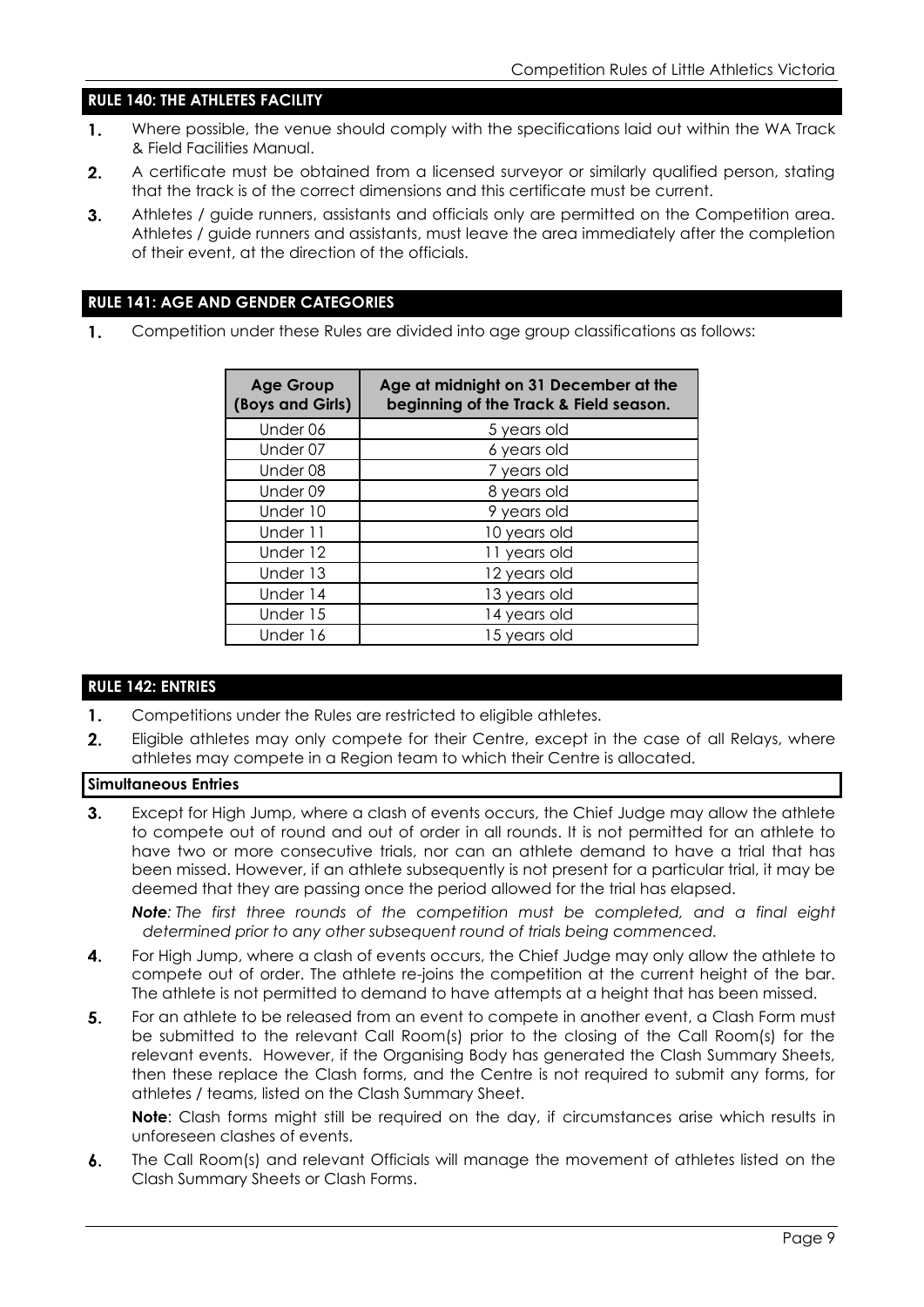$\overline{7}$ . If an athlete is not listed on a Clash Form correctly submitted, or the Clash Summary Sheet, then the athlete will not be allowed to continue to participate in that event once, they have left the event site.

#### **Failure to Participate**

- 8. In all Competitions, if an athlete fails to participate in an event it will not preclude them from competing in any other event of the competition.
- 9. A fixed time for the final confirmation of participation will be published in advance of the competition.

## **RULE 143: CLOTHING, SHOES, BIBS, PROSTHETICS & ORTHOTICS, EYE MASKS, TETHERS & HELMETS**

#### **Clothing**

- $\mathbf{1}$ . LAVic must approve ALL aspects of competition uniforms, shorts, leggings, tops.
- $2.$ Any change in the colour, style or design of any part of a competition uniform must be submitted to LAVic for approval, prior to manufacture.
- $3.$ All athletes competing at sanctioned competitions must wear a uniform which conforms to the standards as defined in the LAVic Centre Uniform booklet.
- $\overline{\mathbf{4}}$ . Uniforms must not carry any unapproved branding larger than 40mm x 40mm square.
- 5. Athletes may wear undergarments underneath their approved uniform.
	- **(a)** Undergarment bottoms (leggings or bike shorts) must be the same colour as the approved Centre shorts or beige or black. Undergarment tops (long sleeve or t-shirts) must be the same colour as the approved Centre top or black or white.
- $6.$ Athletes may wear leggings of any length as an outer garment except in Race Walking events or where they impinge on the safety of the athlete in the event. If worn, they must be plain and the same colour as the approved Centre shorts.
- $\overline{7}$ . In seated throws, clothing must be close fitting so that the view of the Judges is not impeded.
- $8.$ For Out of Stadia competitions only, plain black leggings may be worn in lieu of the approved Centre shorts colour and must not carry any unapproved branding.
- 9. For Race Walking events, all uniform bottoms must be above the knee.
- $10.$ Shorts with pockets are not permitted.
- $11.$ All shorts and leggings must be worn to cover the hipbones.
- $12.$ Socks if worn, can be of any length, colour or pattern, however they cannot cover the knee or be objectionable. The Organising body will determine their suitability.
- $13.$ The Organising Body may provide lane/team identification where necessary, e.g. lane numbers, wrist bands or other identification.
- 14. Failure to comply with uniform standards may result in an athlete being disqualified.

#### **Footwear and Shoes**

- $15.$ Footwear is compulsory for ALL athletes in ALL events.
- $16.$ All athletes competing at competitions conducted under these Rules must wear footwear which conforms to the standards as defined in the LAVic Centre Uniform booklet.
- $17.$ The wearing of footwear with blades or cleats constructed of hard plastic will not be permitted.
- An athlete with a physical impairment, such as a club foot may need to wear a shoe which  $18.$ does not meet the standard requirements. As long as the shoe does not give the athlete any unfair additional assistance, it shall be allowed.
- 19. Spike shoes will only be permitted to be worn in the events listed in the following table: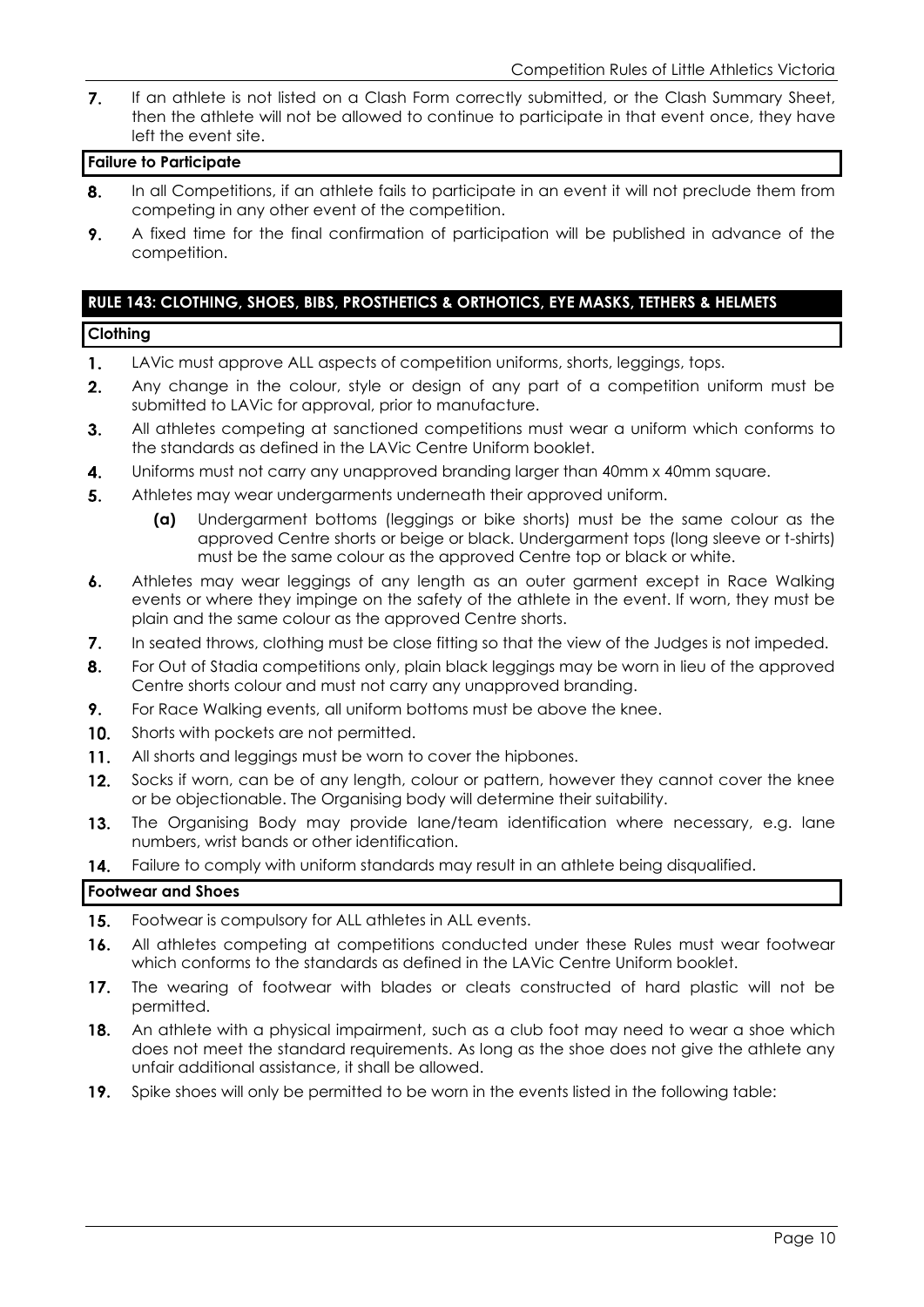Competition Rules of Little Athletics Victoria

| <b>Age Groups</b> | <b>Track Events</b>                 | <b>Field Events</b> | <b>Out of Stadia</b> |
|-------------------|-------------------------------------|---------------------|----------------------|
| U6 - U10          | No spike shoes allowed              | No spike shoes      | No spike shoes       |
|                   |                                     | allowed             | allowed              |
| U11, U12          | All individual events up to and     | All jump events &   | No spike shoes       |
|                   | including 400m and all Relay events | Javelin             | allowed              |
| U13 and above     | All events except Race Walks        | All jump events &   | No spike shoes       |
|                   |                                     | Javelin             | allowed              |

 $20.$ Spike shoes cannot be worn outside the defined field of play unless all spikes are suitably covered.

#### **Number of Spikes**

- $21.$ Any number of spikes up to 11 may be accommodated on each shoe, but the number of spike positions shall not exceed 11.
- All spikes shoes must be worn with all holes filled with a complete set of spikes, with no more  $22.$ than two blanks / slugs installed.

#### **Dimensions of Spikes**

- $23.$ That part of each spike which projects from the sole or the heel of a spike shoe shall not exceed:
	- **(a)** On a synthetic surface: 7mm except in the High Jump, Long Jump, Triple Jump and Javelin Throw, where it shall not exceed 9mm.
	- **(b)** On a grass surface: 12mm.

The spike must be so constructed that it will, at least for the half of its length closest to the tip, fit through a square sided 4mm gauge.

24. The Organising Body must notify all Centres and athletes prior to the competition, the dimensions and type of spikes allowed at the competition venue, as determined by the Venue Management.

#### **Eye Masks**

25. An athlete competing in classification T/F11 must wear approved opaque glasses or an appropriate substitute in all track and field events. The opaque glasses or substitute must be approved by the Competition Manager. Glasses, once approved, must be made available for checking at all times. When not competing, the athlete may remove the dark glasses or substitute them.

#### **Tether**

26. An athlete competing in classification T11 and T12 with a guide runner, shall be guided with a commercially produced tether or elbow lead supplied by the athlete. It shall be made from non-elastic material and shall not store energy and/or offer a performance gain to the athlete.

#### **Helmets**

 $27.$ The wearing of helmets for classification T32 – T34 and T-51 – T54 is compulsory in all track wheelchair races. All helmets must meet the Australian safety standard AS/NZS 2063:2008.

#### **RULE 144: ASSISTANCE TO ATHLETES**

- **1.** The possession or use by athletes of music devices, mobile phones or similar devices in the competition area shall not be permitted. This includes any device that can be used to communicate with any other person.
- **2.** For the purpose of this rule the following shall not be considered as unfair aid or assistance to an athlete and are therefore allowed.
	- **a)** Verbal or other communication, to or from an individual who is not in the competition area (e.g. a coach*).*
	- **b)** Heart rate or speed distance monitors or stride sensors or similar devices carried or worn personally by athletes during an event, provided that such devices cannot be used to communicate with any other person.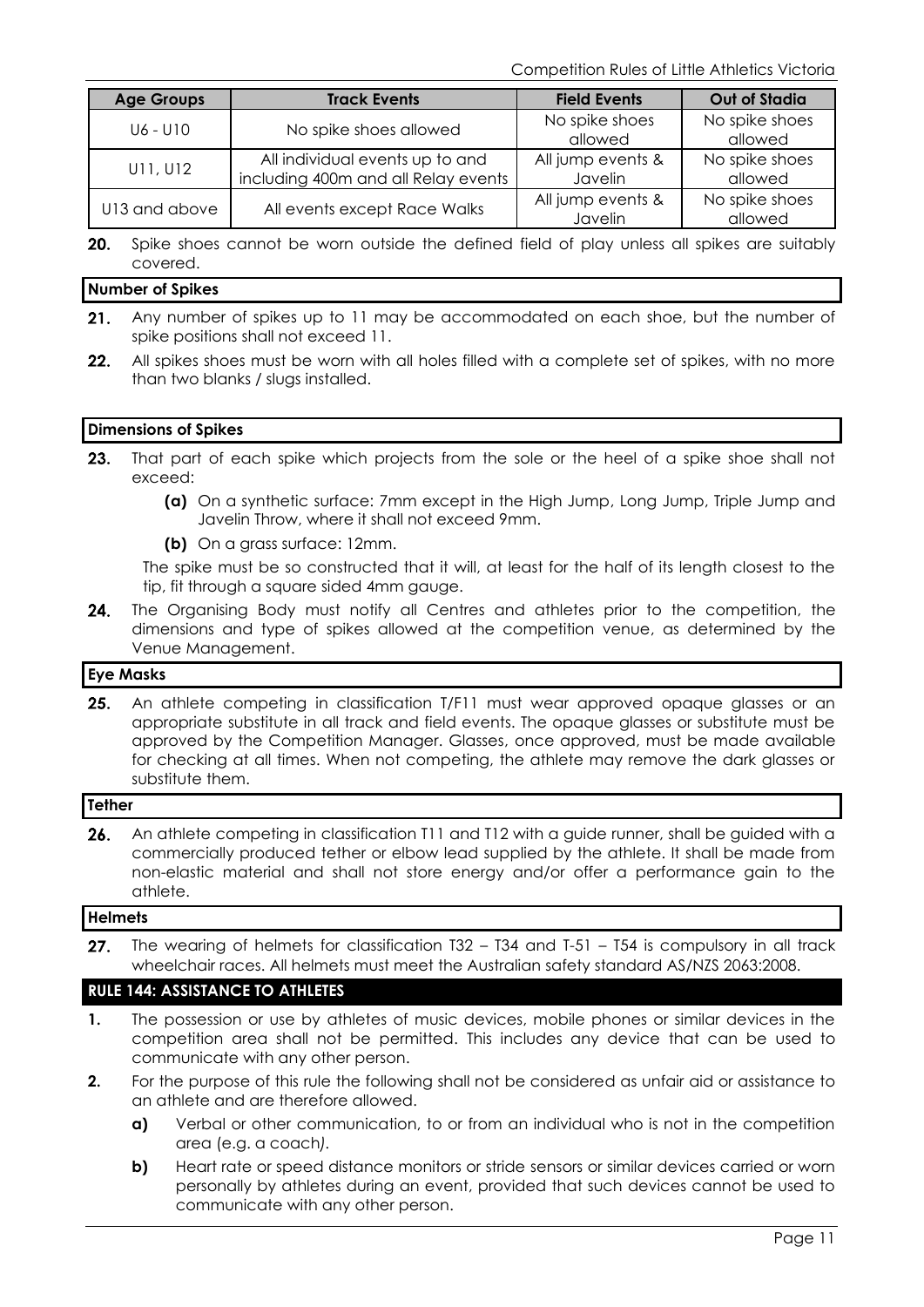- **c)** A hands-on medical examination during the progress of an event by the Medical Officer(s) designated by the Organising Body, provided that it does not delay the conduct of the competition or an athlete's trial in the designated order.
- **3.** Coaching by officials at an event is not permitted. It shall not be considered coaching for an official to provide factual feedback to an athlete after a trial in a field event e.g. where the athlete's foot landed in relation to the take-off area in the long jump.
- **4.** Acoustic signals are permitted for athletes in T/F11 classification, as specified in the following rules.
	- **(a)** Where acoustic assistance is being used (e.g., Long Jump) complete silence shall be requested from the other athletes.

#### **Assistants/Guide Runners**

- **5.** Associations shall use their own discretion and set rules for off the field of play for assistants based upon the needs of individual athletes.
- **6.** On the field of play assistants must have a clear understanding of the rules for competition. Any breach of a rule by an assistant may result in the athlete being disqualified in that event.
- **7.** Only assistants / guide runners for athletes in the T/F11 & 12 classification will be permitted to accompany competitors onto the track or into the throwing and jumping areas.
- **8.** Those persons acting as assistants or guides must be clearly identifiable by wearing a bright coloured vest provided by the organising committee.
- **9.** Guide Runners must have a clear understanding of the rules for competition. Any breach of a rule by a guide runner may result in the athlete being disqualified in that event.
- **10.** Assistants may provide verbal instruction for positioning and orientation before, during and after each attempt.

#### **Assistance Track**

- **11.** Athletes must provide their own guide runners for all competitions.
	- **a)** When a competitor and guide runner are in competition, they are to be regarded as a team. As the athlete crosses the finish line, the guide runner must be behind the athlete or disqualification will apply.
	- **b)** The athlete can choose the method of guidance. The athlete may use an elbow lead, or a tether. In addition, the athlete may receive verbal instruction from the guide runner. Regardless of the method used, the athlete and guide runner shall not be more than 0.50m apart at all times.
	- **c)** Bicycles or other mechanical means of transport may not be used by guide runners.

#### **Assistance Field Events**

**12.** In field events where competitors receive assistance from assistants, the time allowed for an attempt shall begin from the moment when the official responsible is satisfied that the athlete has completed the process of orientation.

**Note**: if the athlete loses their orientation so that they require to be re-orientate, the clock shall be stopped and only re-started (to include any elapsed time already recorded) once orientation has again been completed.

#### **Long Jump**

- **13.** Assistants may be used only by athletes in the F11 and F12 classifications.
- 14. It is the task of the assistant to help the athlete orientate themselves on the runway before attempting the jump. The assistant must leave the runway before the jump can begin.
- **15.** The assistant may re-locate themselves nearer to the take-off area to give acoustic or verbal directions to the athlete approaching the take-off board or mat to indicate where the board /mat is. However, they must not interfere with or obscure the officials view of the athlete and the jump.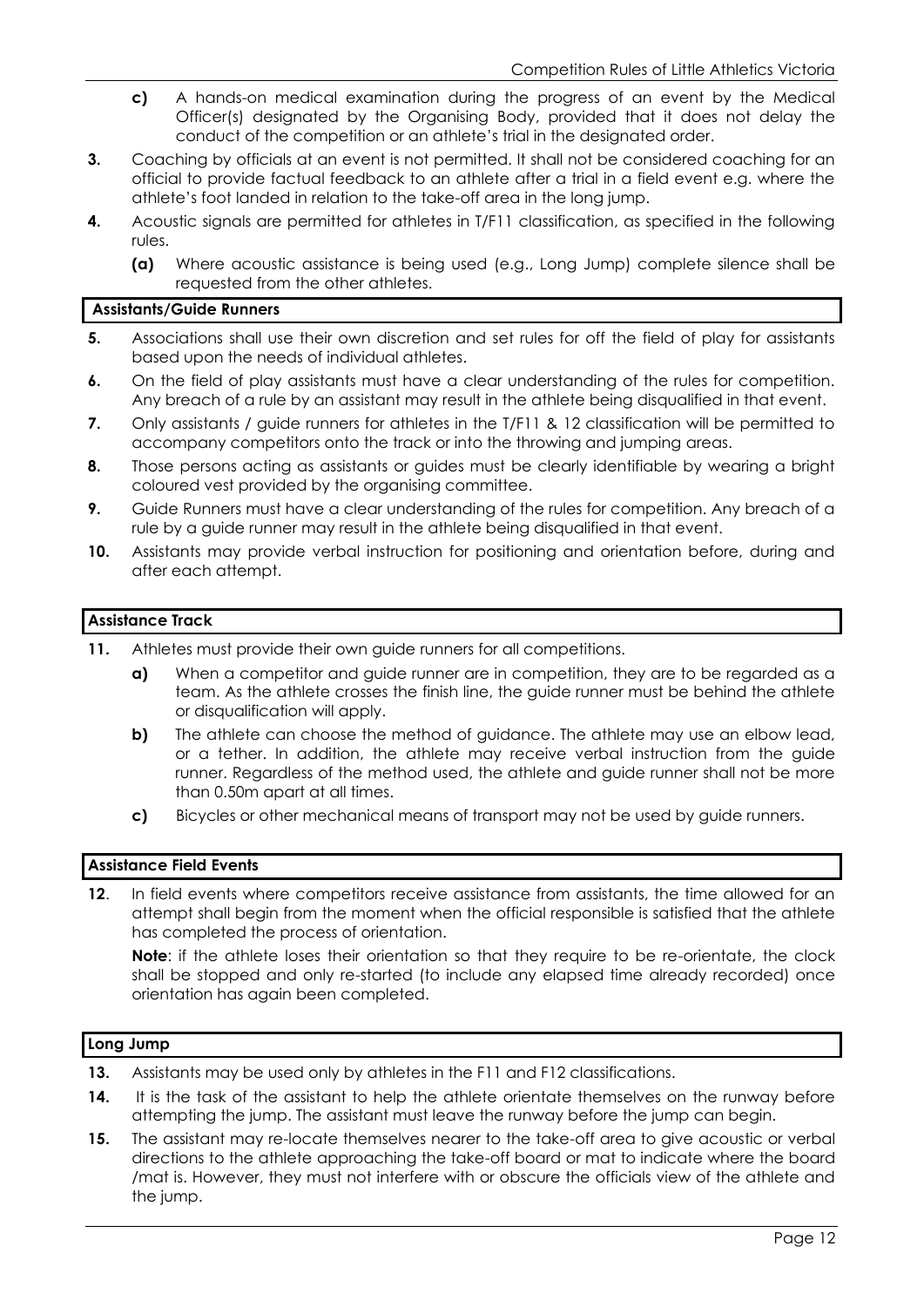#### **Throws**

- **16.** Assistants may be used only by athletes in the F11 and F12 classifications.
- **17.** Athletes with F11 and F12 classification, (where appropriate) must be brought to the throwing circle by an assistant.
- **18.** The assistant may help the athlete orientate himself or herself in the throwing circle before the throwing attempt and then must leave the circle before the throw can begin.
- **19.** Acoustic orientation is permitted for athletes with F11 and F12 classification before, during and after their throwing attempts.
- **20.** If the event judge determines that an assistant who is providing acoustic orientation is in an unsafe location, the judge may shall direct the assistant to move to a more suitable position.
- **21.** Athletes with F11 and F12 classifications must be escorted from the throwing circle only after the judges have determined whether the attempt is valid or not.

#### **Wheelchair General**

**22**. If strapping is used it must only be to the chair and of non-elastic material.

#### **RULE 145: DISQUALIFICATION**

- **1.** The appropriate Referee will speak to an athlete who displays unacceptable or unsporting behaviour. Any repetition of that behaviour will result in the athlete being disqualified.
- **2.** If the offence is of a serious nature immediate disqualification may occur.
- **3.** The Meeting Manager shall notify the athlete's nominated Centre Team Manager of the behaviour and outcome.

#### **RULE 146: PROTESTS AND APPEALS**

- **1.** Protests must be made by the Team Manager, in writing, on the approved protest form within 15 minutes of the official results being posted. The Organising Body shall be responsible for recording the time of posting. The protest must be handed to the Administration Manager / Communication, accompanied by a deposit of \$55.
- **2**. When a protest is lodged, all Team Managers will be notified.
- **3**. One of two types of reasons will be notified either on a technicality or on the judges' decision.
- **4**. The decision will be conveyed to the relevant Team Manager prior to being notified to the Team Managers of the other Centres. The notification shall be either - dismissed, upheld or sent to Jury of Appeal.
- **5**. There shall be a "Right of Appeal" to the Jury, which must be lodged within 15 minutes after the notification of the decision. The Appeal must be in writing and lodged with the Administration Manager/ Communications.
- **6**. All Team managers will be notified that an Appeal has been lodged**.**
- **7.** To arrive at a fair decision, the Jury of Appeal only, may consult all available evidence including video evidence however video will not be considered for any breaches of technical rules for Race Walking.
- **8**. The decision will be conveyed to the relevant Team Manager prior to being notified to the Team Managers of the other Centres. The notification shall be either – dismissed or upheld.
- **9**. The protest fee as set by the Host Association will be refunded if the protest is upheld by either the Referee or the Jury of Appeal. In the event that the protest is dismissed the fee will not be refunded. In the event that the protest is deemed frivolous by the Jury of Appeal, the fee will not be refunded.
- **10**. Additional individual local Association rules may apply for Association events.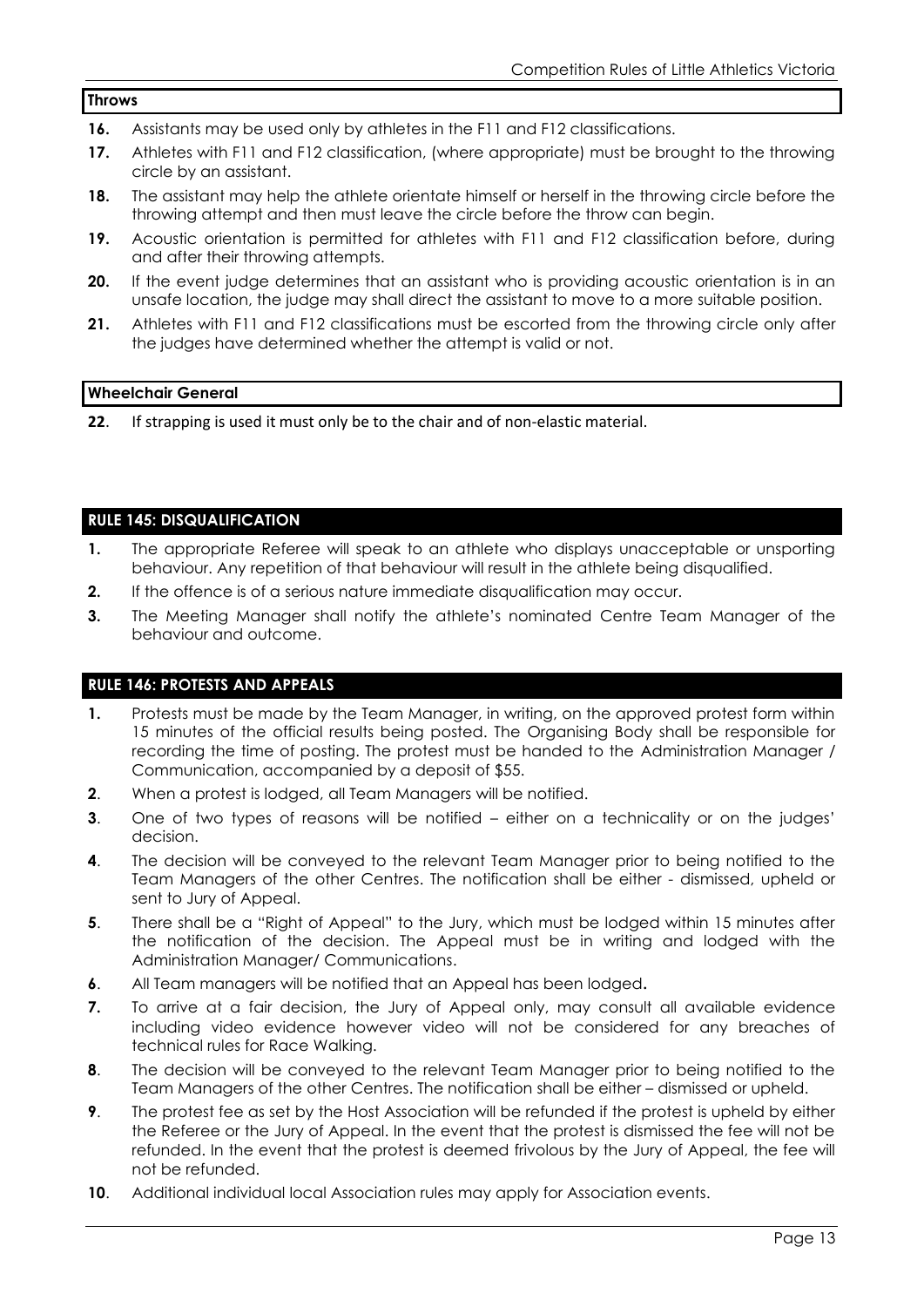#### **On-Field Protests (Field Events only)**

**11.** If an athlete or Centre Team Manager only, (**not parents/guardians, coaches, spectators**) in the U13-U16 age groups makes an immediate oral protest against having an attempt judged as a failure, the Referee and/or Chief of the event may, at their discretion, order that the attempt be measured and the result recorded, in order to preserve the rights of all concerned. At the end of the round the Referee will adjudicate on the protest.

#### **RULE 147: MIXED COMPETITION**

- $\mathbf{1}$ . Mixed events between boys and girls and different age groups are permitted.
- $2.$ Athletes must only compete in an event at the scheduled time for that age group.
- $3.$ In the case of mixed events (Track or Field) being scheduled, Victorian Best Performances may be claimed.
- $\mathbf{4}$ Where mixed competitions are conducted separate result sheets must be used and results declared for each gender and age group.

#### **RULE 148: MEASUREMENTS**

- **1**. The Judges shall judge, measure and record each valid trial of the athletes.
- **2**. All measurements shall be made immediately after each valid trial.
- **3**. Where possible, all measurements shall be made using Electronic Distance Measuring (EDM). A steel tape is no longer required to measure an Australian or Victorian Best Performance when EDM is used, calibrated and the usual checks are done to confirm accuracy both prior to and after the completion (the operators would normally do this). When EDM is not available, a fibreglass or steel tape measure graduated in centimetres, or a graduated bar for high jump, should be used.
- **4**. In measuring all field events, except the High Jump, the zero end of the tape or EDM prism should be placed at the nearest edge of the mark where the implement first lands or where the athlete makes a mark in the pit closest to the take-off.
- **5**. Distances shall always be recorded to the nearest centimetre (0.01m) below the distance measured if the distance measured is not a whole centimetre.
- **6**. In High Jump all measurements shall be made, in whole centimetres, perpendicular from the ground with a steel or fibreglass measuring bar to the lowest part of the upper (top) side of the bar.

# **TRACK EVENTS**

#### **RULE 161: STARTING BLOCKS**

- **1.** Starting blocks may be used by athletes in the **U11** and above age groups for all races up to and including the 400 metres (including the first leg of all relays).
- **2.** Starting blocks may be used for athletes in classifications, T11-13, T20-21, T31-32, T35-38, T42-47, and T61-64 by athletes in the **U11** and above age groups for all races up to and including the 400 metres (including the first leg of all relays).
- **3**. Personal starting blocks are not permitted where starting blocks are provided either by the venue or the Organising Body for the Competition.
- **4**. This rule will not apply where it contravenes any rule(s) made by the Venue Manager on the use of starting blocks. Any advice issued by the Venue Manager must be in writing on an official letterhead.

**Note:** Some athletes in classifications T20, T21, T31-32, T35-38, T42-47, and T61-64 may require their starting blocks to be set for them by the Starter's Assistant.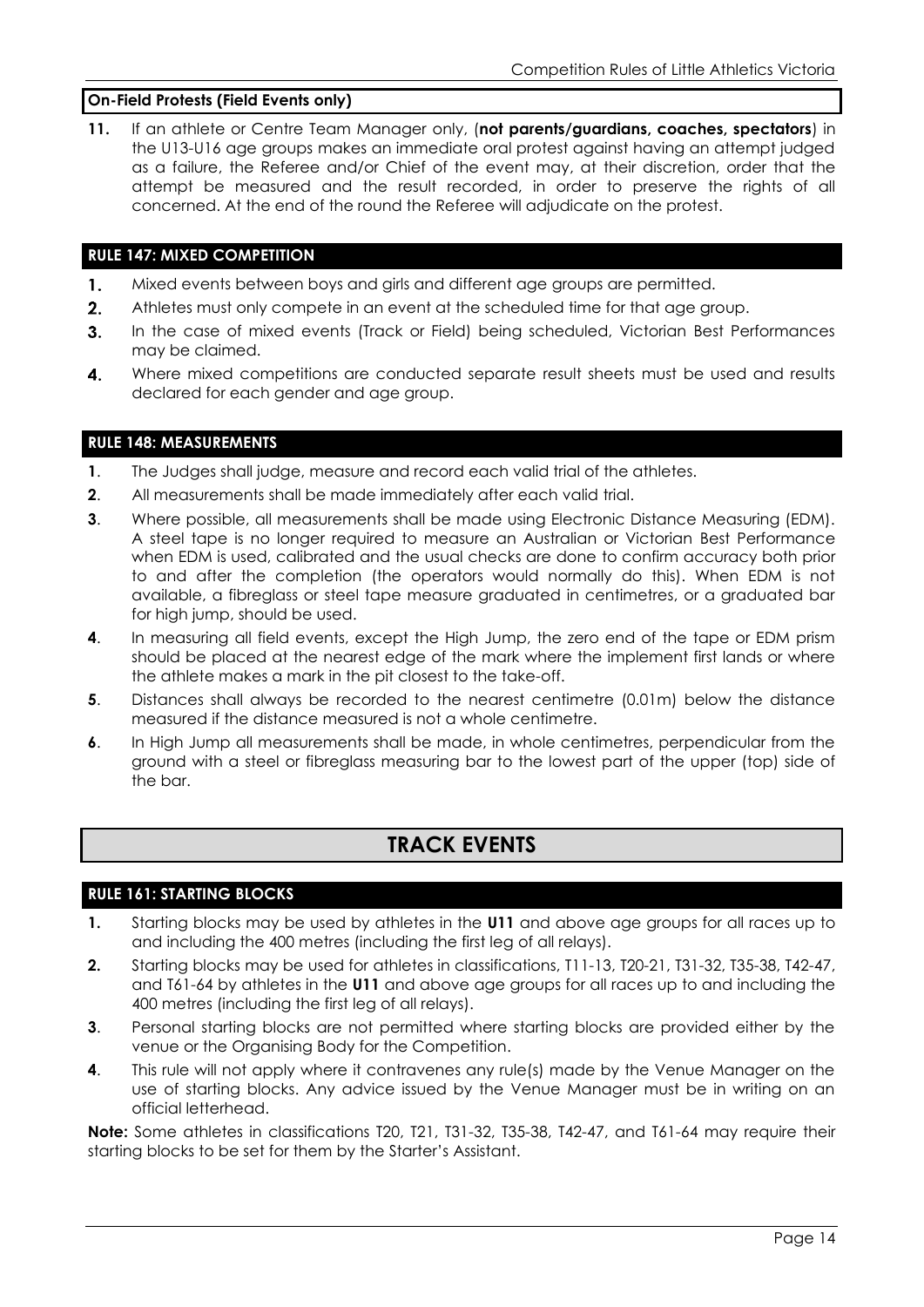#### **RULE 162: THE START**

- **Note:** Athlete(s) in classification T11 and T12 under this rule shall refer to athlete(s) and/or guiderunner(s). In the event a breach of the rule committed by a guide-runner resulting in warning, or disqualification the accompanying athlete shall be consequently warned or disqualified.
- **1**. Before the start signal is given, the Starter shall ascertain that the timing system and judges are ready.
- **2**. In races run entirely in lanes the Starter shall make the following commands: 'On your marks', ' Set', and the firing of the gun.
- **3.** If an athlete has a hearing impairment the starter or his assistant may use a flag, a strobe light or other visual device as well as a pistol to signal the start. In some circumstances, for athletes with both a vision and a hearing impairment, an official may touch an athlete to signal the start.
- **4.** Once the command 'On your marks' has been given, late athletes are not permitted to join the event.
- **5**. In events run entirely in lanes, on the command of 'On your marks' all athletes shall approach the starting line. When all athletes are steady the Starter issues the command 'Set', upon which the athletes shall assume the position from which they will commence the race. When all athletes are again steady the Starter shall fire the gun to commence the race.
- **6**. In races not run entirely in lanes the Starter shall make the following commands: 'On your marks', and the firing of the gun.
- **7.** In events not run entirely in lanes, on the command 'On your marks' all athletes shall approach the starting line and assume the position from which they will commence the race. When all athletes are steady the Starter shall fire the gun to commence the race.
- **8**. No athlete may place any part of their body on the ground on or over the starting line when they are 'on their-marks'. Where a crouch start is used by the first runner of a relay race the baton may touch the ground in front of the start line, providing the preceding rules are met.
- **9.** If for any reason the Starter has to speak to any athlete after the athletes are 'on their marks', the Starter shall order the athletes to stand up and the Starter's Assistant shall place them on the assembly line again.

#### **False Starts**

- **10.** If either the Starter or their Assistant(s) are of the opinion that the start was not a fair one, they shall recall the athletes by firing a gun. If the unfair start is not due to any athlete, no warning shall be given.
- **11**. If the Starter is of the opinion that an athlete left their mark with hand or foot after the words 'Set' (in events run entirely in their lane) or 'On your marks' (in events not run entirely in their lane) and before the gun is fired, it shall be considered a false start.
- **12.** An athlete, who after the command 'On your marks' disturbs other athletes in the race through sound or otherwise, may be considered to have committed a false start.
- **13**. If an athlete fails to comply with the 'set' command after a reasonable time this may constitute a false start.
- **14.** Any athlete who commits a false start shall be warned. If an athlete is responsible for 2 false starts, or 3 in the case of the Combined Events, they shall be disqualified from the event.

#### **Starting Techniques**

- **15. All** Athletes in the U6 U16 age groups may use a standing start for **All** track events. Where a standing start is used, an athlete who, immediately after the command "set", takes up their final starting position shall be deemed to have complied with the rules of starting.
- **16.** In races run entirely in lanes the following starting methods may be used:
	- **a)** In a crouch start, the athlete's feet must touch the starting blocks (if in use) and both hands must touch the ground. At the call of 'On your marks' the athlete must have one knee placed on the ground. At the call of 'Set' the athlete must raise the knee off the ground.
	- **b)** In a standing start, no part of the hand or knee shall touch the ground.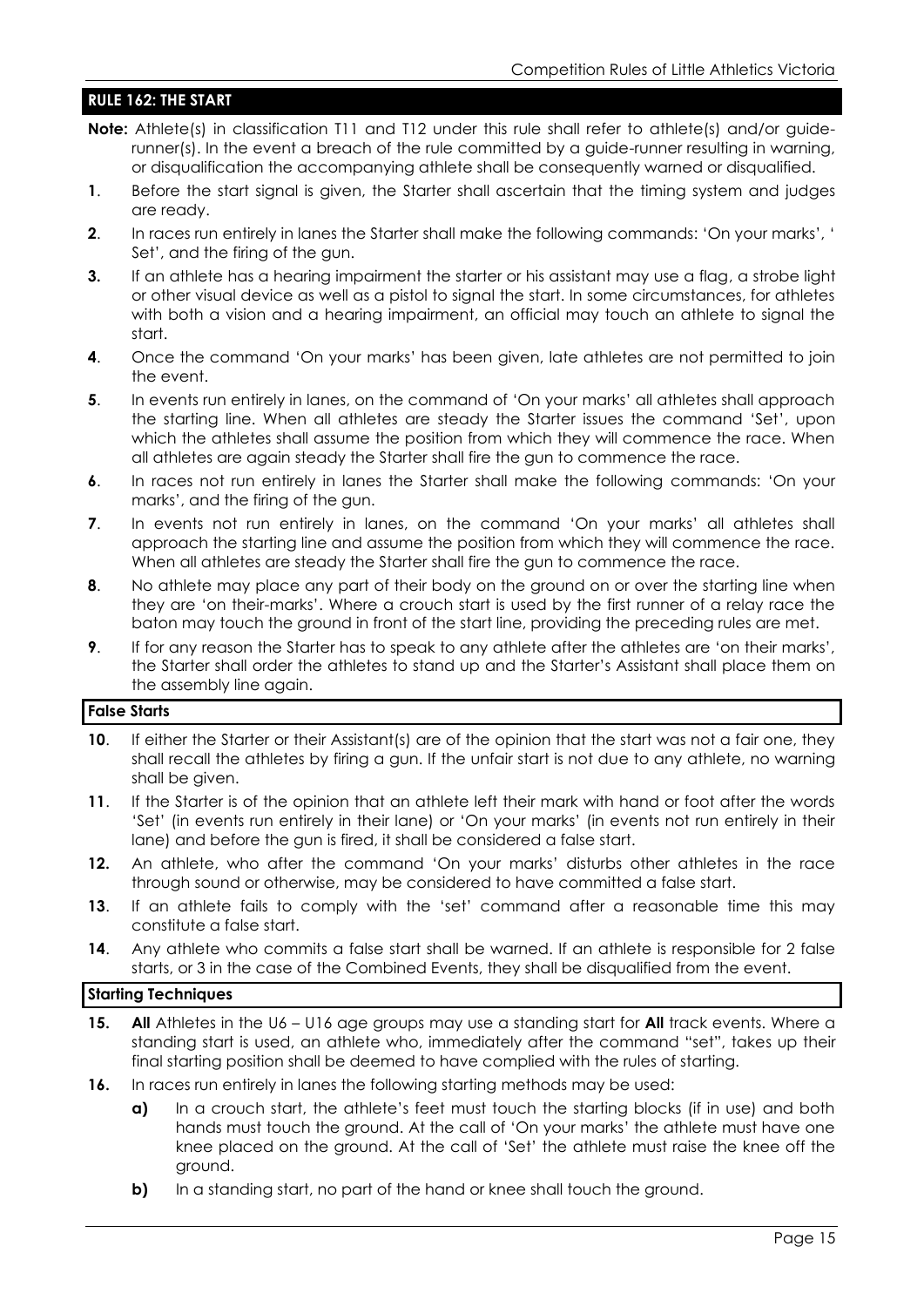- **17.** In races not run entirely in lanes only a standing start may be used.
- **18**. In the case of wheelchair races (classes T33-34 and T51-54), including classes T31-32, the following commands and positions are required. After the 'On Your marks' command, an athlete shall approach the start line, assume a position entirely within his allocated lane and behind the start line. At the 'Set' command, an athlete should immediately take up his final starting position retaining the contact of the front wheel with the ground behind the line".
- **19**. It is acceptable for arm amputee athletes or those with short arms to use pads on which to rest stumps at the start or to improve balance. Pads must be completely behind the start line and not interfere with any other athlete.
- **20**. For further information on starting techniques for other classes, please refer to the WPA rules document.

**Note**: Only **U11** and above athletes may wear spikes.

Only **U11** and above athletes may use blocks.

**U11** and above athletes wearing **spikes** may perform a standing start in all Track events, including hurdles.

**U11** and above athletes wearing **spikes** who performs a crouch start, **must** use blocks.

**U11** and above athletes wearing **runners** who performs a crouch start, **may** use blocks.

#### **RULE 163: THE RACE**

#### **Obstruction**

- **1**. Any athlete or athlete's guide runner who jostles or obstructs another athlete, so as to impede their progress, shall be liable to disqualification from that event. The Referee shall have the authority to order the race to be re-held excluding any disqualified athlete or, in the case of heats, to permit any athlete/s seriously affected by jostling or obstruction (other than the disqualified athlete) to compete in the final of the event. Normally, such an athlete should have completed the event with bona fide effort. Regardless of whether there has been a disqualification, the Referee, in exceptional circumstances, shall also have the authority to order the race to be re-held if they consider it just and reasonable to do so.
- **2**. For further information regarding wheelchair races, please refer to the WPA rules document

#### **Lane Infringement**

- **3.** In all races run in lanes, each athlete or the athlete's guide runner shall keep within their allocated lane from start to finish. This shall also apply to any portion of a race run in lanes. If the Referee is satisfied that an athlete has violated this Rule, they:
	- **a)** In the **U6-U11** age group: May be disqualified if a material advantage was gained over other athletes, or the Referee may change the finishing order on the Result Sheet.
	- **b)** In the **U12-U16** age groups: Shall be disqualified, if a material advantage was gained.
- **4**. The following events shall be conducted entirely in lanes: 70m, 100m, 200m, 400m, 4x100m Relay and all Hurdles races.
- $5<sub>1</sub>$ The 4x200m race will be run in lanes for the first two legs, as well as that part of the third leg up to the nearer edge of the breakline (an arched line marked after the bends across all lanes other than one), where athletes may leave their respective lanes (three bends in lanes).
- $\mathbf{6}$ . The Swedish Medley Relay race will be run in lanes for the first leg, as well as that part of the second leg up to the nearer edge of the breakline (an arched line marked after the bends across all lanes other than one), where athletes may leave their respective lanes (one bend in lanes).
- **6**. The 800m shall be run in lanes as far as the near edge of the breakline marked after the first bend where athletes may leave their respective lanes. Up to two athletes may start the race in each lane.
- **7**. The 700m, 1100m and 1500m Race Walks and the 1500m shall not be conducted in lanes. **Note 1**: For wheelchair races, cones should not be placed on the track. Coloured flat markers 50mmx50mm may be placed at the intersection of the lane lines at the break-line.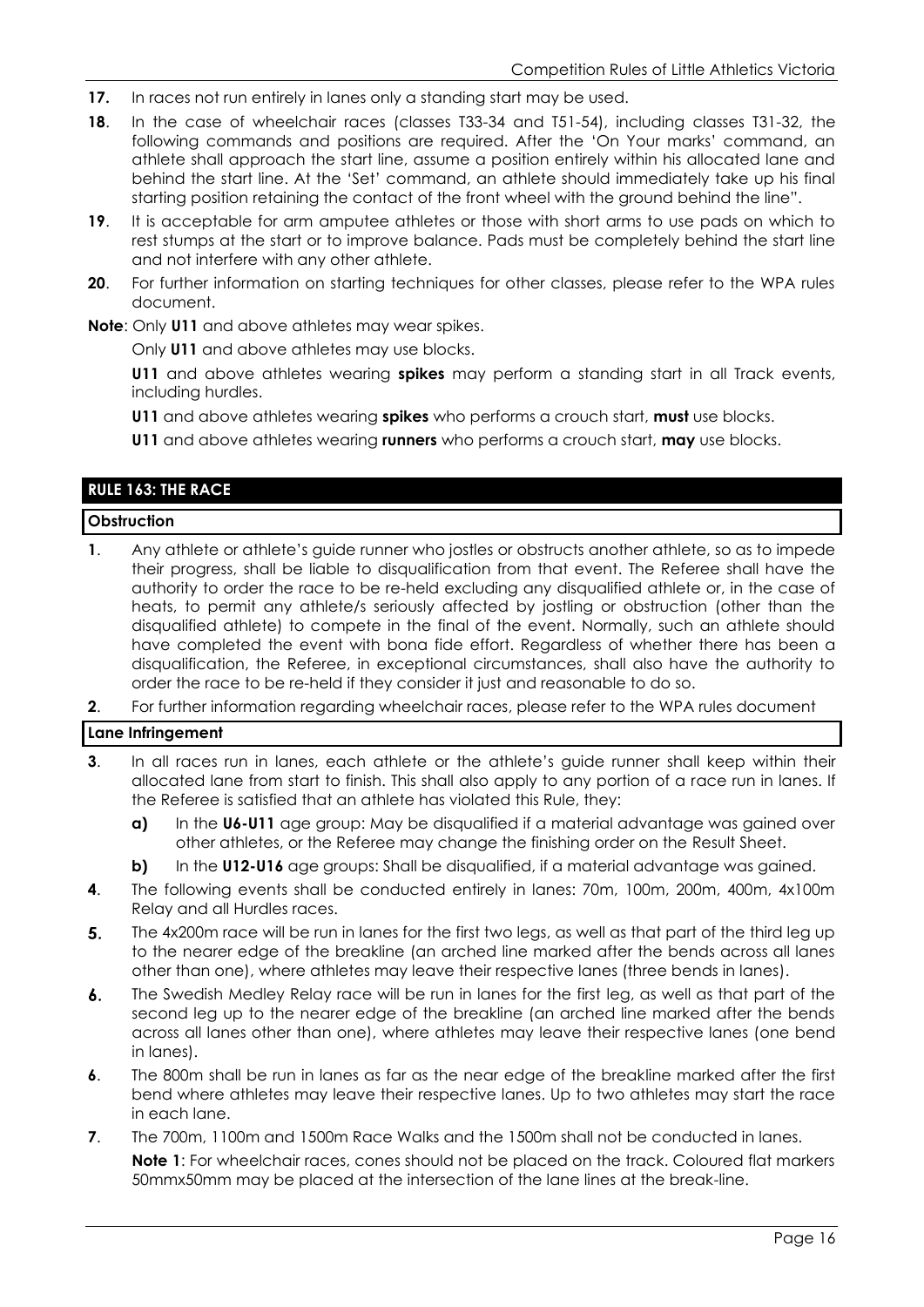**Note 2**: For wheelchair races, a flag, 1.5m high must be positioned on both ends of the break line. One on the infield and the other on the outside of the track.

**Note 3**: For wheelchair races, athletes may leave their respective lanes when the bottom of both rear wheels which are touching the ground have gone past the nearer edge of the break line close to the start line.

#### **Check-Marks**

**8**. Except for the Relays as listed in the Rules, athletes may not place check marks on or alongside the track for their assistance.

#### **Wind Measurements**

**9**. Wind measurements are not applicable under these Rules.

#### **RULE 165: TIMING AND PHOTO FINISH**

- **1**. Three alternative methods of timekeeping shall be recognised as official within Little Athletics:
	- **a)** Fully Automatic Timing obtained from a Photo Finish System
	- **b)** Gate Timing System
	- **c)** Hand Timing
		- **(i)** For hand time performances, the performance will be rounded to 0.1 seconds and then standardised to align to a fully automatic time as follows:
			- Distances under 400m: + 0.24 seconds
			- Distances of 400m or 4x100m relay: + 0.14 seconds
			- Distances greater than 400m: No change

**Note**: In Wheelchair races, the time shall be taken to the moment in which the centre of the axle of the leading wheel reaches the vertical plane of the nearer edge of the finish line. Hand timing would need to be used for these classes where gate timing systems would otherwise be used.

#### **Fully Automatic Timing and Photo Finish System**

- **2.** The System must record the finish through a camera with a vertical slit, positioned in the extension of the finishing line, producing a composite image. The image must also be synchronised with a uniformly marked time-scale graduated in 1/100th of a second.
- **3**. Times shall be read and recorded from the Photo Finish image to 1/100th of a second. Unless a time is an exact 1/100th of a second, it shall be read and recorded to the next longer 1/100th of a second.
	- **(a)** Equal places can be separated by recording the time to 1/1000<sup>th</sup> of a second.

#### **Gate Timing System**

- **4. a)** The System shall be a commercially produced system and be checked / calibrated with a certificate supplied on a 12 monthly basis.
	- **b)** The System shall be started either automatically by the Starter's gun or manually at the smoke or flash of the Starter's gun.
	- **c)** The System must automatically record a time through the breaking of at least two adjacent infrared beams positioned on the leading edge of the finish line. The beams should be positioned at an appropriate height so that the athlete's torso is the most likely part of the body to break the beam.
	- **d)** The System must be capable of printing out the time for each lane.
	- **e)** Judging of the race shall take place as per Rule 126. The time recorded for each lane shall only be referred to in the determination of places in cases of doubt, and then only at the discretion of the Chief Judge.
	- **f)** Times from the Gate System shall be regarded as official unless for any reason the appropriate official decides that they obviously must be inaccurate. If such is the case, the times of the back-up Timekeepers, if possible adjusted based on information on time intervals obtained from the Gate System printout image, shall be official.

Any appropriate back-up system should be appointed where any possibility exists of failure of the timing system.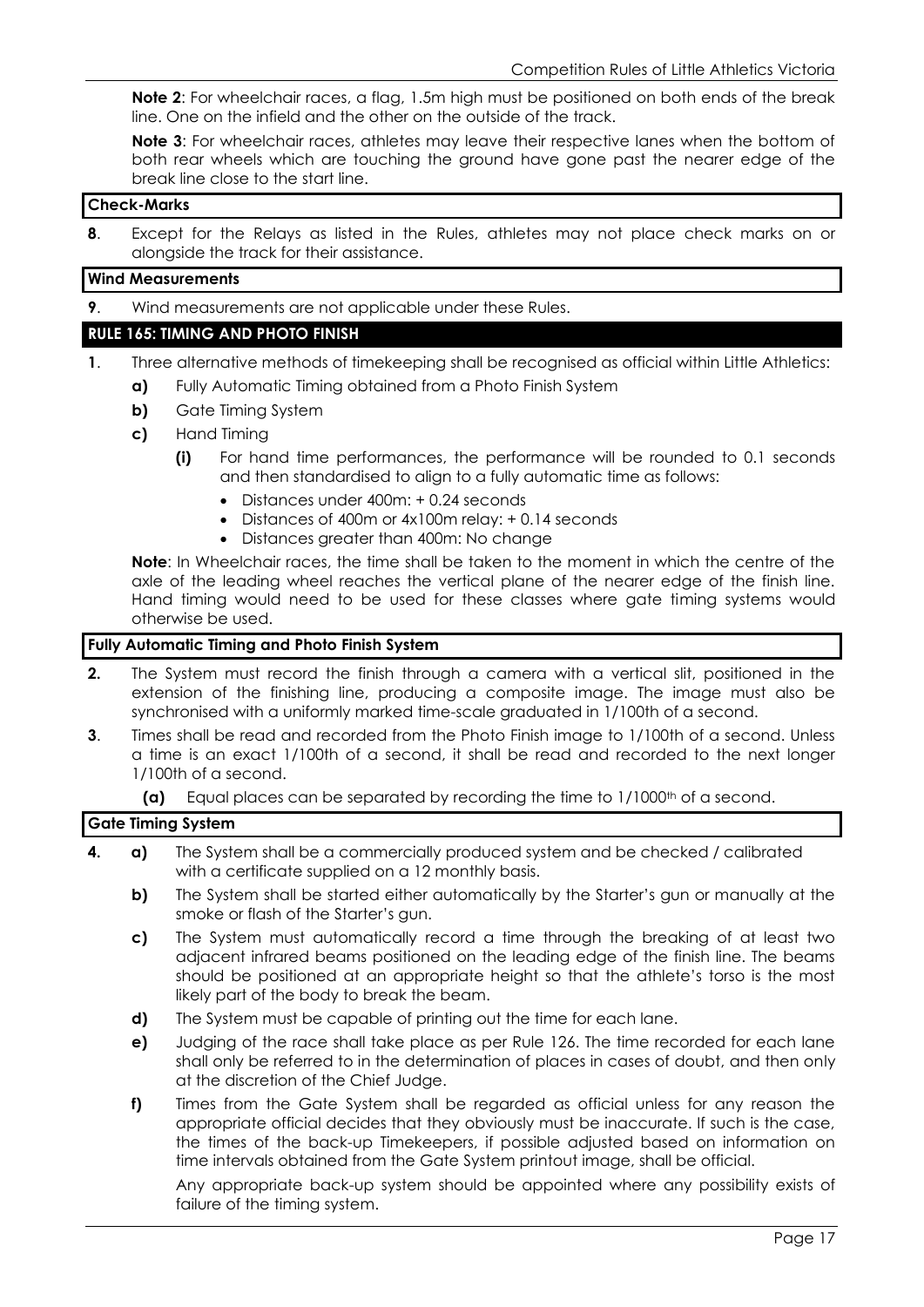- **g)** Where the system is started and/or finished manually, the time shall be recorded to the 1/10th of a second. Unless a time is an exact 1/10th of a second, it shall be recorded to the next longer 1/10th of a second.
- **h)** Where the system is started and finished fully automatically, the time shall be recorded as an electronic time with no adjustment.

#### **Hand Timing**

**5**. Sufficient timekeepers shall be appointed for the number of athletes entered; one shall be the Chief Timekeeper. The Chief Timekeeper shall allocate separate Timekeepers to record each of the minor places and where possible, shall allocate additional Timekeepers for second and third placing's.

#### **RULE 168: HURDLE RACES**

- 1. All hurdles shall comply with the specifications set out within the Standard Events
- $2<sub>1</sub>$ Hurdles must be of the collapsible type. (Collapsible type means when a hurdle is knocked down it lays flat on the track without any part of the hurdle protruding).

The standard distance and the number of flights in each lane for each distance will be set out in accordance with the following table:

| <b>Age Group</b> | <b>Max</b><br><b>Distance</b> | <b>Max</b><br><b>Flights</b> | <b>Max</b><br><b>Height</b> | Distance from<br>start line to<br>first hurdle | <b>Distance</b><br>between<br>hurdles | Distance from<br>last hurdle to<br>finish line |
|------------------|-------------------------------|------------------------------|-----------------------------|------------------------------------------------|---------------------------------------|------------------------------------------------|
| U6               | 60 <sub>m</sub>               | 6                            | 20cm                        | N/A<br>N/A                                     |                                       | N/A                                            |
| <b>U7</b>        | 60 <sub>m</sub>               | 6                            | 30cm                        | N/A                                            | N/A                                   | N/A                                            |
| U8               | 60 <sub>m</sub>               | 6                            | 45cm                        | N/A                                            | N/A                                   | N/A                                            |
| U9               | 60 <sub>m</sub>               | 6                            | 45cm                        | 12m                                            | 7m                                    | 13m                                            |
| U10              | 60 <sub>m</sub>               | 6                            | 60cm                        | 12m                                            | 7m                                    | 13m                                            |
| U <sub>1</sub>   | 80 <sub>m</sub>               | 9                            | 60cm                        | 12m                                            | 7m                                    |                                                |
| U12              | 80 <sub>m</sub>               | 9                            | 68cm                        | 12m<br>7m                                      |                                       | 12m                                            |
| U13              | 80 <sub>m</sub>               | 9                            | 76cm                        | 12m                                            | 7m                                    |                                                |
| U14 Girls        | 80 <sub>m</sub>               | 9                            | 76cm                        | 12m                                            | 7m                                    |                                                |
| U14 Boys         | 90 <sub>m</sub>               | 9                            | 76 <sub>cm</sub>            | 13m                                            | 8m                                    | 13m                                            |
| U15 Girls        | 90 <sub>m</sub>               | 9                            | 76cm                        | 13m                                            | 8m                                    | 13m                                            |
| U15 Boys         | 100m                          | 10                           | 76cm                        | 13m                                            | 8.5m                                  | 10.5m                                          |
| U16 Girls        | 90 <sub>m</sub>               | 9                            | 76cm                        | 13m                                            | 8m                                    | 13m                                            |
| U16 Boys         | 100m                          | 10                           | 76cm                        | 13m                                            | 8.5m                                  | 10.5m                                          |
| U13              | 200m                          | 5                            | 68cm                        | 20m<br>35 <sub>m</sub>                         |                                       | 40 <sub>m</sub>                                |
| U14              | 200m                          | 5                            | 76cm                        | 20m<br>35m                                     |                                       | 40 <sub>m</sub>                                |
| U15              | 300m                          | 7                            | 76cm                        | 35m<br>50 <sub>m</sub>                         |                                       | 40 <sub>m</sub>                                |
| U16              | 300m                          | 7                            | 76cm                        | 50 <sub>m</sub>                                | 35m                                   | 40 <sub>m</sub>                                |

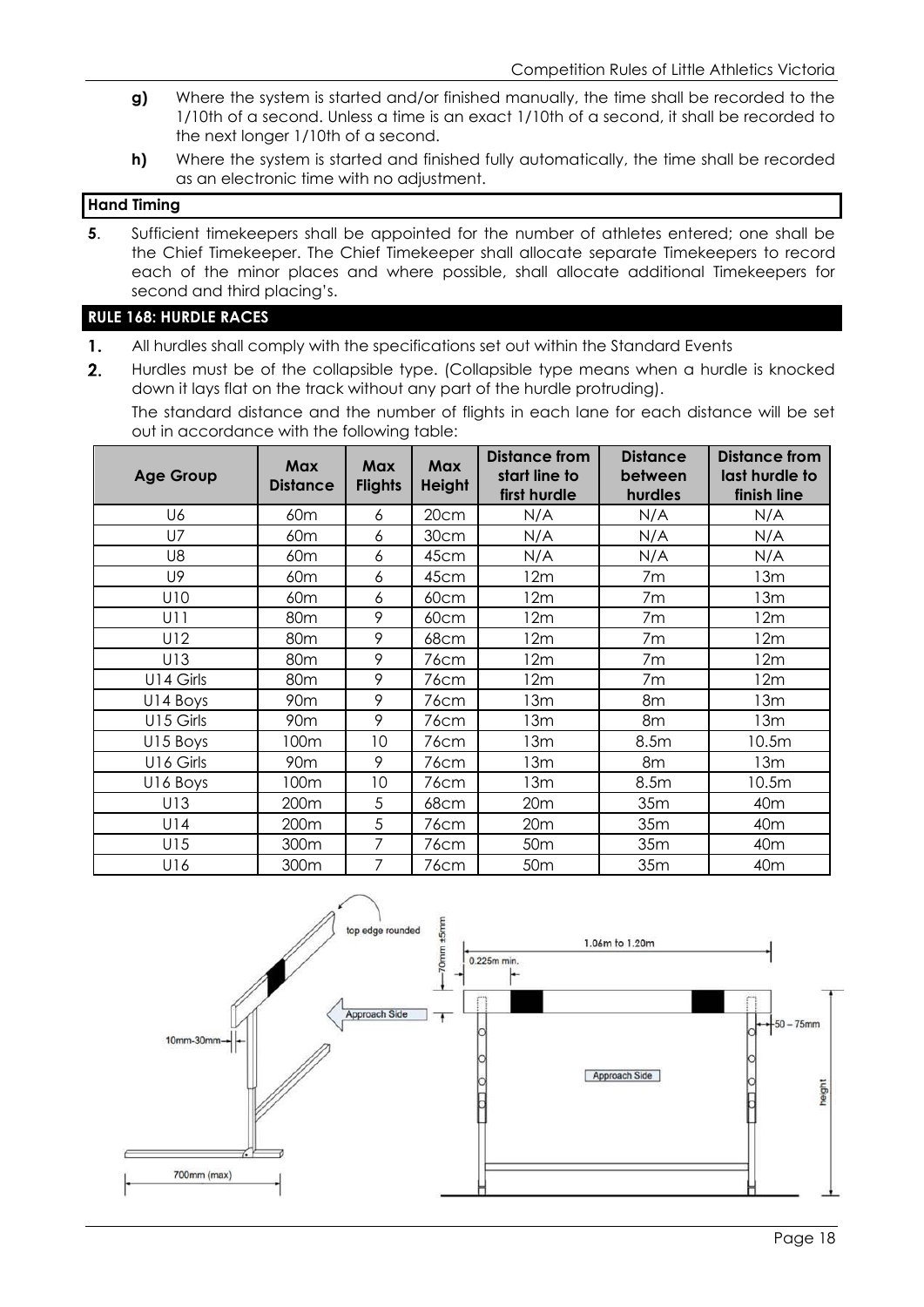- The hurdle must be placed so that the vertical plane of the side of the bar nearest the  $3.$ approaching hurdler coincides with the track marking nearest the athlete.
- $\overline{\mathbf{4}}$ . The hurdles must be made of metal or some other suitable material with the top bar of wood or other suitable material. Hurdles must consist of two feet and two uprights supporting a rectangular frame reinforced by one or more cross bars, the uprights to be fixed at the extreme end of each base. (See Diagram 1). The hurdle must be so designed that it will just resist a force of 2-3 kilograms, applied at the top edge of the top bar. The hurdle must be adjustable in height for each event.
- There will be a tolerance allowance of 3mm, above and below the maximum heights, to  $5<sub>1</sub>$ allow for variation in the manufacture.
- $\boldsymbol{6}$ . The width of the hurdles will be from 1.06m to 1.20m. The maximum length of the base will be 700mm. The total weight of the hurdles will be not less than 3kg.
- $\overline{7}$ . The height of the top bar must be 70mm ± 5mm. The thickness of this bar should be between 10mm and 30mm wide and the top edges should be rounded. The length of the top bar should be between 1.06m and 1.20m. The ends of the top bar must project between 50mm to 75mm outside the hurdle frame upright. The bar should be firmly fixed at the extremities.
- 8. The top bar should be painted with white and black stripes, or with other strong distinctive contrasting colours (and in contrast with the surrounding environment), such that the lighter stripes, which should be at least 225mm wide are on the outside.
- 9. All races must be run in lanes and each athlete shall go over each hurdle and keep to their own lane. Failure to do so will result in disqualification.
- $10.$ In addition, an athlete will be disqualified, if:
	- **(a)** their foot or leg is, at the instant of clearance, beside the hurdle (on either side), below the horizontal plane of the top of any hurdle; or
	- **(b)** they knock down or displace any hurdle by hand, body or the front side of the lead lower limb ; or
	- **(c)** they directly or indirectly knock down or displace a hurdle in theirs or another lane in such a manner that there is effect or obstruction upon any other athlete(s) in the race and/or another rule is also infringed.

*Note: Provided that this Rule is otherwise observed, and the hurdle is not displaced, or its*  height lowered in any manner including tilting in any direction, an athlete may go over the *hurdle in any manner.*

- $11.$ Except as provided above, the knocking down of hurdles will not result in disqualification nor prevent a Best Performance being set.
- $12.$ For a Victorian Best Performance, all hurdles must comply with the specifications of the Rule.

#### **RULE 170: RELAY RACES**

- **1.** The standard distances will be: 4x100m, 4x200m, 100m-300m-200m-400m Swedish Medley Relay (Medley Relay)
- **2.** Lines 50mm wide will be drawn across the track to mark the distances of the legs and to denote the scratch line.
- **3.** In the 4x100m and the first and second changes of the 4x200m and the first change of the Medley Relay, each takeover zone will be 30m long, of which the scratch line is 20m from the start of the zone. For the third change in the 4x200m and the second and third change in the Medley Relay the takeover zone will be 20m long of which the scratch line is the centre. The zones shall start and finish at the edges of the zone lines nearest the start line in the running direction. For each takeover conducted in lanes, a designated official shall ensure that the athletes are correctly placed in their takeover zone.
- **4.** When all or the first portion of a relay race is being run in lanes, an athlete may place one check-mark supplied or approved by the Organising Body within their own lane and clear of the lines marking the lane. No other check mark may be used. The Judges shall direct the relevant athlete to adapt or remove any marks not complying with this Rule. If they do not the Judges shall remove them.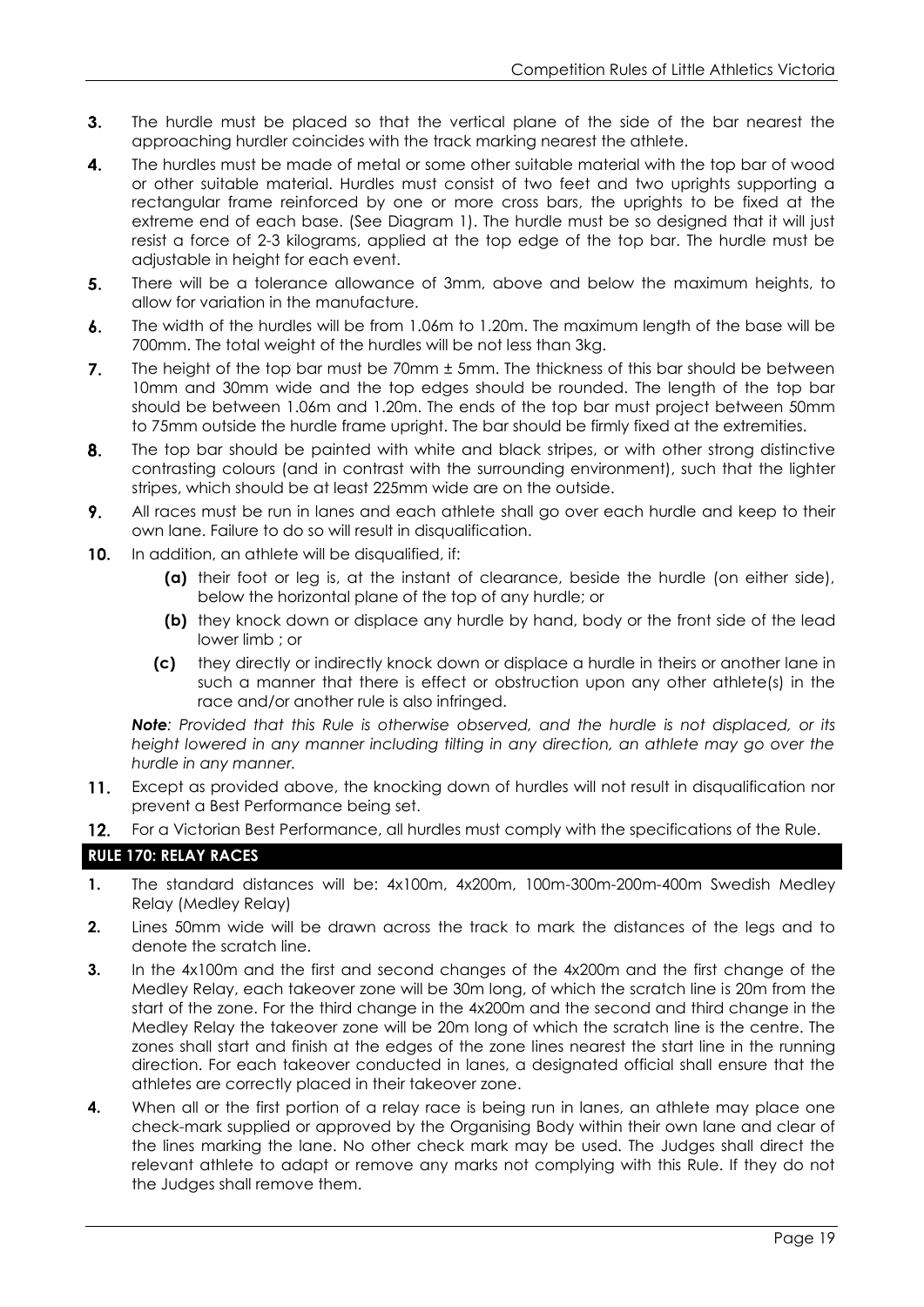- **5.** The relay baton will be a smooth hollow tube, circular in section, made of wood, metal or any other rigid material in one piece, the length of which must be 280mm to 300mm. The outside diameter must be 32mm ± 2mm or 38mm ± 2mm and it must not weigh less than 50g. It should be coloured so as to be easily visible during the race.
- **6. (a)** A baton will be used for all Relay Races held in the Stadium and will be carried by hand throughout the race. Batons do not have to be numbered but should be of a different colour in neighbouring lanes where possible.
	- **(b)** Athletes are not permitted to wear gloves or to place material or substances on their hands in order to obtain a better grip of the baton.
	- **(c)** If dropped, the baton must be recovered by the athlete who dropped it. The athlete may leave their lane to retrieve it provided that, by doing so, the athlete does not lessen the distance to be covered. In addition, where the baton is dropped in such a way that it moves sideways or forward in the direction of running (including beyond the finish line), the athlete who dropped it, after retrieving it, must return at least to the point where it was last in their hand, before continuing in the race. Provided these procedures are adopted where applicable and no other athlete is impeded, dropping the baton shall not result in disqualification.

If an athlete does not follow this Rule 170.6, the athlete's team will be disqualified.

- **7.** The baton must be passed within the takeover zone. The passing of the baton commences when it is first touched by the receiving athlete and is completed the moment it is in the hand of only the receiving athlete. In relation to the takeover zone, it is only the position of the baton which is decisive. Passing of the baton outside the takeover zone will result in disqualification.
- **8.** Until the moment when the baton is in the hand of only the receiving athlete, lane infringement rules shall be applicable only to the incoming athlete. Thereafter it shall be applicable only to the receiving athlete.

Additionally, athletes, before receiving and/or after handing over the baton, should keep in their lanes or maintain position until the course is clear to avoid obstruction to other athletes. If however an athlete impedes a member of another team, including by running out of position or lane at the finish of their leg, obstruction rules will be applied.

- **9.** If during the race an athlete takes or picks up the baton of another team, the athlete's team will be disqualified. The other team should not be penalised unless an advantage is obtained.
- **10.** Each member of a relay team may run one leg only. If an athlete does not follow this Rule, the athlete's team will be disqualified.
- **11.** Refer to the LAVic the Competition Regulations Rule 612 for Relay Team compositions.
- **12.** The 4x100m race will be run entirely in lanes.
- **13.** The 4x200m race will be run in lanes for the first two legs, as well as that part of the third leg up to the nearer edge of the breakline (an arched line marked after the bends across all lanes other than one), where athletes may leave their respective lanes (three bends in lanes).
- **14.** The Swedish Medley Relay race will be run in lanes for the first leg, as well as that part of the second leg up to the nearer edge of the breakline (an arched line marked after the bends across all lanes other than one), where athletes may leave their respective lanes (one bend in lanes).
- **15.** If an athlete does not follow Rule 170.12, 170.13, or 170.14 the athlete's team will be disqualified.
- **16.** For all takeovers, athletes are not permitted to begin running outside their takeover zones and will start within the zone. If an athlete does not follow this Rule, the athlete's team will be disqualified.
- **17.** In the 4x200m and Swedish Medley Relay, the athletes running the unlanned legs, will, under the direction of a designated official, place themselves in their waiting position in the order of the start list (inside to out). Once the incoming athletes have passed the breakline, the waiting athletes must maintain their order, and must not exchange positions at the beginning of the takeover zone. If an athlete does not follow this Rule, the team may be disqualified.
- **18.** In any race, when lanes are not being used for the takeover zone, waiting athletes can take an inner position on the track as incoming team members approach, provided they do not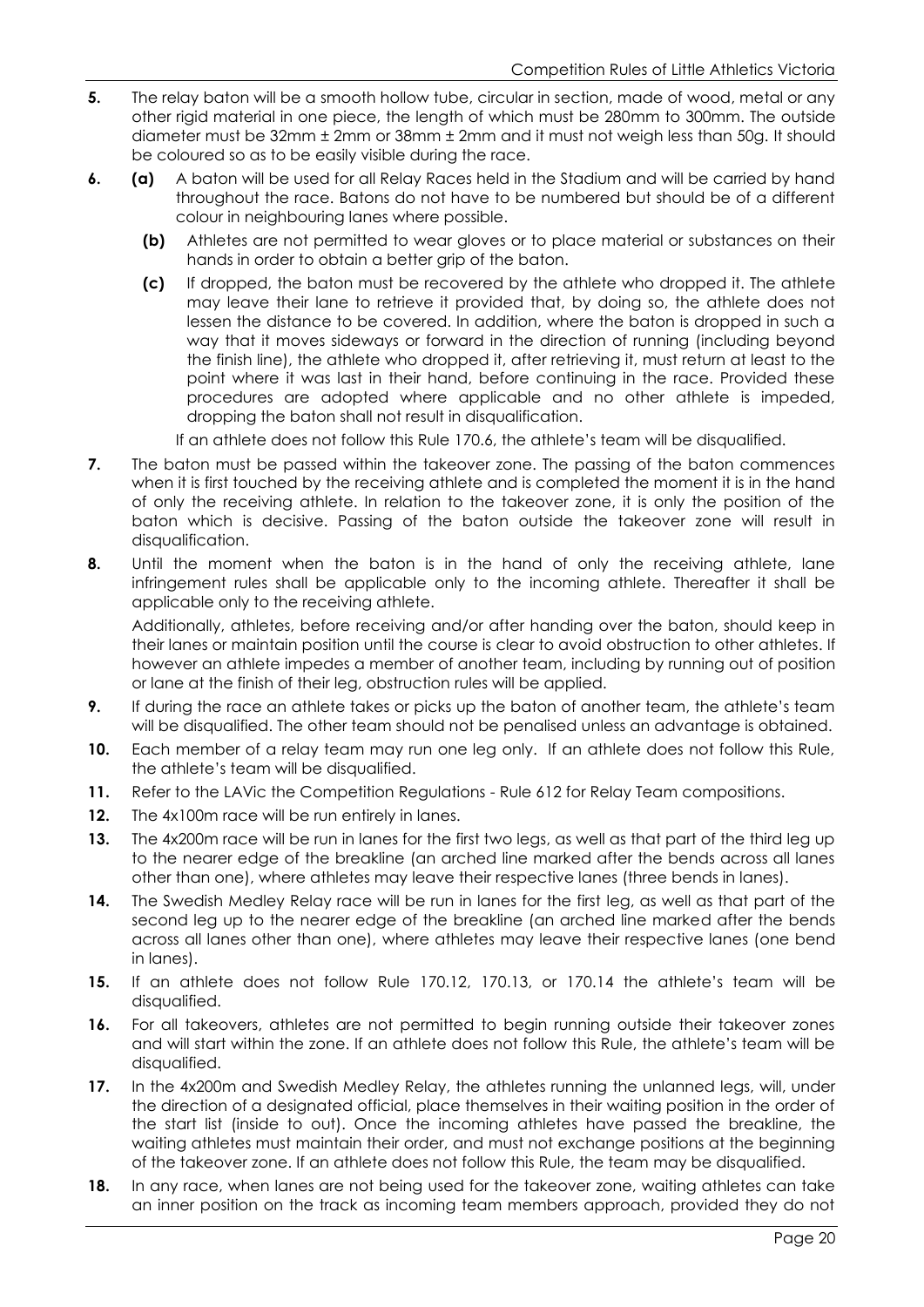jostle or obstruct another athlete so as to impede their progress. In 4 x 200m and Swedish Medley Relay, waiting athletes shall maintain the order in accordance with the rule 170.17. If an athlete does not follow this Rule, the athlete's team may be disqualified.





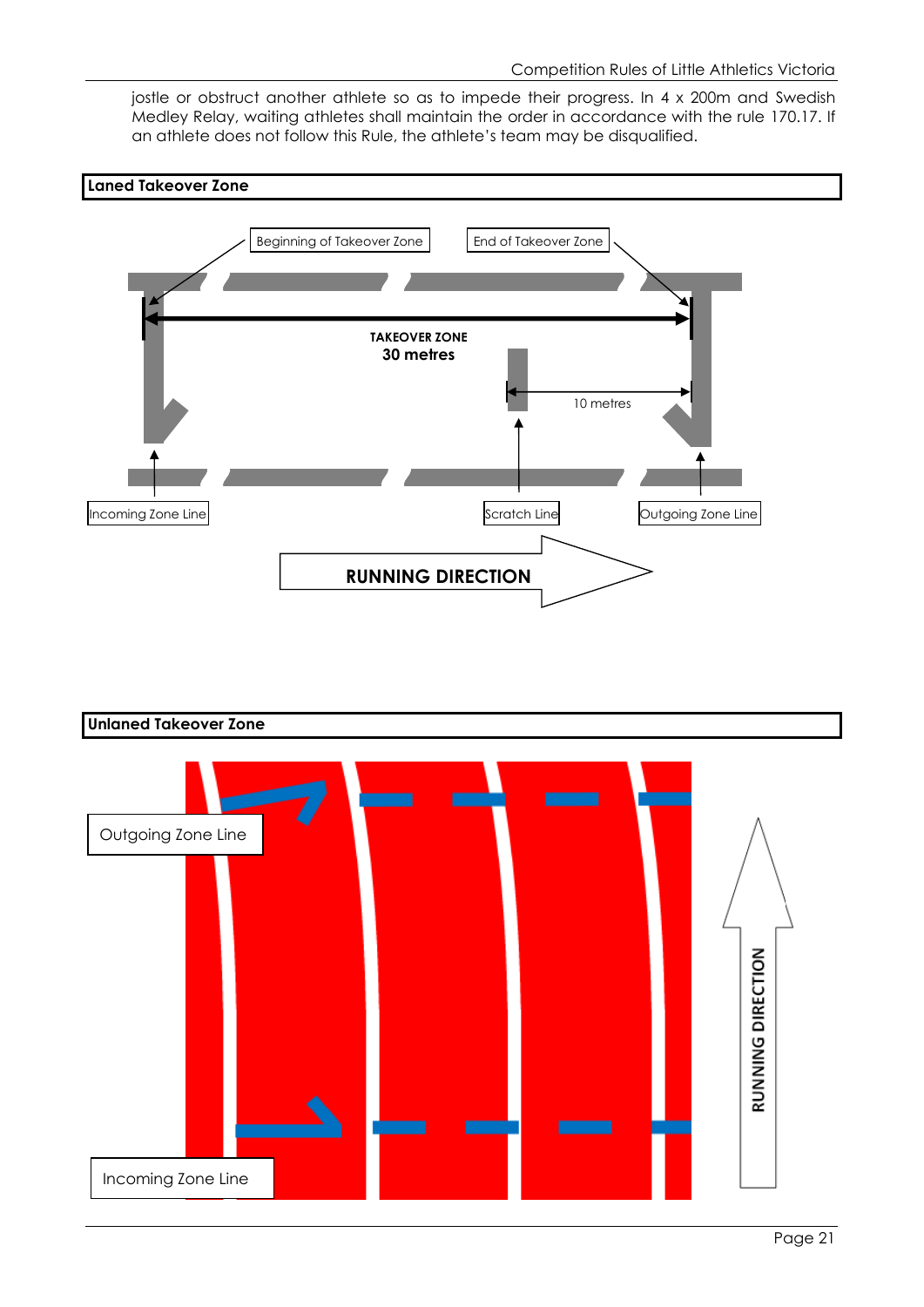## **FIELD EVENTS**

#### **RULE 180: GENERAL CONDITIONS**

#### **Markers**

- **1.** An athlete may place alongside the runway 1 or 2 markers (supplied or approved by the Organising Body) to assist them in their run-up and take-off.
- **2.** The use of sharp or pointed markers or anything considered dangerous by the Referee will be prohibited.

#### **Competition Order**

- **3.** The order in which athletes shall take their trials shall be drawn randomly.
- **4**. In all events, except for the High Jump, where there are more than 8 athletes, each athlete shall be allowed three (3) trials and the 8 athletes with the best valid performances will be allowed **one** (1) additional trial.

**Note**: Except for Seated Throwing Events, no athlete shall have more than one trial consecutively.

- **5**. In the event of a tie (after a count-back) for the 8th place, any athletes so tying may also be allowed the additional trials.
- **6**. Where there are eight athletes or fewer, each athlete will be allowed **four** trials. If more than one fails to achieve a valid trial during the first three rounds of trials, such athletes will compete in the subsequent round of trials before those with valid trials, in the same relative order according to the original draw
- **7.** The competing order for any additional trials shall be in the reverse ranking order recorded after the first three rounds of trials. When the competing order is to be changed and there is a tie for any position, those tying will compete in the same relative order according to the original draw.

#### **Commencement of Competition**

- **8.** Competition commences with the first trial in the first round.
- **9.** The trials shall commence when the Official responsible indicates to the athlete that all is ready for the trial to begin, and the athlete is called.
- **Note**: An athlete listed on a correctly submitted Clash Form, or listed on a Clash Summary Sheet, can join the competition at any time prior to the completion of Round 3. They are allowed the number of trials according to Rule 142.3 and Rule 180.4,5,6.

An athlete not listed on a correctly submitted Clash Form or listed on the Clash Summary Sheet, can join the competition up to the commencement of the first trial, in the first round. After this, it is up to the discretion of the Referee, whether they allow an athlete to compete, due to exceptional circumstances. The Referee will consult with the Centre Team Manager to make their decision.

**10**. The period allowed for this trial shall commence from that moment.

|                                | High Jump        | <b>Other Field Events</b> |  |
|--------------------------------|------------------|---------------------------|--|
| All rounds of competition      | 60 seconds       | 60 seconds                |  |
| When only 2 or 3 athletes left | 1 min 30 seconds | N/A                       |  |
| When only 1 athlete left       | 3 minutes        | N/A                       |  |
| <b>Consecutive trials</b>      | 2 minutes        | N/A                       |  |

The following time limits will apply;

**Note**: If the time allowed elapses after an athlete has started their trial, that trial will be allowed.

If the time allowed elapses and the athlete has **not** started their trial, then that trial will be recorded as a failure.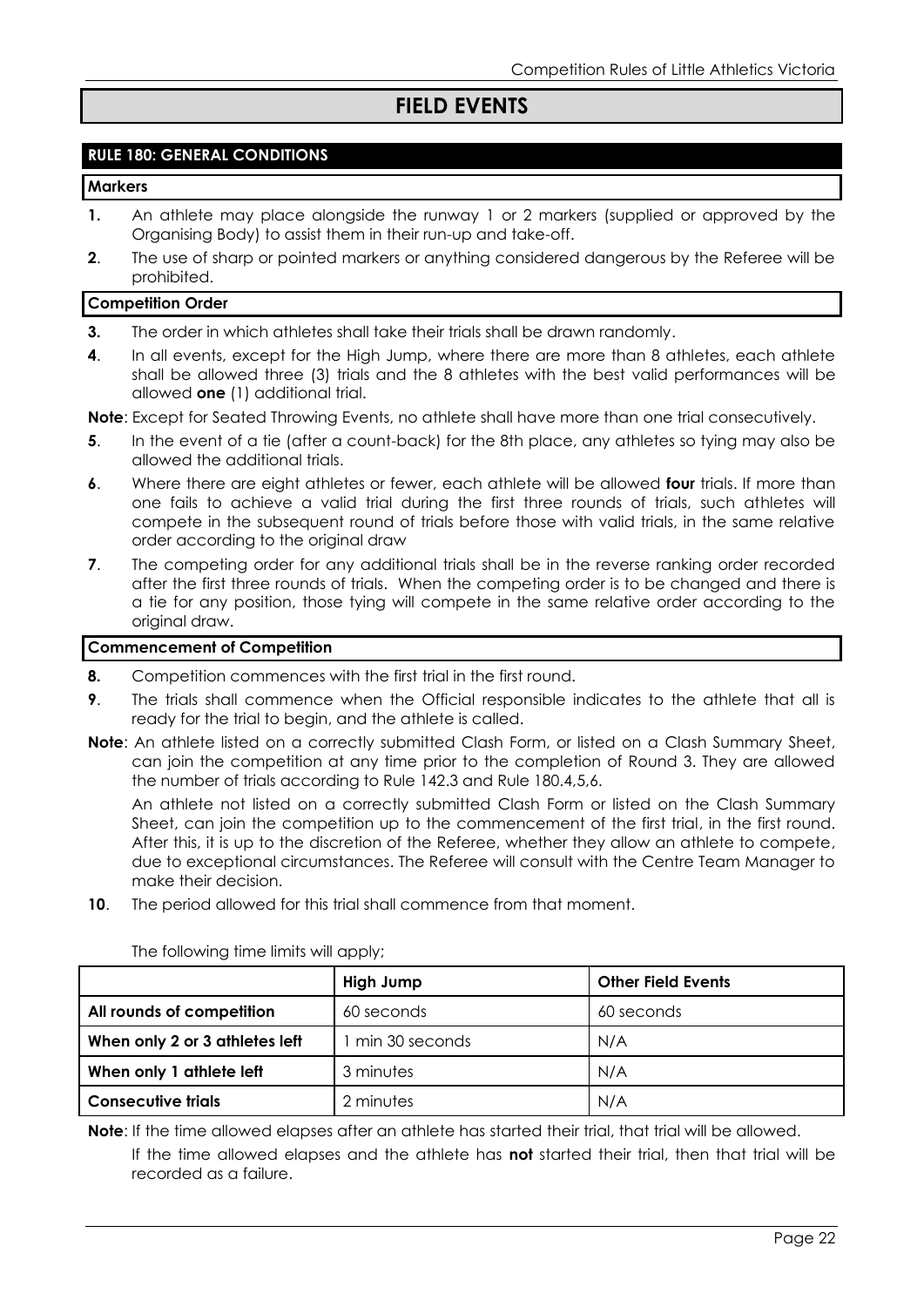Consideration must be given to the athlete for them to walk to the discus cage and reach the circle, when applying the time limits.

- **11**. A round commences when the first athlete eligible to compete in the round commences their trial.
- **12**. A round is complete when the last athlete eligible and present to compete in the round completes their trial.

#### **Completion of Trial**

Throws - a trial is complete when the athlete leaves the circle (discus and shot put) or runway  $13.$ (javelin).

**Note**: Seated Throws – a trial is complete once the implement has landed.

**14.** Long & Triple Jump - a trial is complete when the athlete leaves the landing pit.

**Note**: leaving the pit is defined as the first contact made by the foot with the border or ground outside the landing area.

**15**. High Jump - a trial is complete when the Chief Judge designates a "fair/fail jump".

#### **Completion of Competition**

- **16.** High Jump the high jump is complete when the last remaining athlete fails or decides to stop.
- **17**. All other events are complete when the last round is completed.

**Note**: The number of rounds in a competition must be clearly stated at the start of the competition and where possible indicated in the program.

#### **Failure**

**18.** In all field events if an athlete incurs a failure, they will be told the reason for the failure at the completion of the trial.

#### **Substitute Trials**

**19.** If, for any reason, an athlete is hampered in a trial in a field event, the Referee shall have the power to award that athlete a substitute trial.

#### **Delay**

**20.** A time warning may be given to an athlete. Such a warning is indicated by a raised yellow flag, which is kept raised for the last 15 seconds prior to the disallowing of a trial for exceeding the time limit, as listed in the table.

#### **Absence during competition**

**21.** Any athlete who leaves the immediate event area (as defined prior to the commencement of the competition by the Chief Judge or Referee) without permission, may be cautioned by the Chief Judge and warned that any repetition, may result in them being excluded from further participation in that event. The Referee may make the decision to disqualify the athlete. Any performance up to the time of a disqualification shall stand.

#### **Change of competition area**

- **22.** Referees shall have the power to change the place of the competition in any field event, if in their opinion the conditions justify a change.
- **23**. Such a change shall be made only after a round is completed.
- **24.** If a change is required because conditions are dangerous, then the round shall be restarted.

#### **Results**

**25.** Upon completion of each event the final result sheet shall be checked and signed by the Referee and immediately handed to the recording area.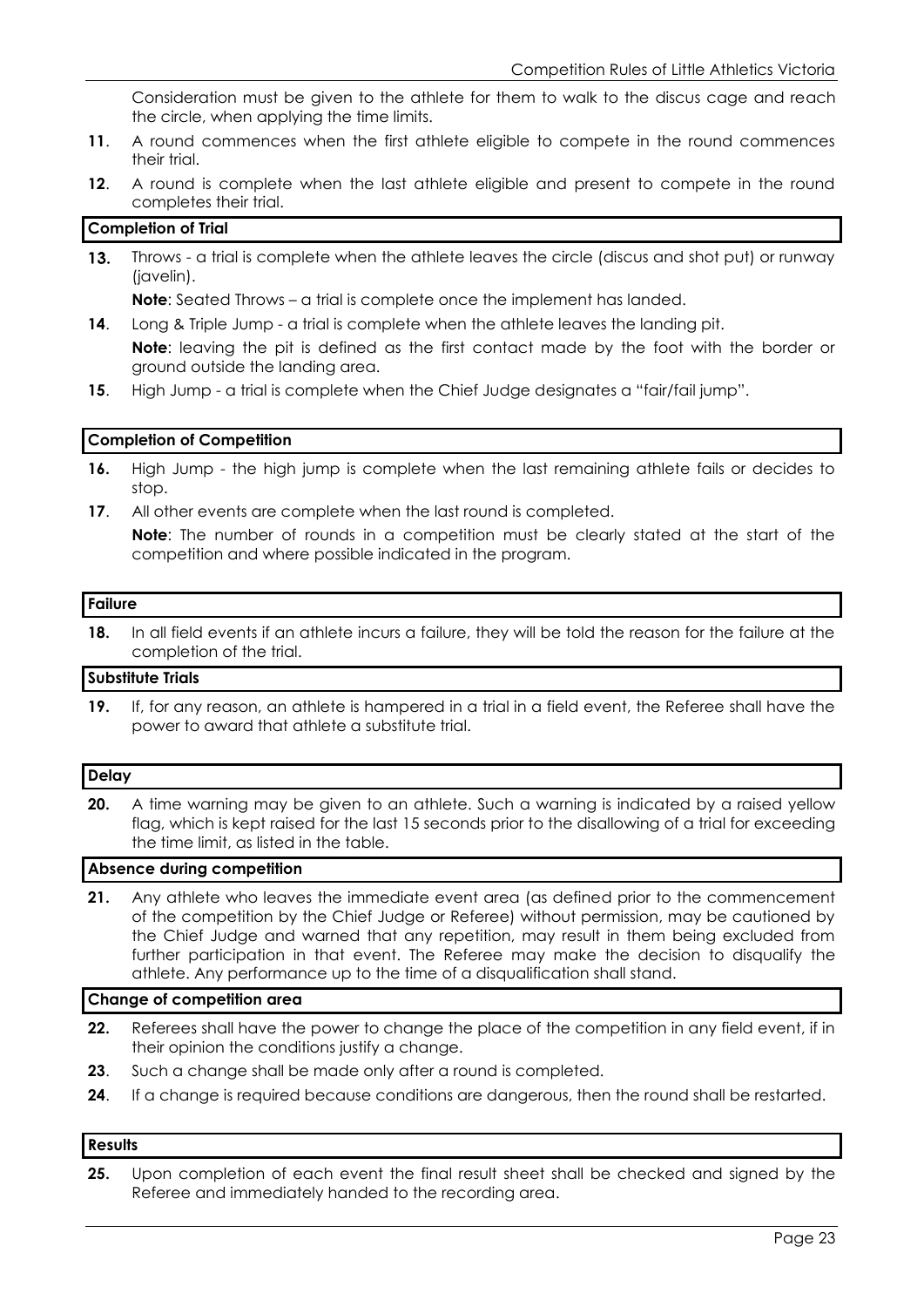#### **Ties**

- **26.** In all field events, except for High Jump:
	- **a)** The 2<sup>nd</sup> best performance of the athletes tying shall decide the tie. If a tie still remains, the 3rd best and so on.
	- **b)** If athletes in field events are tied for any place after all count backs have been applied, then equal placing will be declared.
- **27**. High Jump ties:
	- **a)** The athlete with the lowest number of jumps at the height at which the tie occurs shall be awarded the higher place
	- **b)** If the tie remains, the athlete with the lowest total of failures throughout the competition up to and including the height last cleared shall be awarded the higher place.
	- **c)** If the tie remains the athletes shall be awarded the same place in the competition. There is no jump-off for placing's.

#### **Measuring**

- **28.** The Judges shall judge, measure and record each valid trial of the athletes.
- **29**. All measurements shall be made immediately after each valid trial.
- **30**. Where possible, all measurements shall be made using Electronic Distance Measuring (EDM). A steel tape is no longer required to measure an Australian or Victorian Best Performance when EDM is used, calibrated and the usual checks are done to confirm accuracy both prior to and after the competition (the operators would normally do this). When EDM is not available, a fibreglass or steel tape measure graduated in centimetres, or a graduated bar for high jump, should be used.
- **31.** In measuring all field events, except the High Jump, the zero end of the tape or EDM prism should be placed at the nearest edge of the mark where the implement first lands or where the athlete makes a mark in the pit closest to the take-off.
- **32**. Distances shall always be recorded to the nearest centimetre (0.01m) below the distance measured if the distance measured is not a whole centimetre.
- **33**. In High Jump all measurements shall be made, in whole centimetres, perpendicular from the ground with a steel or fibreglass measuring bar to the lowest part of the upper (top) side of the bar.

#### **RULE 182: HIGH JUMP**

#### **Safety**

- **1.** The Chief Judge or Referee shall ensure that the landing area is satisfactory and that the uprights and cross bar are in good condition.
- **2**. The Chief Judge or Referee shall have the power to caution any athlete using an unsafe technique, and if necessary, not allow the athlete to continue further in the event.

#### **Validity of Jumps**

- **3.** An athlete may commence jumping at any height above the minimum height and may jump at their own discretion at any subsequent height. Three (3) successive failures, not necessarily at the same height, disqualifies the athlete from competing further.
- **4**. The effect of this rule is that an athlete may forego their 2nd or 3rd jumps at a particular height (after failing 1st or 2nd time) and still jump at a subsequent height.
- **5.** If the bar falls off without having been knocked by the athlete (e.g. due to strong wind) the athlete is not penalised.
- **6.** Athletes must take off from one foot only.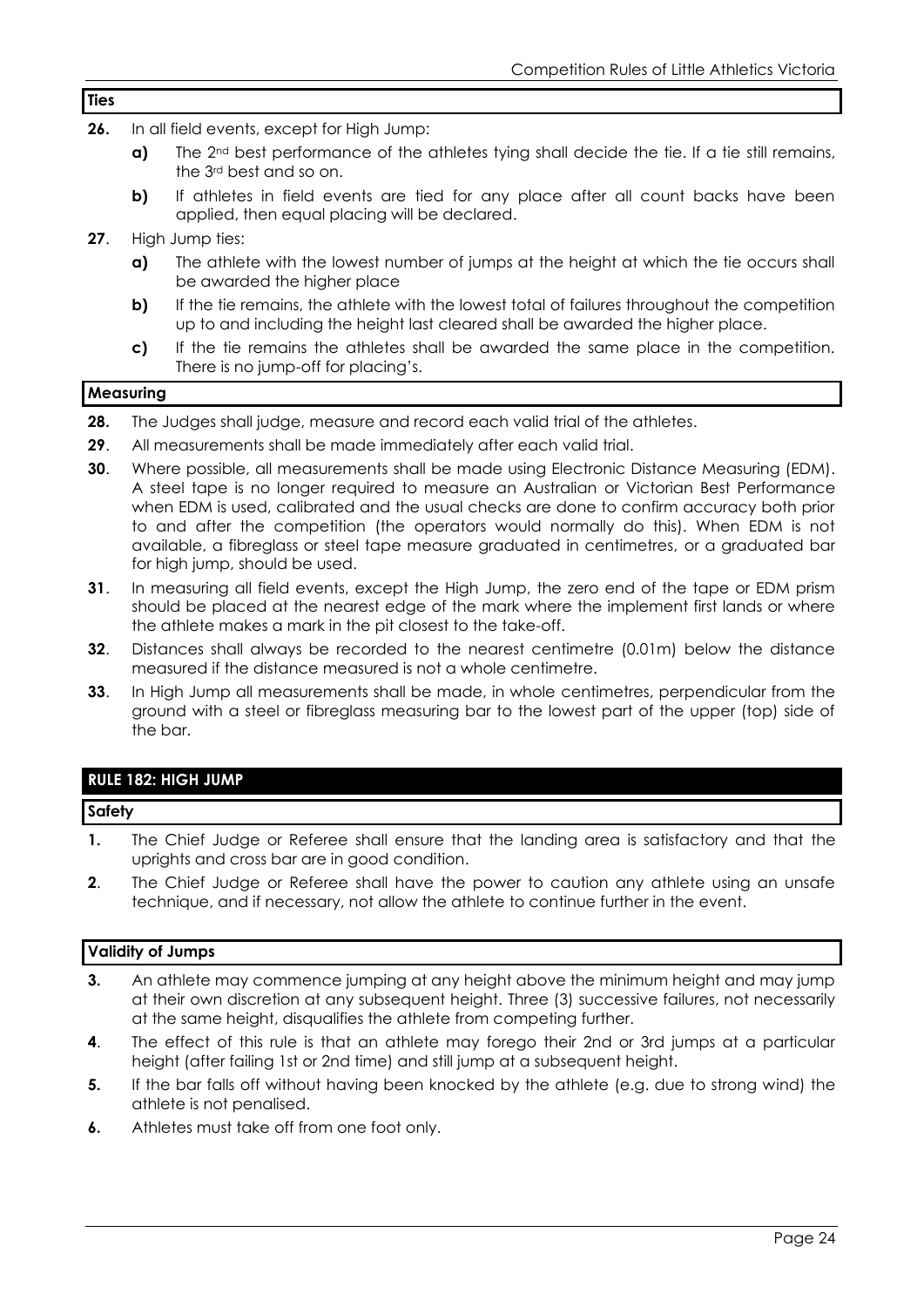#### **Measuring**

- **7.** Before the commencement of the competition the Judge shall announce to the athletes the starting height and the subsequent heights to which the bar has been raised at the commencement of each round.
- **8.** The height of the crossbar should be checked at both ends to confirm it is horizontal and, in the centre, to confirm the correct height.
- **9**. In the case of a sagging crossbar measurement is made from the ground perpendicular to the upper edge of the crossbar at the point where it is lowest.
- **10.** In the case of records, the Referee and Chief Judge must check the measurement when the crossbar is placed at the record height. They must recheck the measurement before each subsequent record attempt, if the crossbar has been disturbed since last measured.
- **11.** Even after all other athletes have failed an athlete is entitled to continue until they forfeit their right to compete further.
- **12**. The heights to which the crossbar is raised shall be decided after consulting with the athlete.
- **13.** Each athlete shall be credited with the best of all their jumps.

#### **Increments**

- **14.** Unless there is only one athlete remaining and they have won the competition:
	- **(a)** The bar must never be raised by less than 2cm in the High Jump after each round of trials; and
	- **(b)** The increment of the raising of the bar must never increase; and
	- **(c)** The bar must be raised after each round of trials in increments depending on the number of athletes remaining in the competition, as per the following table:

| <b>No of Athletes</b> | Increment |
|-----------------------|-----------|
| Greater than 4        | 5cm       |
| 4 or less             | 2cm       |

- **(d)** These Rules will not apply once the athletes still competing all agree to raise it to a Victorian Best Performance height directly.
- **(e)** After an athlete has won the competition, the height or heights to which the bar is raised will be decided by the athlete, in consultation with the relevant Chief Judge or Referee.

**Note**: This does not apply for Combined Events Competition*.*

**(f)** In a Combined Events Competition, each increase will be uniformly 3cm in the High Jump throughout the competition.

#### **Measurement of Run In**

**15.** Once the competition starts, athletes may only re-measure their run up with the permission of the Chief Judge. This re-measurement must be done within the allocated time for the athletes' time for the trial. The athlete may touch the upright or bar, but should the bar be dislodged, a failure must be recorded for that trial.

#### **Age Restrictions**

- **16.** Under 8 will be the starting age group for High Jump at all levels of competitions.
- **17.** The Scissor technique will be the only allowable technique performed in High Jump for the Under **8**, Under **9** and Under **10** age groups at all levels of competition.

It shall be a valid scissor jump if all other relevant high jump rules are adhered to, and:

- **a)** The head of the athlete does not go over the bar before the leading foot (the foot of the leg closest to the bar at take-off);
- **b)** The head of the athlete is not below the buttocks when the buttocks clear the bar, and
- **c)** The athlete's foot touches the mat before any other part of the body.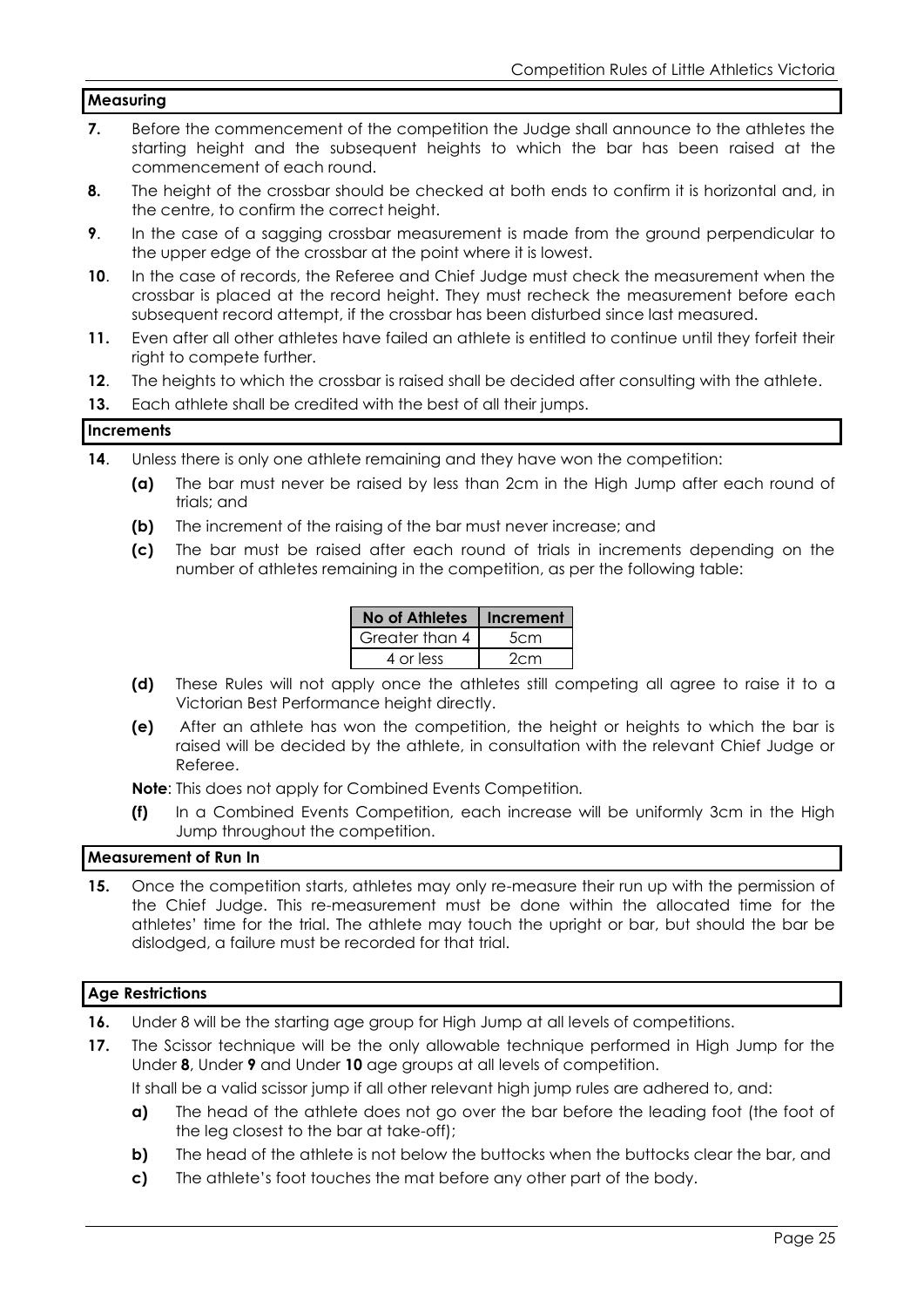**18.** All athletes in the Under 11 and above age groups will have the option to use any legal jumping technique where flop mats are provided at all levels of competition.

#### **Minimum Height for mats**

- **19.** The height for scissor mats at all competition levels will be between 150mm and 300mm with minimum dimensions of 4m x 3m
- **20.** The minimum height for flop mats at all competition levels will be 500mm with minimum dimensions of 5m x 3m.

#### **RULE 184: GENERAL CONDITIONS – HORIZONTAL JUMPS**

**1**. The long jump runway and pit shall comply with the specifications set out within the WA Track & Field Facilities Manual, where possible, except as modified in these Rules.

#### **Runway**

**2.** Where possible the length of the runway shall be at least 40m. There is no limitation on the maximum length of the runway.

#### **Take-off Board**

- **3**. Only one type of take-off area shall be used in competition:
	- **a) U6-U8:** 1.00m x 1.22m mat covered with damp sand, soft earth or any similar materials where the foot imprint can be observed.
	- **b) U9-U10**: 0.5m x 1.22m mat covered with damp sand, soft earth or any similar materials where the foot imprint can be observed.
	- **c) U11-U16**: 0.2m x 1.22m area, consisting of either a board sunk level with the runway, or painted on to the runway. A strip of plasticine or other suitable material (e.g. damp sand) may be placed immediately beyond the take-off line, to a maximum height of 7mm. Where a board or painted take-off area is not available a mat may be used.
	- **(d) Multi-Class athletes in the T/F11-12 classification**, use a 1.00m x 1.22m mat covered with damp sand, soft earth or any similar materials where the foot imprint can be observed.
	- **(e)** To ensure consistency and to improve athlete safety, the position of the take off mat / line / board will be as follows:
		- **(i)** In the **U6-U10** age groups, the mat shall be a maximum of **0.5mt** from the nearer edge of the landing area (pit).
		- **(ii)** In the **U11-U16** age groups, the take-off line, shall be between **1-2mts** from the nearer edge of the landing area (pit).

**Note**: Triple Jump is **not** approved for **U6-U10** athletes at all levels from Centre to State.

#### **Distance Measurement**

#### **4**. **U6-U10 and all ages in Classification T/F11 & T/F12:**

- **a)** Where any part of the athlete's foot lands on the take-off area, without being a failure, the jump will be measured as the shortest distance from the nearest break in the landing area made by any part of the body or limbs to the imprint made in the take-off area by the take- off foot.
- **b**) Where no part of the athlete's foot lands in the take-off area, without being a failure, the jump will be measured from the nearest break in the landing area made by any part of the body or limbs to the edge of the take-off area furthest from the landing area, or its extension. The measurement must be taken perpendicular to the back of the mat or its extension.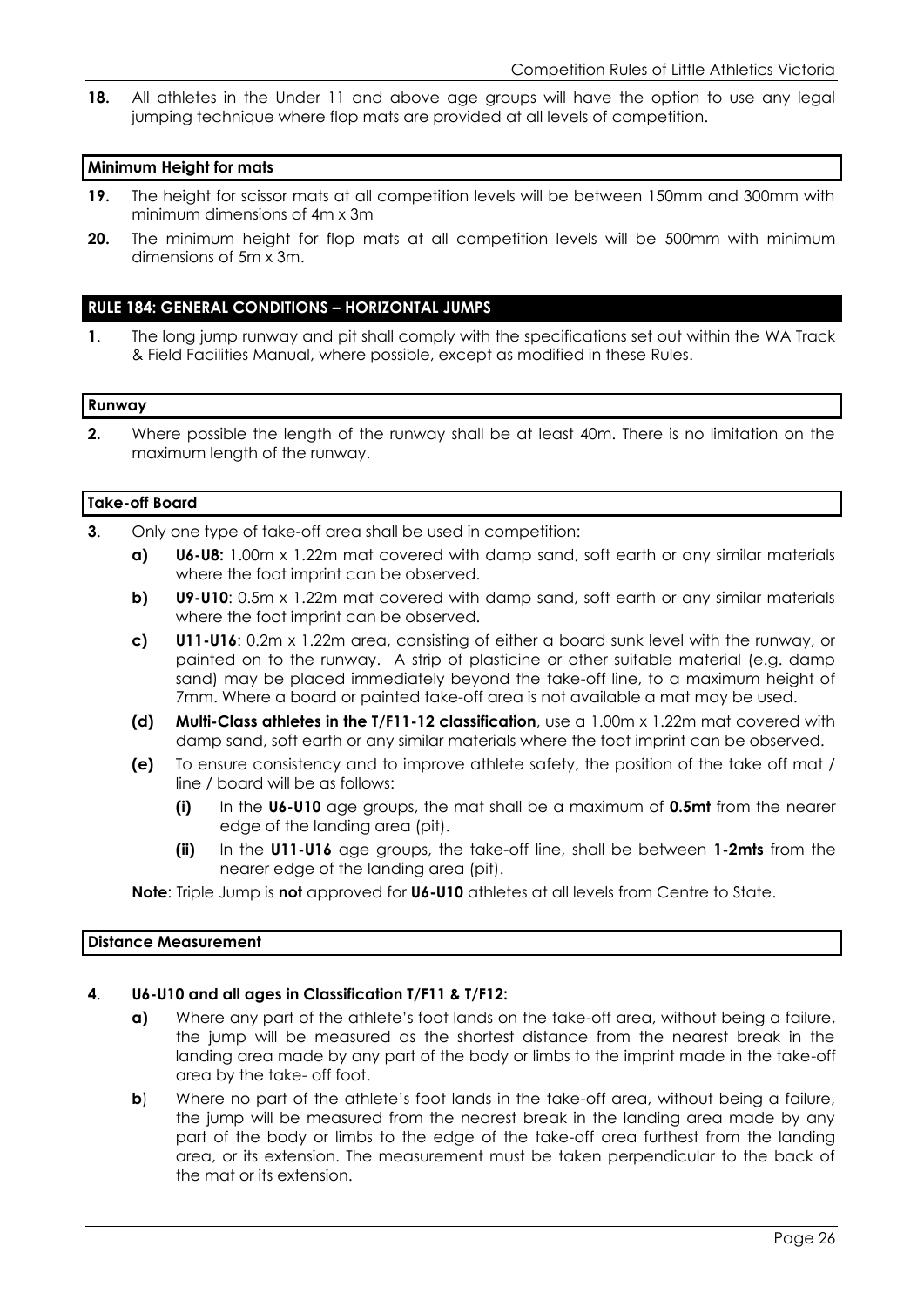#### **5**. **U11-U16:**

- **a)** The jump shall be measured as the shortest distance from the nearest break in the landing area made by any part of the body or limbs to the front edge of the take-off line / board or mat, nearest the landing area.
- **b)** The measurement must be taken perpendicular to the take-off area or its extension.

#### **Run Up Measurement**

**6.** Once the competition starts, athletes may only re-measure their run up with the permission of the Chief Judge. This further re-measurement must not be made on the runway, except where the Chief Judge deems the outsides of the runway unsafe.

#### **Failure**

- **7.** In the Long Jump and the Triple Jump, it shall be counted as a failure if:
	- **(a)** Any part of the mark made by the athlete's take-off foot protrudes over the front edge of the take-off area.
	- **(b)** While taking off, break the vertical plane of the take-off line, with any part of their foot whether running up without jumping or in the act of jumping.
	- **(c)** If an athlete takes off before reaching the take-off area it shall not, for that reason, be counted as a failure.
	- **(d)** In the course of landing, the athlete touches the ground outside the landing area nearer to the take-off than the nearest break in the landing area made by the jump.
	- **(e)** When leaving the landing area, an athlete's first contact with the border or ground outside is nearer the take-off line than the nearest break in the sand made on landing.
	- **(f)** After landing, the athlete walks back through the landing area without first correctly exiting the pit.
	- **(g)** An athlete takes off from outside either end of the take-off area, whether beyond or before the extension of the take-off line.
	- **(h)** Any sort of somersaulting is used.

#### **Prosthetic Device(s)**

- **8**. For athletes competing in horizontal Jumping Events in classification T61-64, the use of prosthetic device(s) is optional.
	- **a)** If the prosthetic device(s) is lost during the run-up then the athlete cannot continue without the prosthetic device(s). The athlete shall fix/adjust the prosthetic devices and recommence the trial provided they are within the time allowed for the trial;
	- **b)** If the prosthetic devices are lost during the process of jumping and the mark where the prosthetic device(s) lands is the closest mark to the take-off board in the landing area, then that is the mark that the trial will be measured from;
	- **c)** If the prosthetic device(s) lands outside the landing area, it shall be counted as a failure and recorded as such.

#### **RULE 186: TRIPLE JUMP**

#### **Definition**

- The Triple Jump consists of three distinct skills performed in a continuous action as follows:  $\mathbf{1}$ .
	- **Hop:** During the hop the athlete uses the same foot for take-off and landing.
	- **Step:** Athlete lands on the opposite foot (to that used for the hop).
	- **Jump**: Athlete performs a jump from the "step" foot and lands in the pit.
- **2.** In the Triple Jump, the take-off lines shall be in whole metre increments from the nearer edge of the pit. The Organising Body for the Competition shall determine the take-off lines to be used for each event, prior to the commencement of the Competition.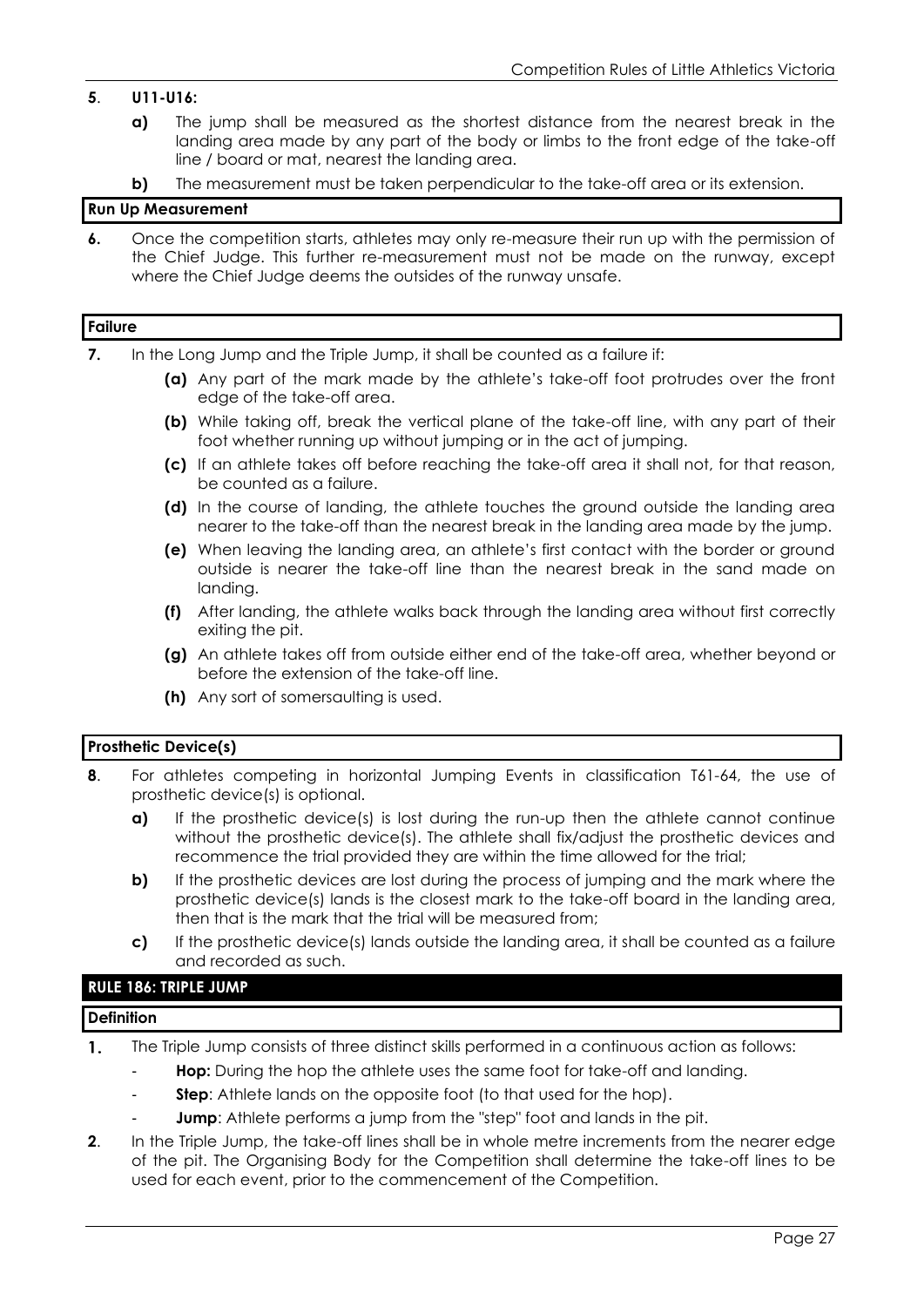- **3**. Athletes may change their take-off board as many times as they wish, as long as they notify the officials at the event, prior to each jump.
- **4**. Officials may need to direct athletes to use a shorter take-off board if they fail to make the pit; this safety consideration overrides the wishes of the athlete.
- **Note:** The take-off boards will be set at **5m, 6m, 7m, 8m, 9m, 11m and 13m.**

There will **not** be a take-off board set at 10m or 12m.

**Note**: It is recommended that athletes are grouped together in take-off distances, rather than the order listed on the sheet.

#### **RULE 187: GENERAL CONDITIONS – THROWING EVENTS**

#### **Official Implements**

|       | <b>Boys</b>      |                  |                  | Girls |             |               |                  |  |
|-------|------------------|------------------|------------------|-------|-------------|---------------|------------------|--|
| Age   | <b>Implement</b> |                  |                  | Age   | Implement   |               |                  |  |
| Group | <b>Shot</b>      | <b>Discus</b>    | Javelin          | Group | <b>Shot</b> | <b>Discus</b> | Javelin          |  |
| U9    | 2kg              | 500 <sub>g</sub> | $\ast$           | U9    | 2kg         | 500g          | $\ast$           |  |
| U10   | 2kg              | 500 <sub>g</sub> | $\ast$           | U10   | 2kg         | 500g          | $\ast$           |  |
| U11   | 2kg              | 500 <sub>g</sub> | 400g             | U11   | 2kg         | 500g          | 400 <sub>g</sub> |  |
| U12   | 2kg              | 750g             | 400 <sub>g</sub> | U12   | 2kg         | 750g          | 400 <sub>g</sub> |  |
| U13   | 3kg              | 750g             | 600g             | U13   | 3kg         | 750g          | 400 <sub>g</sub> |  |
| U14   | 3kg              | 1kg              | 600 <sub>g</sub> | U14   | 3kg         | 1kg           | 400 <sub>g</sub> |  |
| U15   | 4kg              | 1kg              | 700g             | U15   | 3kg         | 1kg           | 500g             |  |
| U16   | 4kg              | 1kg              | 700g             | U16   | 3kg         | 1kg           | 500 <sub>g</sub> |  |

**Note**: **\*** At Centre level, athletes may use a Vortex or Turbo Jav

|       |               | <b>Boys</b>   |           | Girls |             |                  |           |
|-------|---------------|---------------|-----------|-------|-------------|------------------|-----------|
| Age   | Implement     |               |           | Age   |             | <b>Implement</b> |           |
| Group | <b>Shot</b>   | <b>Discus</b> | Javelin   | Group | <b>Shot</b> | <b>Discus</b>    | Javelin   |
| U6    | Ikg           | 350g          | Vortex    | U6    | lkg         | 350g             | Vortex    |
| U7    | lkg           | 350g          | Vortex    | U7    | 1kg         | 350g             | Vortex    |
| U8    | 500g<br>l.5kg | Vortex or     | U8        | 5kg   | 500g        | Vortex or        |           |
|       |               |               | Turbo Jav |       |             |                  | Turbo Jav |

- $\mathbf{1}$ . All implements shall conform to the specifications set out within these Rules.
- $2.$ All implements shall be provided by the Organising body of the Competition.
- $3<sub>1</sub>$ No athlete is allowed to use any other implements, or to take them onto the competition area.

#### **Time Allocation for Securing Frames and Wheelchairs**

- $\overline{4}$ . A reasonable amount of time will be permitted for an athlete's throwing frame or wheelchair to be secured in the circle before the athlete attains a seated position. The maximum time allowed is for athletes to secure themselves to the chair and have as many warm-up throws as time permits is:
	- **a)** 5 minutes for Sport Classes F32-34 and F54-57, or
	- **b)** 6 minutes for Sport Classes F31 and F51-53.
- **Note:** Timing should begin at the time the chair is oriented, secured to the throwing platform and made available to the athlete to secure themselves into position.
- **Note:** All seated throws events will be conducted from a site with tie down devices. An athlete may use a standard day wheelchair to compete in throws. Associations take no responsibility for any damage caused to a chair through being restrained.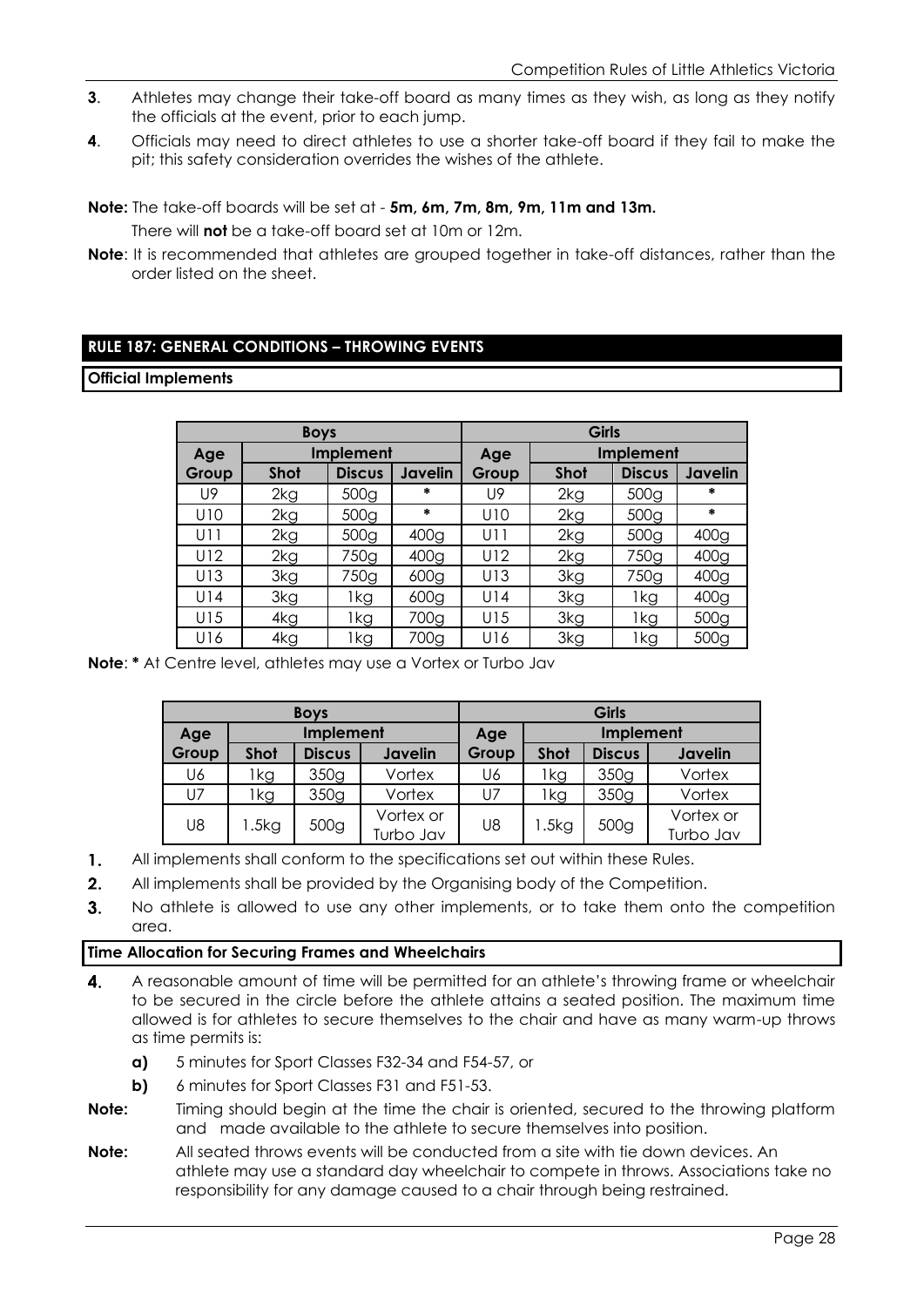### **Multi-Class Implements – Shot Put**

| <b>LAVic Age</b>                                                                |                         | U9 / U10 / U11 |                | <b>U12</b>     |                | <b>U13 &amp; U14</b> | U15                      |                | U16            |                |
|---------------------------------------------------------------------------------|-------------------------|----------------|----------------|----------------|----------------|----------------------|--------------------------|----------------|----------------|----------------|
| <b>Classification</b>                                                           | <b>Boys</b>             | <b>Girls</b>   | <b>Boys</b>    | <b>Girls</b>   | <b>Boys</b>    | <b>Girls</b>         | <b>Boys</b>              | Girls          | <b>Boys</b>    | Girls          |
| <b>Hearing Impairment</b>                                                       |                         |                |                |                |                |                      |                          |                |                |                |
| <b>F01</b>                                                                      | $\overline{2}$          | $\overline{2}$ | $\overline{2}$ | $\overline{2}$ | 3              | $\mathfrak{S}$       | $\overline{4}$           | 3              | $\overline{4}$ | 3              |
| Visually Impairment                                                             |                         |                |                |                |                |                      |                          |                |                |                |
| $F11-13$                                                                        | $\overline{2}$          | 2              | $\overline{2}$ | $\overline{2}$ | 3              | 3                    | $\overline{4}$           | 3              | $\overline{4}$ | 3              |
| Intellectual Impairment                                                         |                         |                |                |                |                |                      |                          |                |                |                |
| F <sub>20</sub>                                                                 | $\overline{2}$          | $\overline{2}$ | $\overline{2}$ | $\overline{2}$ | 3              | 3                    | $\overline{4}$           | 3              | $\overline{4}$ | 3              |
| F <sub>21</sub>                                                                 | $\overline{2}$          | $\mathbf{1}$   | $\sqrt{2}$     | $\mathbf{1}$   | 3              | $\overline{2}$       | 3                        | $\overline{2}$ | 3              | $\overline{2}$ |
| Physical Impairment                                                             |                         |                |                |                |                |                      |                          |                |                |                |
| F32 (Seated)                                                                    | 1                       | 1              | 1              | 1              | 1              | 1                    | 1                        | 1              | $\mathbf{2}$   | 1              |
| F33 (Seated)                                                                    | 1                       | $\mathbf{1}$   | 1              | $\mathbf{1}$   | $\overline{2}$ | 1                    | $\overline{2}$           | $\overline{2}$ | $\overline{2}$ | $\sqrt{2}$     |
| F34 (Seated)                                                                    | 2(1.5)                  | 2(1.5)         | $\overline{2}$ | $\overline{2}$ | $\overline{2}$ | $\overline{2}$       | 3                        | $\overline{2}$ | 3              | $\overline{2}$ |
| F35                                                                             | 2(1.5)                  | 2(1.5)         | $\overline{2}$ | $\overline{2}$ | $\overline{2}$ | $\overline{2}$       | 3                        | $\overline{2}$ | 3              | $\overline{2}$ |
| F36                                                                             | 2(1.5)                  | 2(1.5)         | $\overline{2}$ | $\overline{2}$ | $\overline{2}$ | $\overline{2}$       | 3                        | $\overline{2}$ | 3              | $\overline{2}$ |
| F37                                                                             | 2(1.5)                  | 2(1.5)         | $\overline{2}$ | $\overline{2}$ | $\overline{2}$ | $\overline{2}$       | 3                        | $\overline{2}$ | 3              | $\overline{2}$ |
| F38                                                                             | 2(1.5)                  | 2(1.5)         | $\overline{2}$ | $\overline{2}$ | $\overline{2}$ | $\overline{2}$       | $\overline{3}$           | $\overline{2}$ | $\overline{3}$ | $\overline{2}$ |
| Physical Impairment                                                             |                         |                |                |                |                |                      |                          |                |                |                |
| F40/41                                                                          | 1.5                     | 1.5            | 1.5            | 1.5            | $\overline{2}$ | $\overline{2}$       | 3                        | $\overline{2}$ | 3              | $\overline{2}$ |
| Physical Impairment                                                             |                         |                |                |                |                |                      |                          |                |                |                |
| F42                                                                             | $\overline{2}$          | $\overline{2}$ | $\overline{2}$ | $\overline{2}$ | 3              | 3                    | $\overline{4}$           | 3              | $\overline{4}$ | 3              |
| F43/44                                                                          | $\overline{2}$          | $\overline{2}$ | $\overline{2}$ | $\overline{2}$ | 3              | 3                    | $\overline{4}$           | 3              | $\overline{4}$ | 3              |
| F45                                                                             | $\overline{2}$          | $\overline{2}$ | $\overline{2}$ | $\overline{2}$ | 3              | 3                    | $\overline{4}$           | 3              | $\overline{4}$ | 3              |
| F46                                                                             | $\overline{2}$          | $\overline{2}$ | $\overline{2}$ | $\overline{2}$ | $\overline{3}$ | 3                    | $\overline{4}$           | $\overline{3}$ | $\overline{4}$ | 3              |
| F61-64                                                                          | $\overline{2}$          | $\overline{2}$ | $\overline{2}$ | $\overline{2}$ | $\overline{3}$ | 3                    | $\overline{\mathcal{A}}$ | $\overline{3}$ | $\overline{4}$ | 3              |
| F <sub>52</sub>                                                                 | 1.5                     | 1.5            | 1.5            | 1.5            | $\overline{2}$ | $\overline{2}$       | $\overline{2}$           | $\overline{2}$ | $\overline{2}$ | $\overline{2}$ |
| F53                                                                             | 1.5                     | 1.5            | 1.5            | 1.5            | $\overline{2}$ | $\overline{2}$       | $\overline{2}$           | $\overline{2}$ | $\overline{2}$ | $\overline{2}$ |
| F <sub>54</sub>                                                                 | $\overline{2}$<br>(1.5) | 2(1.5)         | $\overline{2}$ | $\overline{2}$ | $\overline{2}$ | $\overline{2}$       | $\overline{2}$           | $\overline{2}$ | $\overline{2}$ | $\overline{2}$ |
| F <sub>55</sub>                                                                 | 2(1.5)                  | 2(1.5)         | $\overline{2}$ | $\overline{2}$ | $\overline{2}$ | $\overline{2}$       | $\overline{2}$           | $\overline{2}$ | $\overline{2}$ | $\overline{2}$ |
| F56                                                                             | 1.5<br>$\overline{2}$   | 2(1.5)         | $\overline{2}$ | $\overline{2}$ | $\overline{2}$ | $\overline{2}$       | $\overline{2}$           | $\overline{2}$ | $\overline{2}$ | $\overline{2}$ |
| F <sub>57</sub>                                                                 | 2(1.5)                  | 2(1.5)         | $\overline{2}$ | $\overline{2}$ | $\overline{2}$ | $\overline{2}$       | $\overline{2}$           | $\overline{2}$ | $\overline{2}$ | $\overline{2}$ |
| Transplant                                                                      |                         |                |                |                |                |                      |                          |                |                |                |
| F60                                                                             | $\overline{2}$          | $\overline{2}$ | $\overline{2}$ | $\overline{2}$ | 3              | 3                    | $\overline{4}$           | 3              | 4              | 3              |
| If the words differe in a elementication the $110.8$ $1110$ are in the brackets |                         |                |                |                |                |                      |                          |                |                |                |

If the weight differs in a classification, the U9 & U10 are in the brackets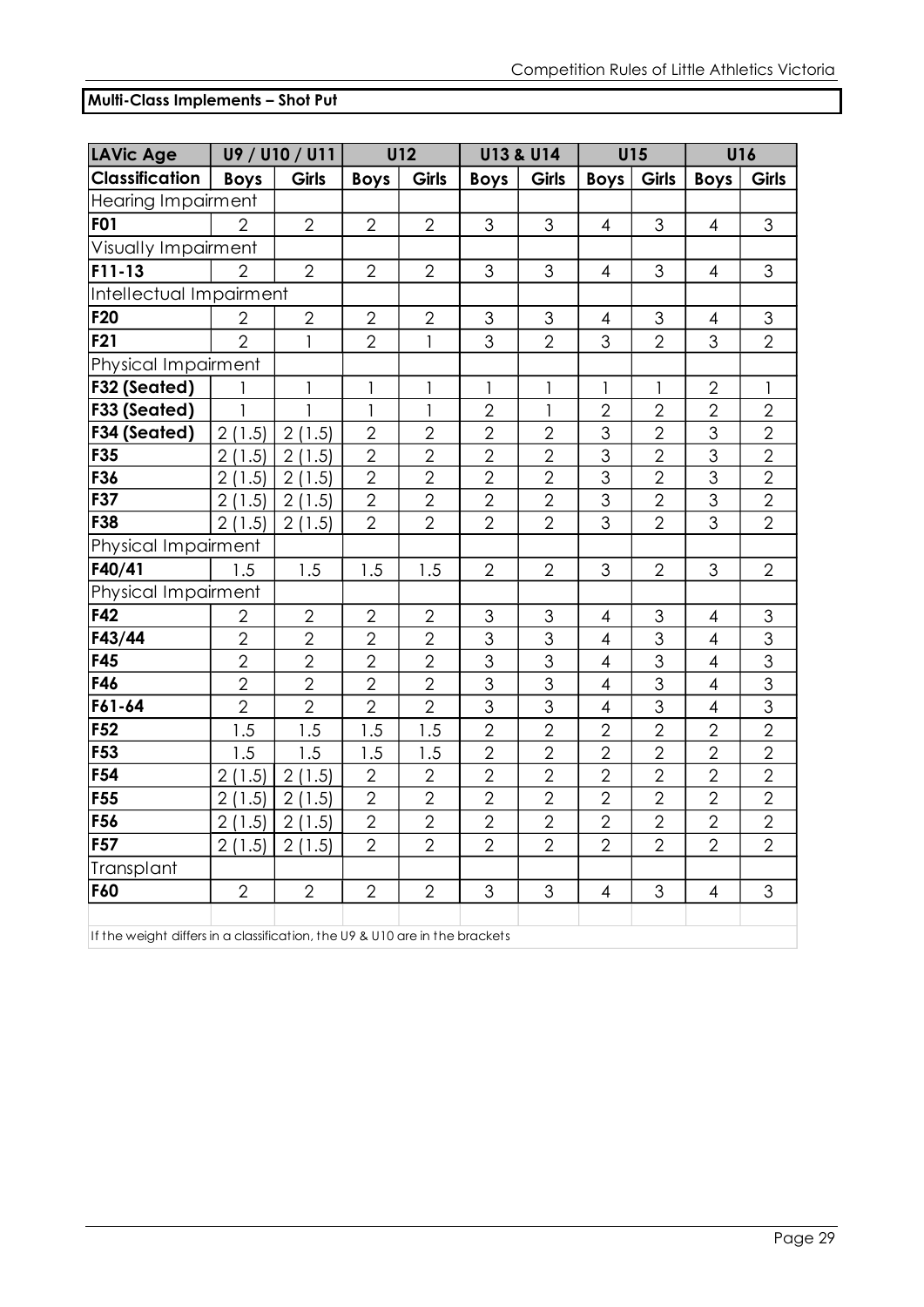| <b>Multi-Class Implements - Discus</b> |                  |                  |                      |                  |                  |                  |                  |                  |                  |                  |             |                      |
|----------------------------------------|------------------|------------------|----------------------|------------------|------------------|------------------|------------------|------------------|------------------|------------------|-------------|----------------------|
| LAVic Age                              |                  | U <sub>9</sub>   | <b>U10 &amp; U11</b> |                  | <b>U12</b>       |                  |                  | U13              |                  | U14              |             | <b>U15 &amp; U16</b> |
| Classification                         | <b>Boys</b>      | Girls            | <b>Boys</b>          | Girls            | <b>Boys</b>      | Girls            | <b>Boys</b>      | Girls            | <b>Boys</b>      | Girls            | <b>Boys</b> | Girls                |
| <b>Hearing Impairment</b>              |                  |                  |                      |                  |                  |                  |                  |                  |                  |                  |             |                      |
| <b>F01</b>                             | 500g             | 500g             | 500g                 | 500g             | 750g             | 750g             | 750g             | 750g             | 1kg              | 1kg              | 1kg         | 1kg                  |
| Visually Impairment                    |                  |                  |                      |                  |                  |                  |                  |                  |                  |                  |             |                      |
| $F11-13$                               | 500g             | 500g             | 500g                 | 500g             | 750g             | 750g             | 750g             | 750g             | 1kg              | 1kg              | 1kg         | 1kg                  |
| Intellectual Impairment                |                  |                  |                      |                  |                  |                  |                  |                  |                  |                  |             |                      |
| F <sub>20</sub>                        | 500g             | 500g             | 500g                 | 500g             | 750g             | 750g             | 750g             | 750g             | 1kg              | 1kg              | 1kg         | 1kg                  |
| <b>F21</b>                             | 500g             | 500g             | 500g                 | 500g             | 750g             | 500g             | 750g             | 500g             | 1kg              | 750g             | 1kg         | 750g                 |
| Physical Impairment                    |                  |                  |                      |                  |                  |                  |                  |                  |                  |                  |             |                      |
| F32 (Seated)                           | 350g             | 350g             | 500g                 | 500g             | 500g             | 500g             | 500 <sub>g</sub> | 500g             | 500g             | 500g             | 750g        | 750g                 |
| F33 (Seated)                           | 500g             | 500g             | 500 <sub>g</sub>     | 500g             | 500g             | 500g             | 500g             | 500g             | 500 <sub>g</sub> | 500g             | 750g        | 750g                 |
| F34 (Seated)                           | 500 <sub>g</sub> | 500g             | 500g                 | 500g             | 500g             | 500g             | 500g             | 500g             | 500 <sub>g</sub> | 500g             | 750g        | 750g                 |
| F35                                    | 500 <sub>g</sub> | 500 <sub>g</sub> | 500 <sub>g</sub>     | 500g             | 500g             | 500g             | 500 <sub>g</sub> | 500g             | 500 <sub>g</sub> | 500 <sub>g</sub> | 750g        | 750g                 |
| F36                                    | 500 <sub>g</sub> | 500 <sub>g</sub> | 500g                 | 500g             | 500 <sub>g</sub> | 500g             | 500g             | 500g             | 500 <sub>g</sub> | 500g             | 750g        | 750g                 |
| F37                                    | 500 <sub>g</sub> | 500 <sub>g</sub> | 500 <sub>g</sub>     | 500 <sub>g</sub> | 500 <sub>g</sub> | 500 <sub>g</sub> | 500 <sub>g</sub> | 500 <sub>g</sub> | 500 <sub>g</sub> | 500g             | 750g        | 750g                 |
| F38                                    | 500g             | 500g             | 500g                 | 500g             | 500g             | 500g             | 500g             | 500g             | 500g             | 500g             | 750g        | 750g                 |
| Physical Impairment                    |                  |                  |                      |                  |                  |                  |                  |                  |                  |                  |             |                      |
| F40/41                                 | 500 <sub>g</sub> | 500 <sub>g</sub> | 500g                 | 500g             | 500 <sub>g</sub> | 500 <sub>g</sub> | 750g             | 500 <sub>g</sub> | 750g             | 500 <sub>g</sub> | 1kg         | 750g                 |
| Physical Impairment                    |                  |                  |                      |                  |                  |                  |                  |                  |                  |                  |             |                      |
| F42                                    | 500g             | 500g             | 500g                 | 500g             | 750g             | 750g             | 750g             | 750g             | 1kg              | 1kg              | 1kg         | 1kg                  |
| F43/44                                 | 500g             | 500 <sub>g</sub> | 500 <sub>g</sub>     | 500g             | 750g             | 750g             | 750g             | 750g             | 1kg              | 1kg              | 1kg         | 1kg                  |
| F45                                    | 500 <sub>g</sub> | 500 <sub>g</sub> | 500 <sub>g</sub>     | 500 <sub>g</sub> | 750g             | 750g             | 750g             | 750g             | 1kg              | 1kg              | 1kg         | 1kg                  |
| F46                                    | 500g             | 500g             | 500g                 | 500g             | 750g             | 750g             | 750g             | 750g             | 1kg              | 1kg              | 1kg         | 1kg                  |
| F61-64                                 | 500g             | 500g             | 500g                 | 500g             | 750g             | 750g             | 750g             | 750g             | 1kg              | 1kg              | 1kg         | 1kg                  |
| <b>F51</b>                             | 350g             | 350g             | 500g                 | 500 <sub>g</sub> | 500g             | 500g             | 500 <sub>g</sub> | 500 <sub>g</sub> | 500 <sub>g</sub> | 500g             | 750g        | 750g                 |
| F <sub>52</sub>                        | 350g             | 350g             | 500g                 | 500 <sub>g</sub> | 500 <sub>g</sub> | 500 <sub>g</sub> | 500 <sub>g</sub> | 500 <sub>g</sub> | 500 <sub>g</sub> | 500g             | 750g        | 750g                 |
| F53                                    | 350g             | 350g             | 500g                 | 500g             | 500g             | 500g             | 500g             | 500g             | 500g             | 500g             | 750g        | 750g                 |
| F54                                    | 350g             | 350g             | 500g                 | 500g             | 500g             | 500g             | 500 <sub>g</sub> | 500 <sub>g</sub> | 500g             | 500 <sub>g</sub> | 750g        | 750g                 |
| F55                                    | 350g             | 350g             | 500 <sub>g</sub>     | 500 <sub>g</sub> | 500 <sub>g</sub> | 500 <sub>g</sub> | 500g             | 500g             | 500g             | 500 <sub>g</sub> | 750g        | 750g                 |
| F56                                    | 350g             | 350g             | 500g                 | 500g             | 500 <sub>g</sub> | 500g             | 500g             | 500g             | 500 <sub>g</sub> | 500g             | 750g        | 750g                 |
| <b>F57</b>                             | 350g             | 350g             | 500g                 | 500 <sub>g</sub> | 500g             | 500 <sub>g</sub> | 500g             | 500 <sub>g</sub> | 500 <sub>g</sub> | 500 <sub>g</sub> | 750g        | 750g                 |
| Transplant                             |                  |                  |                      |                  |                  |                  |                  |                  |                  |                  |             |                      |
| F60                                    | 500g             | 500g             | 500g                 | 500g             | 750g             | 750g             | 750g             | 750g             | 1kg              | 1kg              | 1kg         | 1kg                  |

# **Multi-Class Implements - Discus**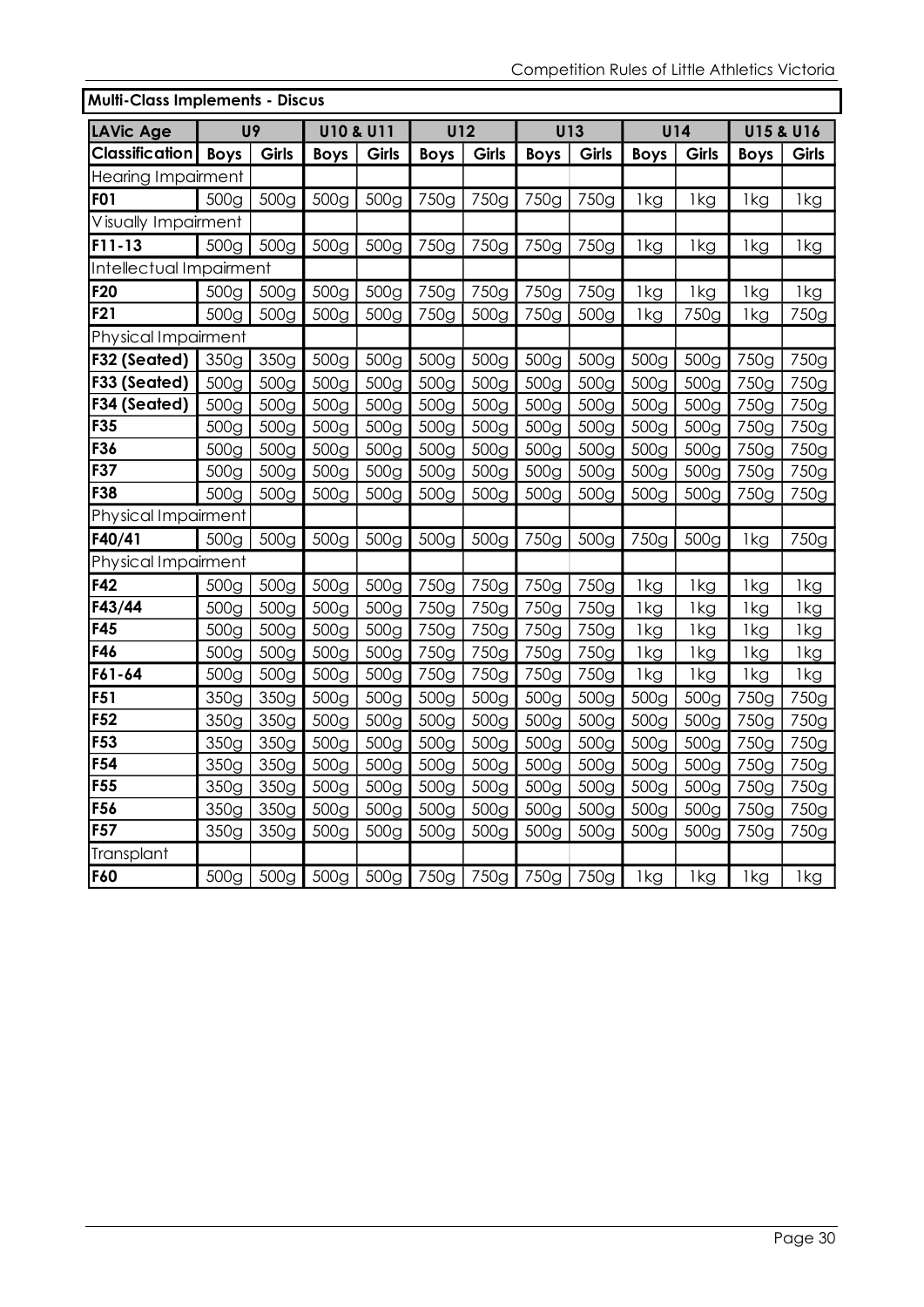#### **Personal Safeguards and Assistance**

- $5<sub>1</sub>$ No device of any kind (e.g. taping of fingers or hand), which in any way assists an athlete when making a throw, shall be allowed except for:
	- **(a)** Shot Put: In order to protect the wrist from injury, an athlete may wear a bandage / support at the wrist.
	- **(b)** Discus and Javelin: The use of tape on the wrist will only be allowed upon the production of a doctor's certificate or authority given by the Medical Officer.
	- **(c)** Javelin: An athlete may wear elbow protection.
	- **(d)** The use of tape on the hand to cover an open cut.
- $6.$ In order to obtain a better grip, athletes in throwing events are permitted to use an adhesive substance on their hands only.
- $7.$ An athlete may not spray or spread any substance in the throwing circle.
- $\mathbf{R}$ In order to protect the spine from injury, an athlete may wear a belt of leather or other suitable material.
- 9. Once the competition has begun, athletes are not permitted to use the circle or ground within the sector for practice trials, with or without implements

#### **Throwing Area and Landing Sector**

- $10.$ The dimension of the circles used for Shot Put and Discus, and the runway used for Javelin, shall conform to the specifications set out in the WA Track & Field Facilities Manual.
- The landing sector should be extended well in excess of the best thrower.  $11.$

#### **Discus**





 **If the length is 30mts, the width is 18mts**

**Note:** The discus is thrown from a circle into a sector of 34.92°. The inside diameter of the circle is 2.50mts. All lines used to mark the circle and sector, are 50mm wide.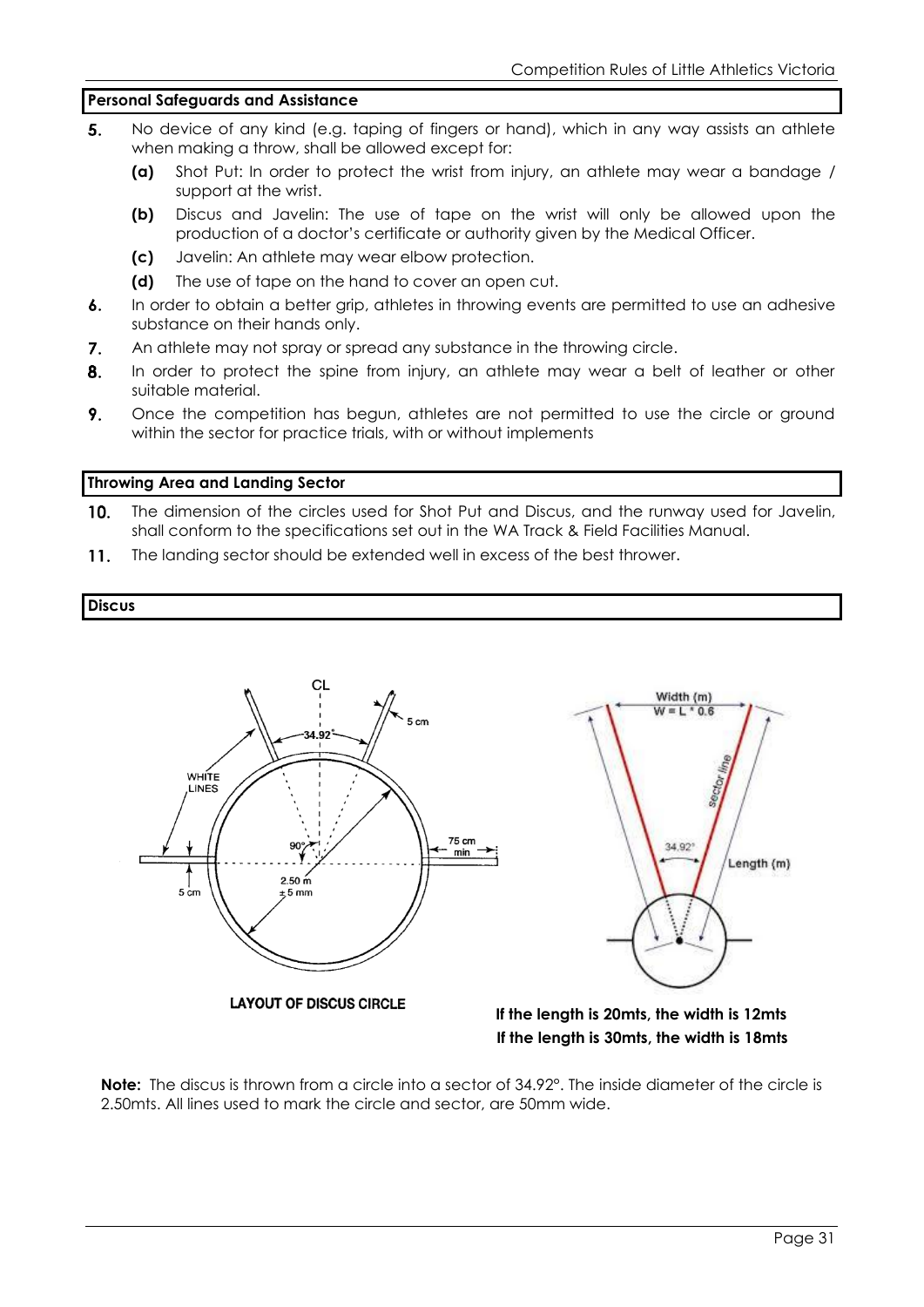#### **Shot Put**



# **Note**: The shot is 'put' from a circle into a Sector of 34.92°. The inside diameter of the circle is 2.135m. All lines used to mark the circle and sectors are 50mm wide.

**Note:** A stop/kick board measuring 1.21m – 1.23m Long, 100mm high and 114mm wide will be used.

**Javelin**



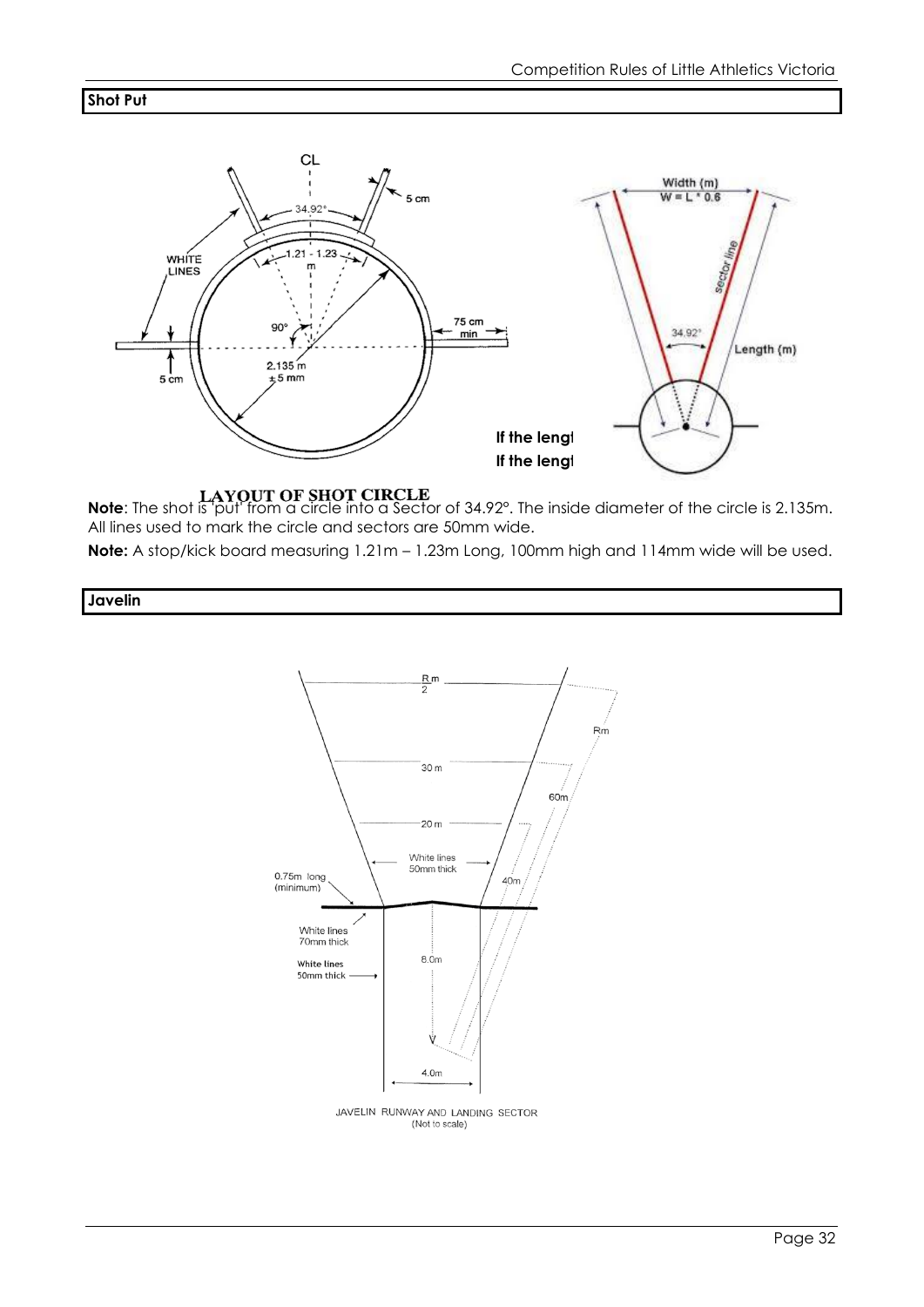**Note**: The length of the runway may include the length of the track (8 lanes), recommended distance is 30mts and the width is 4mts with the lines 50mm wide. The "arc" line should be 70mm in width. Markers can only be used at the side of runway.

**Note**: The Landing Sector lines are 50mm wide, such that the inner edge of the lines, if extended, would pass roughly through the two Intersections of the inner edges of the arc, and the parallel lines marking the runway and intersect at the centre of the circle of which the arc is a part, 8mts from the arc line. The Sector is 28.95°.

#### **Distance and Record Markers**

- **11.** Distance markers may be placed alongside the sector lines to indicate the distance to the spectators, these are approximate and not official distances.
- **12.** In competitions where a Best Performance can be broken, markers may be placed to indicate the current ratified records.

#### **Validity of Throws**

**13.** In throwing events from a circle:

- **a)** An athlete must commence the throw from a stationary position.
- **b)** The athlete is allowed to touch the inside of the iron band of the circle or stop board.

**Note**: Stationary refers to both feet of the athlete, not the arms or hands or other parts of the athlete's body.

14. It shall be a failure if the athlete, after entering the circle and commencing to make a throw, touches with any part of the body the top of the circle or the ground outside or improperly releases the implement in making the attempt.

**Note***:* It however, will not be considered a failure if the touch happens during the rotation, backward of the white line which is drawn outside the circle running, theoretically, through the centre of the circle.

#### **Interruption of a Trial**

- **15.** It is not a failure if an athlete drops an implement and it does not touch the ground outside the throwing circle or runway, provided no other rule is breached.
- **16.** In this case, the athlete can retrieve the implement and continue the trial within the allocated time.
- **17.** If the implement touches the ground outside the circle or runway it becomes a failure.

#### **Measurements**

- **18.** All measurements shall be made immediately after each valid trial.
- **19.** The measurement of each throw will be made from the nearest mark made by the fall of the implement to the inside of the circumference of the circle, along a line from the mark to the centre of the circle.
- **20.** For a valid trial, the implement must fall completely within the inner edges of the landing sector.
- **21.** In Javelin the measurement of each throw will be made from where the metal head of the javelin first struck the ground, to the inside edge of the arc, with the tape being pulled through the point 8m back on the run-up, that being the centre of the circle of which the arc is a part.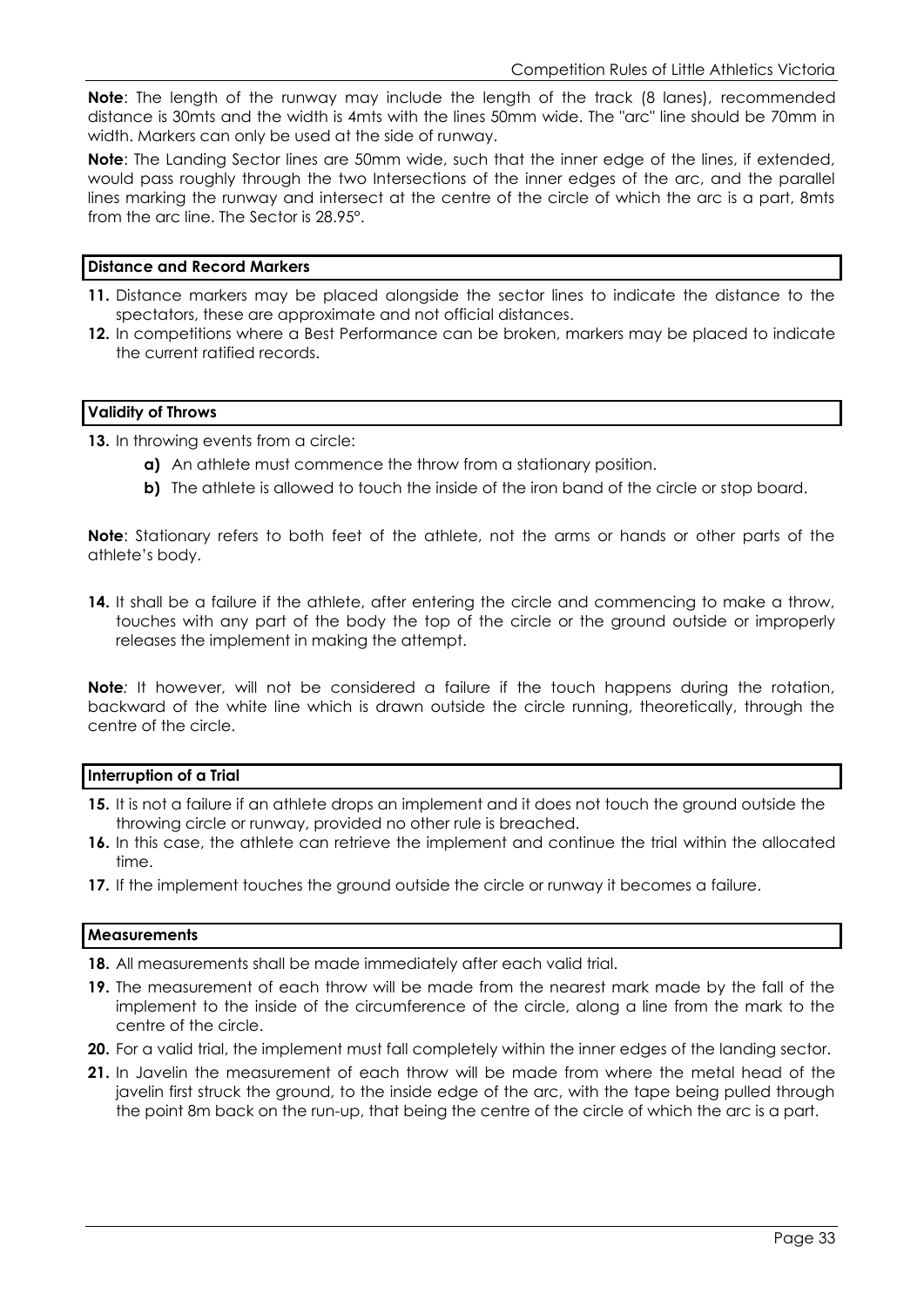#### **RULE 188: SHOT PUT**

- $\mathbf{1}$ . The shot must be made of solid iron, brass or any metal not softer than brass, or a shell of metal filled with lead or other material. It must be spherical in shape and the surface must be smooth.
- **2.** The shot shall conform to the following specifications for Region & State Competitions.

|                 | <b>Age Groups</b> |                  | U9, U10, U11, U12G   U12B, U13, U14, U15G, U16G   U15B, U16B |                  |
|-----------------|-------------------|------------------|--------------------------------------------------------------|------------------|
| Weight          | Min               | 2.000kg          | 3.000kg                                                      | 4.000kg          |
|                 | Min               | 76mm             | 85 <sub>mm</sub>                                             | 95 <sub>mm</sub> |
| <b>Diameter</b> | Max               | 90 <sub>mm</sub> | 110mm                                                        | 110mm            |

- $3.$ The athlete must not leave the circle until the shot has landed.
- 4. The athlete may enter the circle from any direction, but must exit from the rear half of the circle.
- 5. The shot must be put from the shoulder with one hand only. At the start of the trial the shot should touch or be in close proximity to the neck or chin and should not be dropped below this position during the action of putting.
- The shot shall not be taken behind the line of the shoulders.  $6.$

#### **RULE 189: DISCUS THROW**

**1**. The discus shall conform to the dimensions shown in the diagrams below and shall be made from rubber or synthetic compound, or wood or synthetic compound with a metal rim.



**2.** The Discus shall conform to the following specifications for Region & State Competitions

| Minimum Weight for admission to competition and acceptance of a Record: |       |       |       |  |  |
|-------------------------------------------------------------------------|-------|-------|-------|--|--|
| 500 <sub>g</sub><br>750g<br>1.000kg                                     |       |       |       |  |  |
| <b>Outside Diameter of Metal Rim:</b>                                   |       |       |       |  |  |
| Minimum                                                                 | 134mm | 154mm | 180mm |  |  |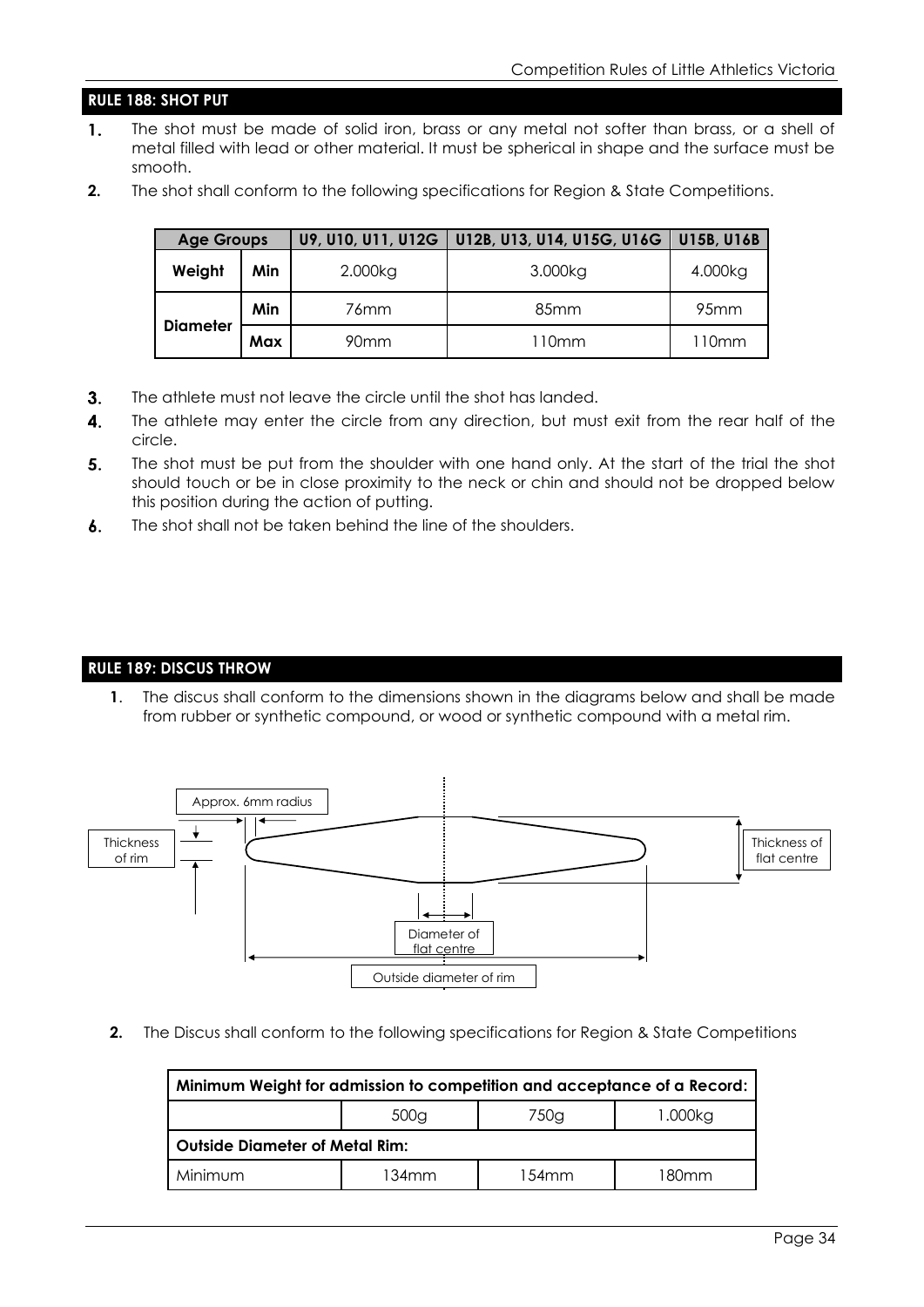| Maximum                                      | $139$ mm                                      | 156 <sub>mm</sub> | 182mm            |  |  |  |
|----------------------------------------------|-----------------------------------------------|-------------------|------------------|--|--|--|
| Diameter of metal plate or flat centre area: |                                               |                   |                  |  |  |  |
| Minimum                                      | N/A                                           | N/A               | 50mm             |  |  |  |
| Maximum                                      | N/A                                           | N/A               | 57 <sub>mm</sub> |  |  |  |
|                                              | Thickness of metal plate or flat centre area: |                   |                  |  |  |  |
| Minimum                                      | 22mm                                          | 27mm              | 37 <sub>mm</sub> |  |  |  |
| Maximum                                      | 27mm                                          | 35mm              | 39 <sub>mm</sub> |  |  |  |
| Thickness of rim (6mm from edge):            |                                               |                   |                  |  |  |  |
| Minimum                                      | 10mm                                          | 10 <sub>mm</sub>  | 12mm             |  |  |  |
| Maximum                                      | 10mm                                          | 10 <sub>mm</sub>  | 13mm             |  |  |  |

- **3.** The athlete must not leave the circle until the discus has landed.
- **4.** A throw will be measured and not considered a failure, if after release, it strikes the cage and lands completely within the inner edges of the landing sector, with no other rule being infringed.
- **5.** The athlete may enter the circle from any direction, but must exit from the rear half of the circle.

#### **RULE 190: DISCUS CAGE**

- **1.** The cage should be designed, manufactured, and maintained so as to stop the discus so there is no danger of it ricocheting off fixed members of the cage, back towards the athlete or over the top of the net.
- **2.** The breaking strain should be at least 40kg.

#### **RULE 193: JAVELIN THROW**

**1**. The Javelin shall conform to the following specifications for Region & State Competitions.

| Minimum Weight for admission to competition and<br>acceptance of a Record (inclusive of the cord grip): |        |                  |                    |        |  |
|---------------------------------------------------------------------------------------------------------|--------|------------------|--------------------|--------|--|
|                                                                                                         | 400g   | 500 <sub>g</sub> | 600 <sub>g</sub>   | 700g   |  |
| <b>Overall Length (L0):</b>                                                                             |        |                  |                    |        |  |
| Minimum                                                                                                 | 1.850m | 2.000m           | 2.200m             | 2.300m |  |
| Maximum                                                                                                 | 1.950m | 2.100m           | 2.300m             | 2.400m |  |
| Distance from tip of metal to centre of gravity (L1):                                                   |        |                  |                    |        |  |
| Minimum                                                                                                 | 0.750m | 0.780m           | 0.800 <sub>m</sub> | 0.860m |  |
| Maximum                                                                                                 | 0.800m | 0.880m           | 0.920m             | 1.000m |  |

- **2**. The sector may be accurately laid out by making the distance between the two sector lines 20m at a point 40m distance from the centre of the throwing arc along one of the sector lines.
- **3**. The javelin must be held at the grip. It should be thrown over the shoulder or upper part of the throwing arm and must never be slung or hurled. Non-orthodox styles are not permitted.
- **4**. A throw shall be valid only if the metal head strikes the ground before any other part of the javelin. The javelin is not required to stick in the ground.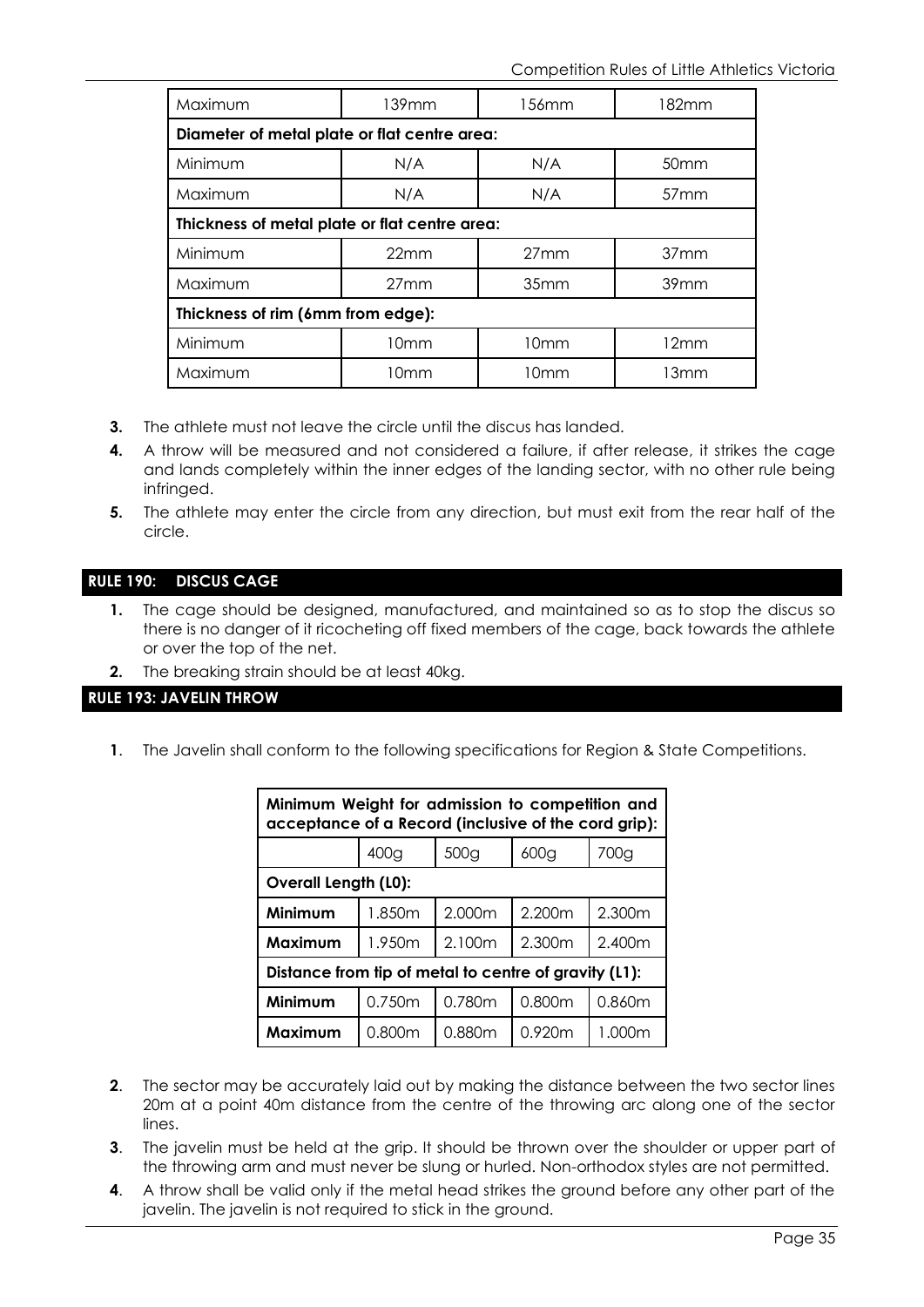- **5.** For a valid throw, the metal head of the javelin must fall completely within the inner edges of the landing sector.
- **6**. It shall be a failure if the athlete, after starting their throw, touches with any part of their body or limbs, the lines marking the runway, the ground outside the runway, or crosses the throwing arc marking the end of the runway.
- **7.** It is not a failure if the end of the javelin touches the ground during the run up.
- **8**. At no time during the throw, until the javelin has been discharged into the air, may the athlete turn completely around, so that their back is towards the throwing arc.
- **9**. It shall be a failure if the athlete leaves the runway before the implement has touched the ground, or if, when leaving the runway, the athlete's first contact with the parallel lines or the ground outside the runway is not completely behind the white lines of the arc or the lines drawn from the extremities of the arc at right angles to the parallel lines. Once the implement has touched the ground, an athlete will also be considered to have left the runway correctly upon making contact with or behind a line (painted, or theoretical and indicated by markers beside the runway) drawn across the runway, four metres back from the end points of the throwing arc. Should an athlete be behind that line and inside the runway at the moment the implement touches the ground, he shall be considered to have left the runway correctly.
- **10**. An athlete may interrupt a trial once started, may lay the implement down inside or outside the runway and may leave the runway (as required above), before returning to the runway to continue their throw within the time limit.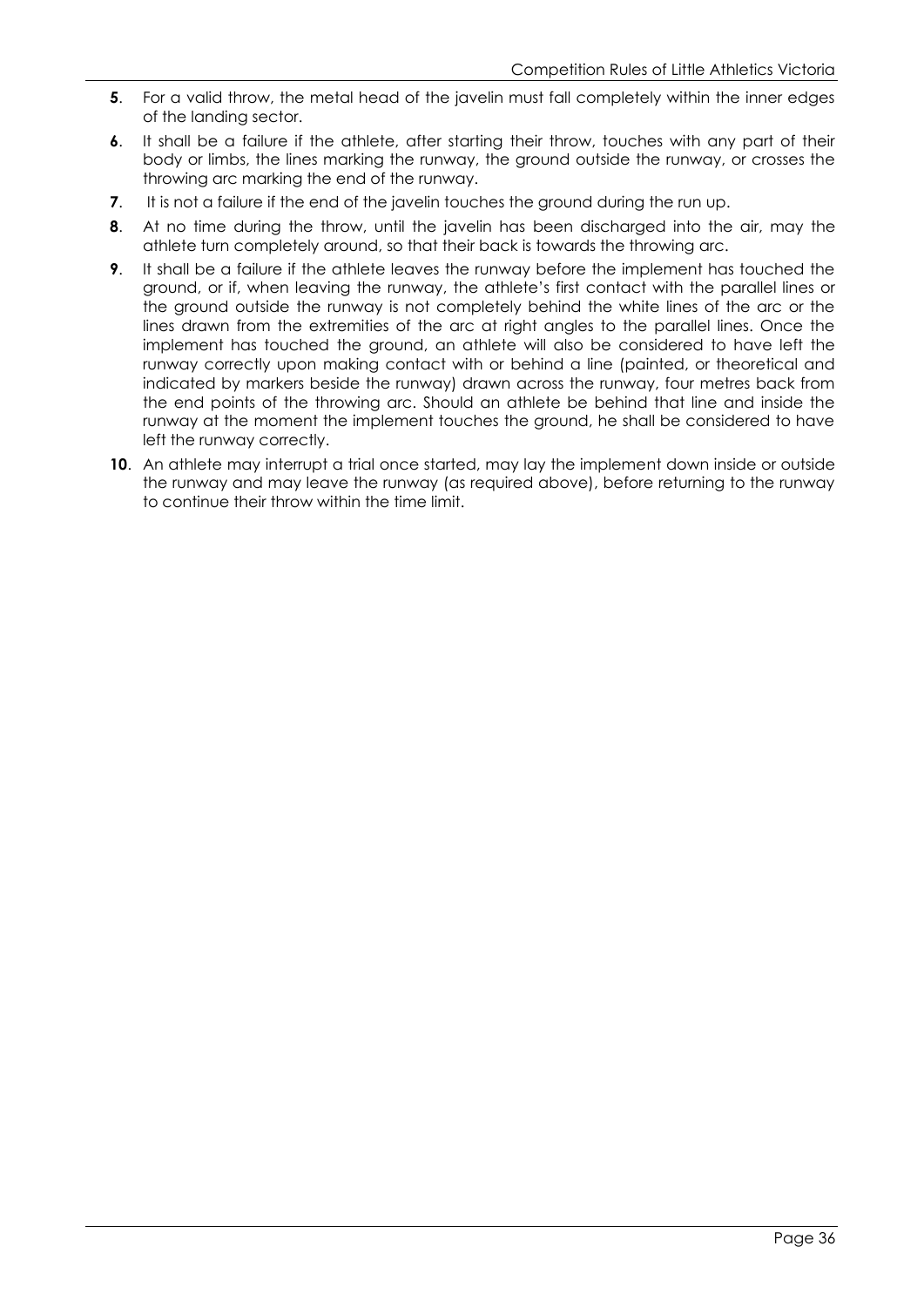# **COMBINED EVENTS COMPETITION**

#### **RULE 200: COMBINED EVENTS COMPETITION**

 $\mathbf{1}$ . The Combined Events will consist of between four and seven separate disciplines. Events consisting of four & five disciplines will be held on one day. Events consisting of more than five disciplines will be held on two consecutive days. The following tables outline the disciplines for each age group and the day the discipline will be held. Sat – Saturday, Sun – Sunday

| <b>Boys</b>       |                |                  |     |     |     |     |     |     |
|-------------------|----------------|------------------|-----|-----|-----|-----|-----|-----|
|                   |                | <b>Age Group</b> |     |     |     |     |     |     |
| <b>Discipline</b> | U <sub>9</sub> | <b>U10</b>       | U11 | U12 | U13 | U14 | U15 | U16 |
| 100m              | Sat            | Sat              | Sun | Sun | Sat | Sat | Sun | Sun |
| 800 <sub>m</sub>  | Sat            | Sat              | Sun | Sun | Sat | Sun | Sun | Sun |
| 60mH              | Sat            | Sat              |     |     |     |     |     |     |
| 80mH              |                |                  | Sun | Sun | Sat |     |     |     |
| 90mH              |                |                  |     |     |     | Sat |     |     |
| 100mH             |                |                  |     |     |     |     | Sat | Sat |
| High Jump         |                |                  |     |     |     | Sun | Sun | Sun |
| Long Jump         | Sat            | Sat              | Sun | Sun | Sat | Sun | Sat | Sat |
| <b>Discus</b>     | Sat            | Sat              | Sun | Sun | Sat | Sat | Sat | Sat |
| Javelin           |                |                  |     |     |     |     | Sun | Sun |

| <b>Girls</b>      |     |                  |            |     |     |     |     |     |
|-------------------|-----|------------------|------------|-----|-----|-----|-----|-----|
|                   |     | <b>Age Group</b> |            |     |     |     |     |     |
| <b>Discipline</b> | U9  | <b>U10</b>       | <b>U11</b> | U12 | U13 | U14 | U15 | U16 |
| 100m              | Sat | Sat              | Sun        | Sun | Sat |     |     |     |
| 200 <sub>m</sub>  |     |                  |            |     |     | Sat | Sat | Sat |
| 800m              | Sat | Sat              | Sun        | Sun | Sat | Sun | Sun | Sun |
| 60 <sub>mH</sub>  | Sat | Sat              |            |     |     |     |     |     |
| 80mH              |     |                  | Sun        | Sun | Sat | Sun |     |     |
| 90 <sub>mH</sub>  |     |                  |            |     |     |     | Sat | Sat |
| High Jump         |     |                  |            |     |     | Sat | Sat | Sat |
| Long Jump         | Sat | Sat              | Sun        | Sun | Sat | Sun | Sun | Sun |
| Shot Put          | Sat | Sat              | Sun        | Sun | Sat | Sat | Sat | Sat |
| Javelin           |     |                  |            |     |     |     | Sun | Sun |

#### **Multi-Class**

|                   |               | <b>Age Group</b> |             |  |  |  |
|-------------------|---------------|------------------|-------------|--|--|--|
| <b>Discipline</b> | U9 - U10      | U11- U12         | U13 - U16   |  |  |  |
| 100m              | Sat           | Sat              | Sat         |  |  |  |
| 400m              | Sat           | Sat              | Sat         |  |  |  |
| Long Jump         | Sat           | Sat              | Sat         |  |  |  |
| Shot Put          | $Girls - Sct$ | $Girls - Sct$    | Girls - Sat |  |  |  |
| <b>Discus</b>     | $Boys - Sat$  | $Boys - Sat$     | Boys - Sat  |  |  |  |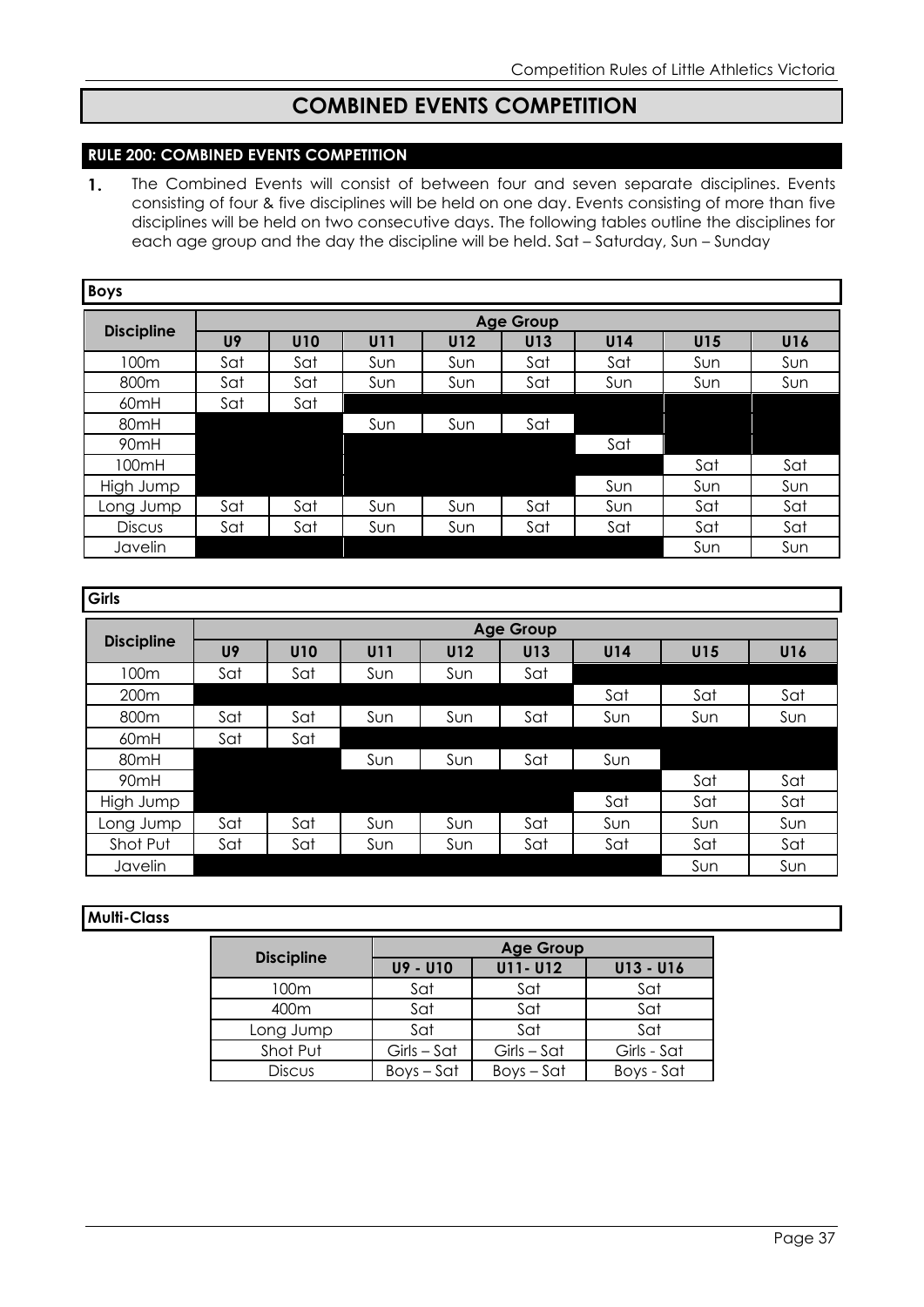#### **General**

- $2.$ The time interval between the completion of one discipline and the start of the next will be at the discretion of the Competition Director in consultation with the Meeting Manager.
- $3.$ The Rules for each event constituting the competition will apply with the following:
	- **(a)** Field Disciplines:
		- **(i)** If the number of athletes competing or scheduling considerations dictates:
			- May be split across parallel pits or rings or;
			- Different disciplines may be conducted at the same time, but when reciprocated each must occur on the same parallel pit or ring.
		- **(ii)** Except for High Jump, the number of trials per athlete will be three unless advised otherwise by the Organising Body.
	- **Note:** For Discus & Javelin, each trial will be marked, with only the longest trial measured and recorded.
		- **(iii)** For High Jump, an athlete will only be allowed to have a maximum of 8 jumps.
			- If an athlete reaches their maximum of 8 jumps the athlete must stop competing in the event
			- If an athlete has three consecutive failures, regardless of the height at which the failures occur, the athlete cannot continue to jump.
			- The athlete must nominate which heights they will attempt to clear during the competition
		- **(iv)** For High Jump, a bar height of one metre will be used as the benchmark height. The starting height can be above or below one metre, as long as it is in 3cms increments from one metre.
		- **(v)** For High Jump, the athletes may be split across parallel mats, with the nominating starting heights used to split the athletes. If two mats are not available, the athletes may be split into two groups according to their starting heights.
		- **(b) Track Disciplines**: Only heats will be conducted with points allocated to the performance obtained in the heat, i.e. finals will not be run.
- 4. The 400 / 800 metres will normally be scheduled as the last discipline conducted for all age groups. If multiple heats are required for an age group, athletes will be seeded so that the last heat contains the athletes leading at the conclusion of the previous event (i.e. heats will be run in the ranking position order as at the end of the previous event).
- 5. Points are awarded for each performance and will be allocated to each athlete for each individual discipline using Scoring Tables approved by the Organising Body.

*Note: All tables have a finite lower limit and as a result an athlete may score zero points, the scoring of zero points does not however exclude an athlete from being placed.*

- 6. An athlete failing to attempt to start or make a trial in one of the individual events will not be entitled to receive a place. It will not prohibit the athlete from competing and scoring points in subsequent events.
- 7. Performances and points will be posted/displayed for public viewing as soon as practicable after the completion of each individual discipline as follows:
	- **(a)** For the discipline, and
	- **(b)** As a cumulative total.
	- **Note:** For Multi-Class athletes, scoring will be based on the best 3 performances from the events available.
- 8. The winner will be the athlete who obtains the highest cumulative total points score. In the event of a tie for any final placing athletes will be awarded equal placing.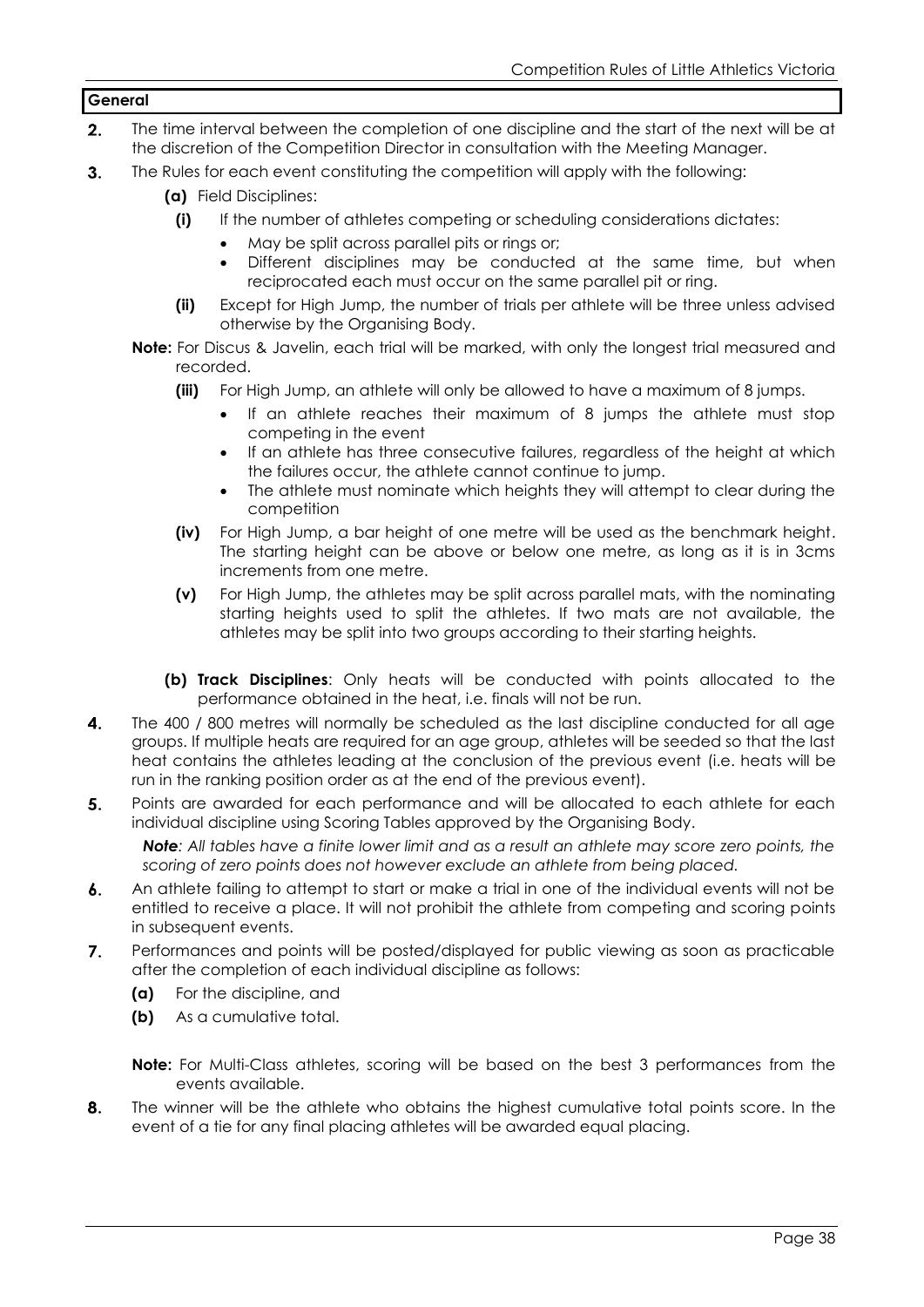# **RACE WALKING EVENTS**

#### **RULE 230: RACE WALKING**

#### **Definition of Race Walking**

 $\mathbf{1}$ . Race Walking is a progression of steps so taken that the walker makes contact with the ground, so that no visible (to the human eye) loss of contact occurs. The advancing leg must be straightened (i.e. not bent at the knee) from the moment of first contact with the ground until the vertical upright position.

#### **Judging**

- **2**. The appointed judges shall elect between them a Chief Judge unless one has already been appointed a Chief Judge for the relevant carnival
- **3**. The number of appointed walk judges for a track event, including the Chief, shall comprise a minimum of 4 and maximum of 6
- **4**. The independence of judges is extremely important and wherever possible connections between athletes and judges should be avoided. Individual Judges are required to declare their interests
- **5**. There must be one Judge less than number of Red cards required for disqualification from any one Centre officiating in the same event. This ensures no one Centre has disqualification power of an athlete.

**Note**: This rule may be waived if there are insufficient judges available from other Centres.

- **6.** The Competition Director shall have the authority to allow judges where such connections exist. Connections means: relative, coach or protégé.
	- **a)** This is provided there are an insufficient number of available, experienced and qualified judges without such connection.
	- **b**) It will be up to individual judges to disclose these connections and to indicate if they wish to stand down for a particular race.
	- **c)** Where possible members of the same family should not serve as a judge for the same race

#### **Yellow Paddle**

- **7**. Any judge can give a "Yellow Paddle" to an athlete when an athlete appears to be in danger of failing to comply with the rules (definition of race walking)
- **8**. Yellow Paddles (Cautions) are issued verbally and briefly taking care that remarks do not constitute coaching

**Note**: All remarks should be loud and clear and always in the form:

#### E.g. **Number #...Caution "contact or knees"**

- **9**. For loss of contact **~** a wavy line in black on a yellow background
- **10**. For knees a 45° angle **<** also in black on a yellow background shall be used
- **11**. A judge can only yellow paddle an athlete once for each offence during the event
- **12**. A yellow paddle has no bearing on disqualification. It is possible to be yellow paddled by every judge in the race yet not receive a single Red Card (Report). This advice is only to indicate to an athlete that their action is at risk of failing to comply with the rules.

**Note**: Yellow paddles may be given anytime during a race.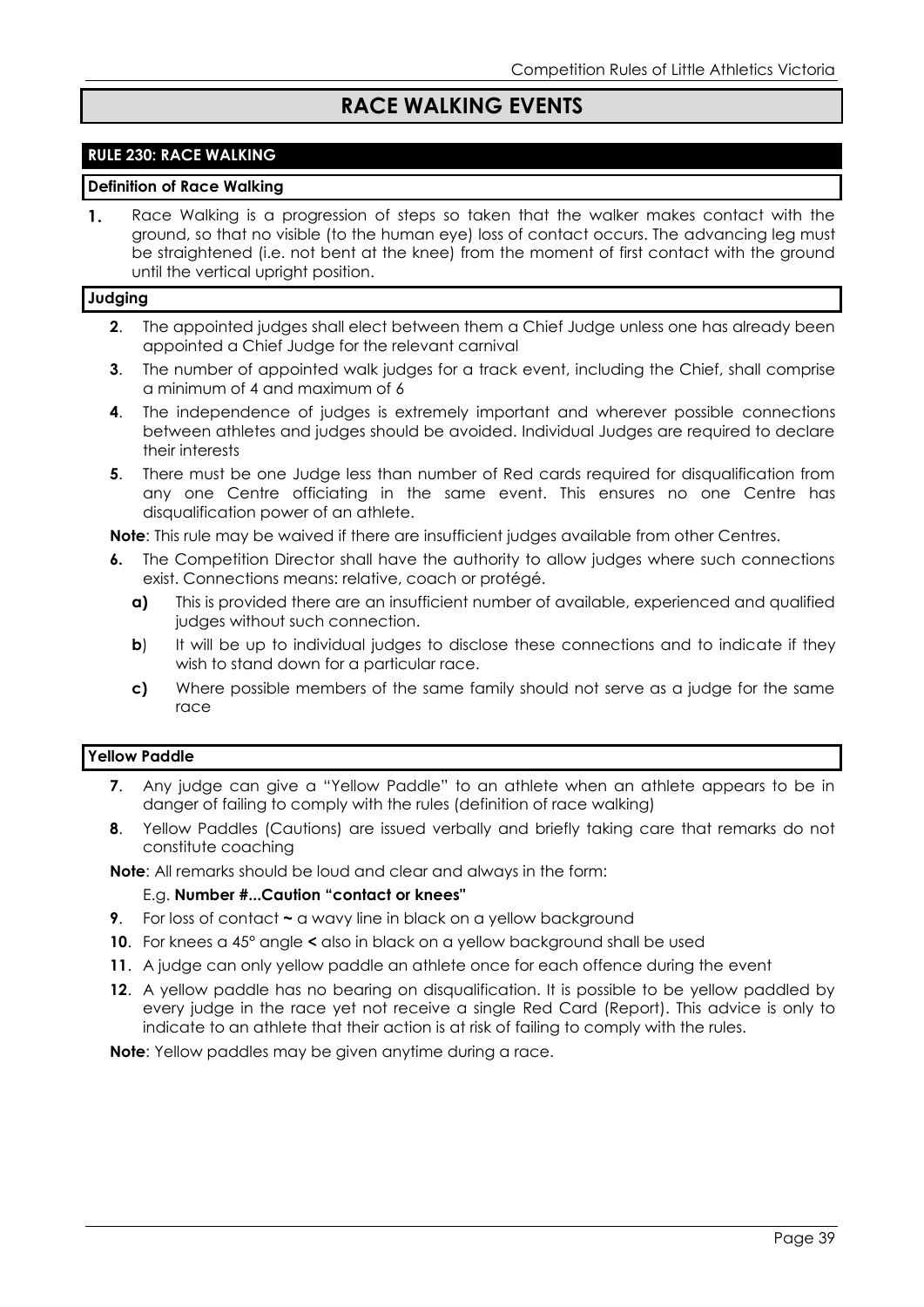#### **Red Card**

- **13**. A judge gives a "Red Card" (Report) if an athlete is actually breaking the rules of race walking
- **14**. For the **U12** and above age groups, Non-verbal Red Card will be given. For other age groups, the Red Card will be given verbally at the time of detection of the actual infringement

**Note**: All remarks should be loud and clear and always in the form:

#### E.g. **Number #...Red Card "contact or knees"**

- **15**. Red Card is recorded on the judging pad and forwarded to the Chief Judge as soon as practicable
- **16**. A judge may only give an athlete one Red Card during the event irrespective of the infringement
- **17**. If a judge in an event requiring verbal Red Cards to be given, is not sure an athlete has heard the "Red Card" the Judge should repeat it at the next suitable opportunity

**Note**: A Red Card should never be given unless there is absolute certainty the rules have been infringed. Any doubt existing must be given to the athlete and the Red Card not issued

#### **Disqualification**

- **18**. A Red Card by **3** or more walk judges that in their opinion an athlete's mode of progression failed to comply with the definition of race walking brings about a disqualification
	- **(a)** The following number of red cards for disqualification will apply for the number of Judges officiating in the race at Centre level.

|        | NO. OF JUDGES   NO. OF RED CARDS NEEDED FOR DISQUALIFICATION |
|--------|--------------------------------------------------------------|
| 4 to 6 |                                                              |
|        |                                                              |

- **19**. Only the Chief Judge may advise an athlete of their disqualification
- **20**. Where an athlete is disqualified the Chief Judge shall indicate to such athlete verbally that they are disqualified and give the reasons for the disqualification
- **21**. The result of an event shall not become final until the Chief Walk Judge and Track Referee has given the all clear

#### **Methods of Judging**

- **22**. Prior to each walking event, the Chief Judge or a judge appointed by the Chief Judge, will acquaint the athletes with the judging procedures for the event
- 23. It is imperative that during an event all judges act in an individual capacity and their judging is not influenced by the judging of another judge, per medium of conversation or messages
- **24**. The Chief Judge shall allocate judges their judging position
- **25**. Walk judges, recorders or messengers shall not use transceivers during the conduct of the event.
- **26**. The judges must adequately cover the whole of the track/course; this can be done by having approximately equal distance between judges. There should be no blind spots, judges should judge from the outside of the track/course and not encroach on an area allocated to another judge, but judge from their allotted position as walkers are passing or approaching their section
- **27**. Hip numbers or Bib numbers must be worn by all walkers and will be supplied by the Organising Body. The hip / bib numbers must be clearly visible to all judges.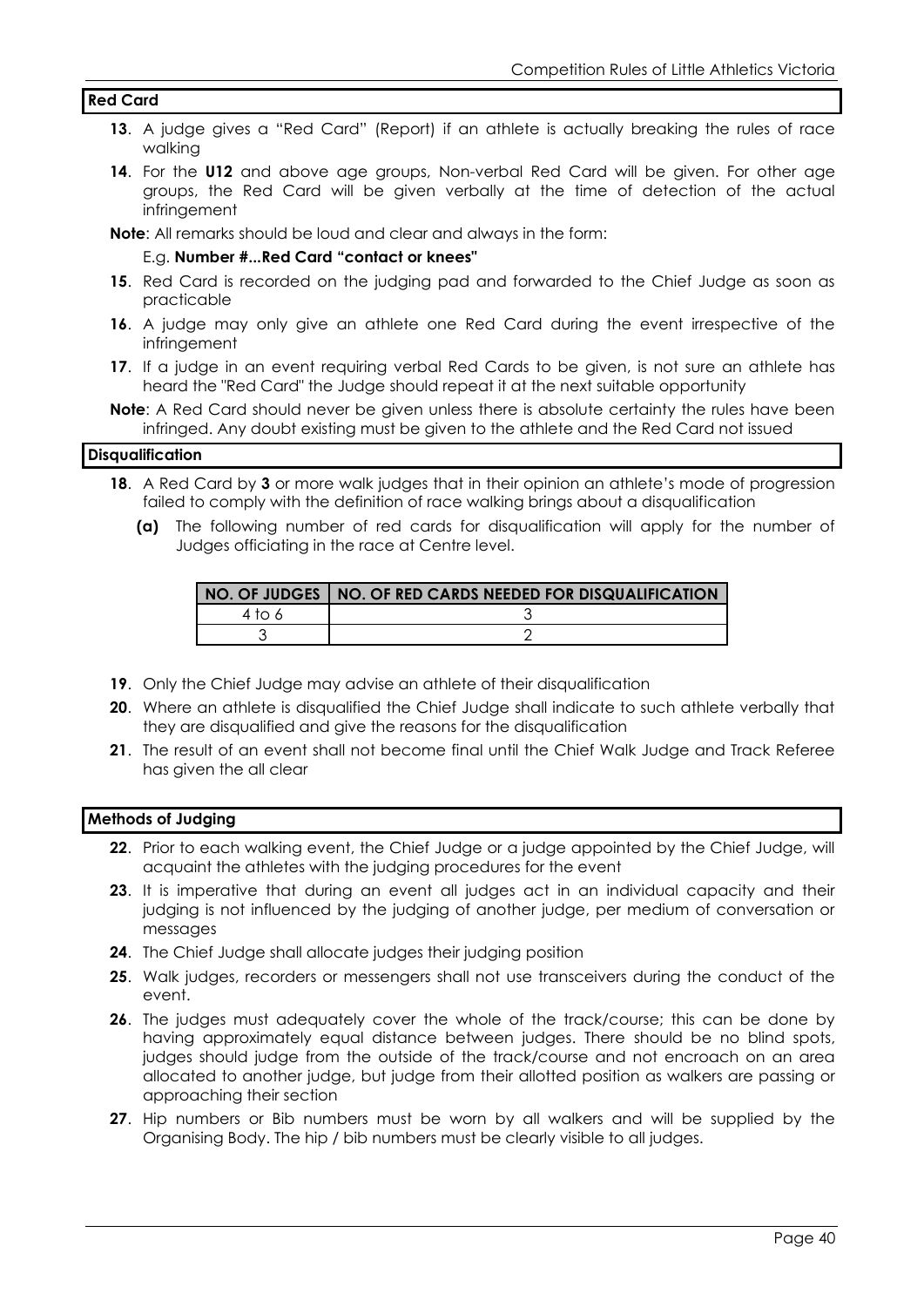#### **Track Umpires and Referees**

- **28**. Track Umpires and Referees shall work during the event to determine the fairness of the competition other than walking rules.
- **29**. The Track Referee should confer with the Chief Walk Judge and indicate any athletes who are to be disqualified before walk results are finalised.

#### **Walk Judge's Master Sheet**

- **30**. A copy of the master sheets of each walk event will be posted on the notice board with the result sheet.
- **31**. The master sheet is the document which the Chief Judge records the Red Cards from each of the judges against each athlete indicted by hip / bib number.
- **32**. Judges should be indicated by number and not by name on the notice board copy of the sheet.

# **ROAD RACES**

#### **RULE 240: ROAD RACES**

#### **Distances**

1. The following table outlines the approximate individual leg and total event distances for the relevant age groups:

| <b>Age Group</b>   |                   | Leg Distance   Total Distance |
|--------------------|-------------------|-------------------------------|
| U9, U10            | $1.5 \mathrm{km}$ | 4.5 km                        |
| U11, U12           | $2.0 \mathrm{km}$ | $6.0 \text{ km}$              |
| U13, U14, U15, U16 | $3.0 \mathrm{km}$ | 9.0 km                        |

| <b>Multi-Class</b> |                     |                       |  |  |  |
|--------------------|---------------------|-----------------------|--|--|--|
| <b>Age Group</b>   | <b>Leg Distance</b> | <b>Total Distance</b> |  |  |  |
| $119 - 1110$       | $1.5 \mathrm{km}$   | 4.5 km                |  |  |  |
| $U11 - U12$        | $2.0 \mathrm{km}$   | $6.0 \text{ km}$      |  |  |  |
| U13 - U16          | $2.0 \mathrm{km}$   | $6.0 \text{ km}$      |  |  |  |

**Note***: These are the optimal distances and may vary depending on the location of the event.*

#### **The Course**

 $2.$ The races will be run on made-up roads. However, when traffic or similar circumstances make it unsuitable, the course may be on a bicycle path or footpath alongside the road, but not on soft ground such as grass verges or the like. The start and finish may be within an athletic arena.

#### **The Start**

 $3<sub>1</sub>$ Where there are more athletes than can be placed in a single row, the first row will be filled with athletes placed in draw order. Second, and as necessary subsequent rows, will also be filled with athletes placed in draw order.

#### **Assistance to Athletes**

- 4. No assistance or refreshments will be provided to athletes during the event.
- 5. The Organising Body may arrange to have a tortoise/hare to direct athletes along the course.
- $\mathbf{6}$ . The Organising Body will allow guide runners for Multi-Class athletes where required.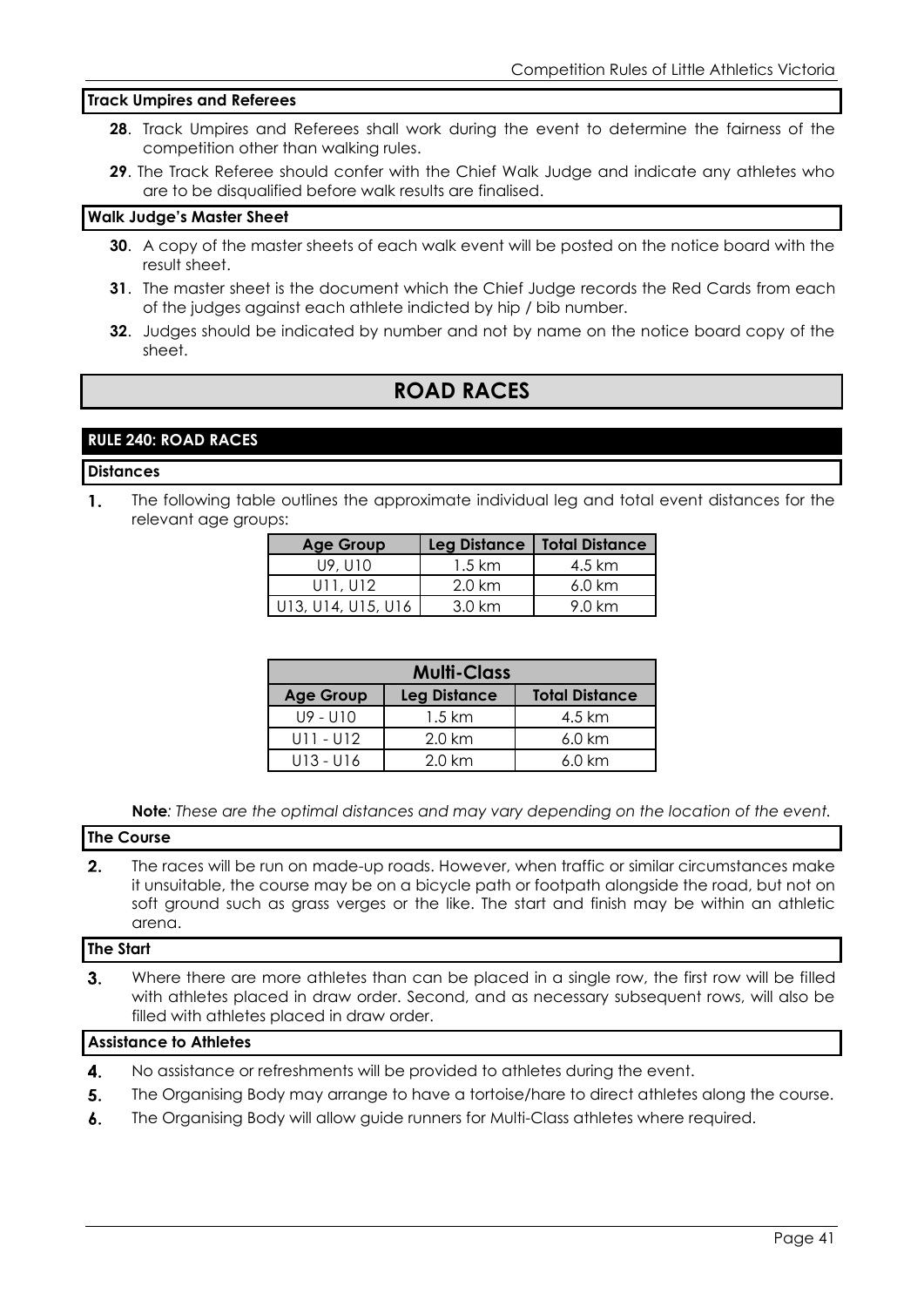#### **Team Competition**

- $7.$ Road Races will only be conducted in a **Relay** format with teams consisting of three athletes. Once an athlete has completed their leg, they will touch hands with the next athlete to signify the next athlete can start. The next athlete will be lined up within the takeover zone.
- 8. Each member of a relay team may run one leg only.
- Athletes cannot compete in more than one team.  $9<sub>1</sub>$

#### **Protests**

There is no Jury of Appeal. The Referee's decision is final. $10.$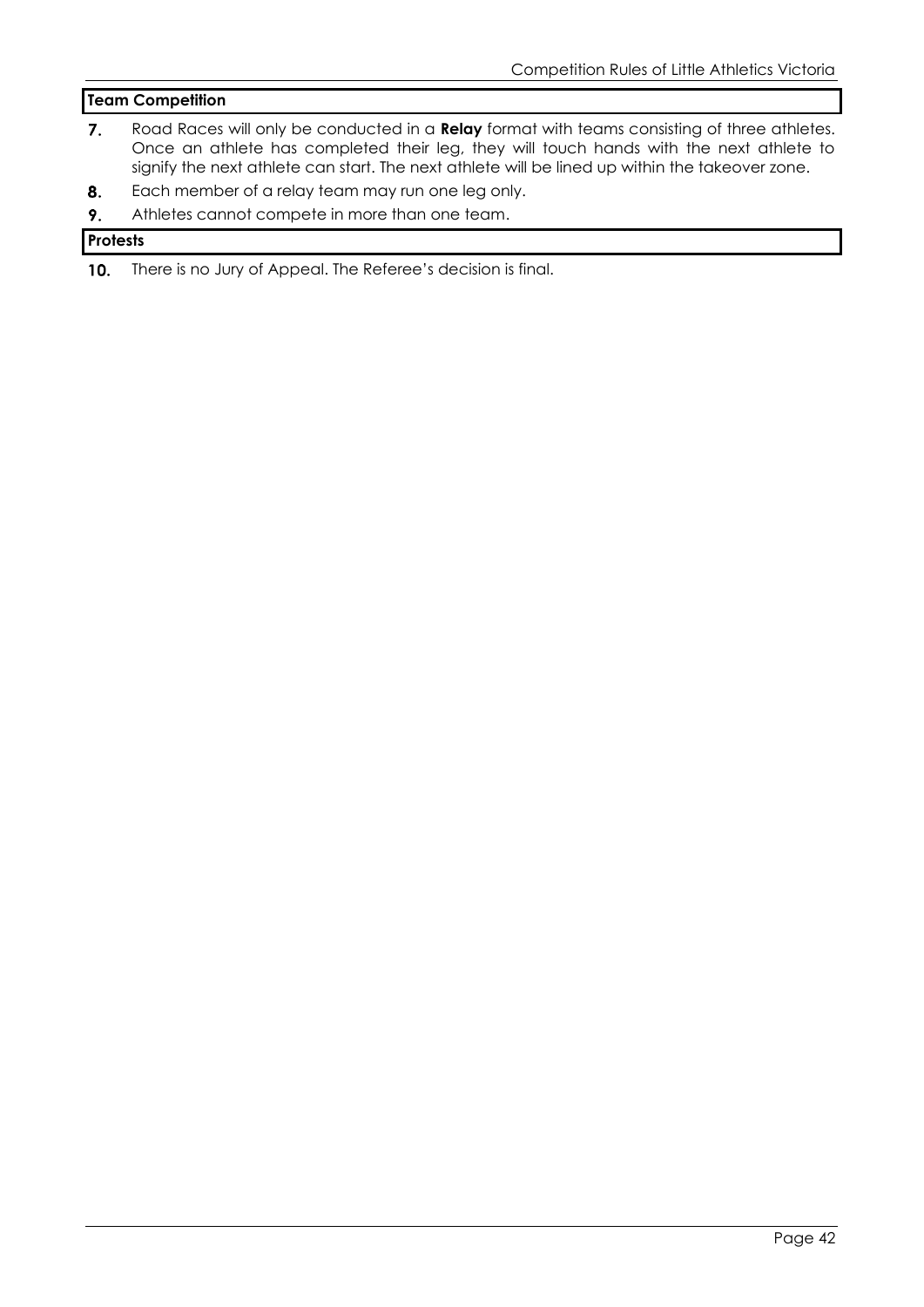## **CROSS-COUNTRY**

#### **RULE 250: CROSS-COUNTRY RACES & CROSS-COUNTRY RELAYS**

#### **Distances**

 $\mathbf{1}$ . The following table outlines the approximate event distances for the Cross-Country Races:

| <b>Age Group</b>   | <b>Distance</b>   |
|--------------------|-------------------|
| U9, U10            | $1.5 \text{ km}$  |
| U11, U12           | $2.0 \mathrm{km}$ |
| U13, U14, U15, U16 | $3.0 \mathrm{km}$ |

**Note***:* The maximum allowed distance for U16 is 4.0km, Region and State will remain at 3.0km.

| <b>Multi-Class</b> |                   |  |  |  |  |  |
|--------------------|-------------------|--|--|--|--|--|
| <b>Age Group</b>   | <b>Distance</b>   |  |  |  |  |  |
| U9 - U10           | $1.5 \mathrm{km}$ |  |  |  |  |  |
| U11 - U12          | $2.0 \mathrm{km}$ |  |  |  |  |  |
| U13 - U16          | $2.0 \mathrm{km}$ |  |  |  |  |  |

#### **The Course**

- $2.$ The course will be clearly marked with flags. Each side of the course will have a different colour set of flags. The placement of the flags will be such that the next flags in sequence are clearly visible from the previous flags. If the course incorporates a loop which could potentially lead to confusion by the athletes, the entry to such loop will be roped off from the continuation and may be manned by officials who may direct athletes.
- The terrain should be undulating, with no high obstacles, difficult or water logged sections.  $3.$

#### **The Start**

 $\mathbf{4}$ Where there are more athletes than can be placed in a single row, the first row will be filled with athletes placed in draw order. Second, and as necessary subsequent rows, will also be filled with athletes placed in draw order.

#### **Assistance to Athletes**

- 5. No assistance or refreshments will be provided to athletes during the event.
- $\mathbf{6}$ . The Organising Body may arrange to have a tortoise/hare to direct athletes along the course.
- $\overline{7}$ . The Organising Body will allow guide runners for Multi-Class athletes where required.

#### **Team Competition**

8. A team competition will be conducted concurrent with the individual event. The scoring and composition of the team(s) is as follows.

#### **Team Scoring and Composition**

- 9. Points will be awarded to athletes in order of finishing as follows:
	- 1st place receiving 1 point,
	- 2nd place receiving 2 points,
	- 63rd place receiving 63 points, etc.
- $10.$ Points for the first three athletes from a Centre to cross the finishing line will be added to give the total points scored by that team. Subsequent groupings of three will constitute the next team, and so on
- $11.$ Only the three athletes comprising the team will be eligible for a medal.
- $12.$ The team with the lowest total points will be declared the winner.
- $13.$ In the event of a tie for first, second or third place, the team whose third placed athlete scores the lowest points will be awarded the higher placing.

#### **Protests**

14. There is no Jury of Appeal. The Referee's decision is final.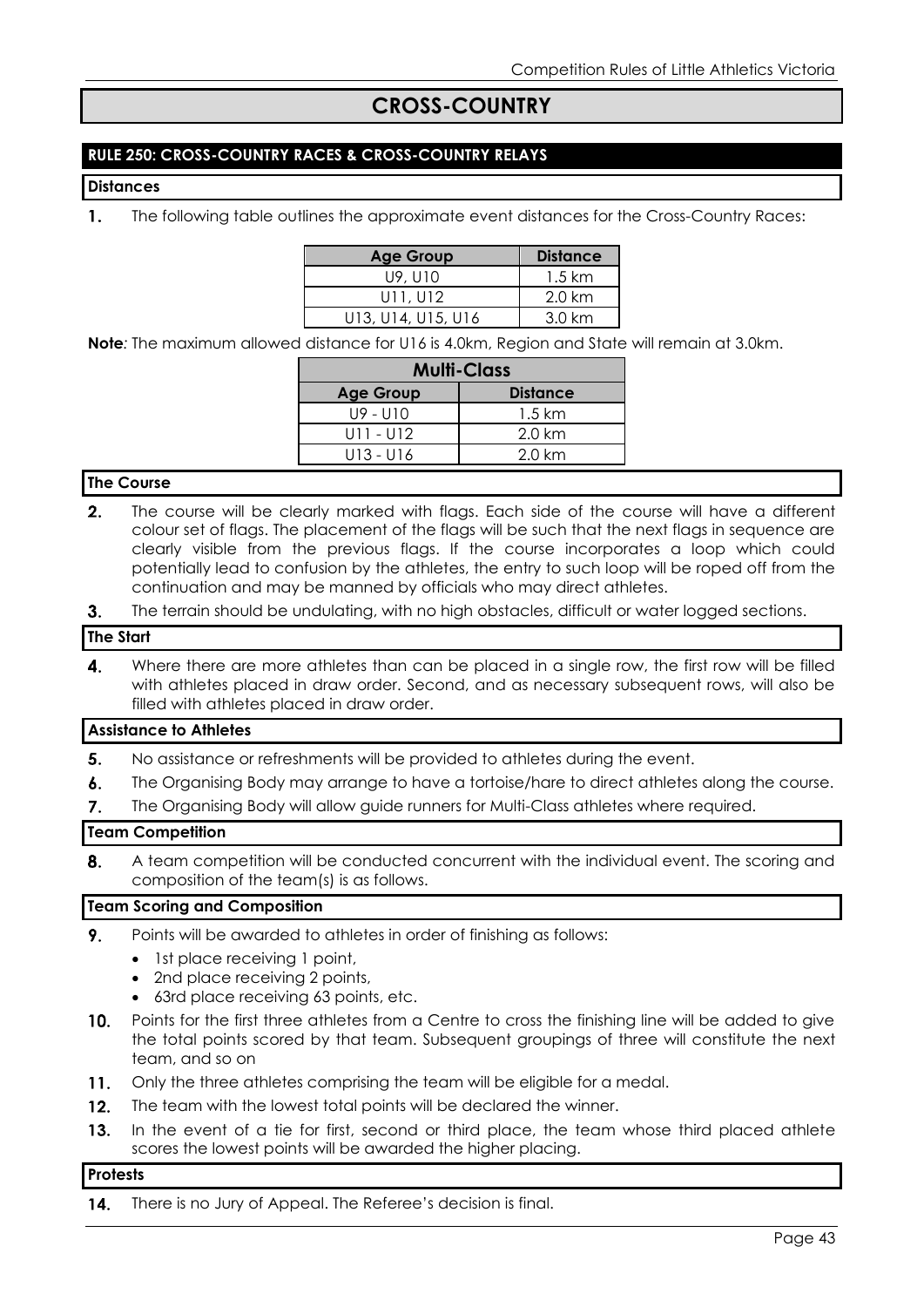# **CROSS-COUNTRY RELAY RACES**

#### **RULE 250: CROSS-COUNTRY RACES & CROSS-COUNTRY RELAYS**

#### **Distances**

 $\mathbf{1}$ . The following table outlines the approximate individual leg and total event distances for the relevant age groups for the Cross-Country Relay Races:

| <b>Age Group</b>   |                   | Leg Distance   Total Distance |
|--------------------|-------------------|-------------------------------|
| U9, U10            | $1.0 \mathrm{km}$ | 3.0 km                        |
| U11, U12           | $1.5 \mathrm{km}$ | 4.5 km                        |
| U13, U14, U15, U16 | $2.0 \mathrm{km}$ | $6.0 \text{ km}$              |

| <b>Multi-Class</b>                                               |                   |        |  |  |  |  |  |
|------------------------------------------------------------------|-------------------|--------|--|--|--|--|--|
| <b>Total Distance</b><br><b>Leg Distance</b><br><b>Age Group</b> |                   |        |  |  |  |  |  |
| U9 - U10                                                         | $1.0 \mathrm{km}$ | 3.0 km |  |  |  |  |  |
| $U11 - U12$                                                      | $1.5 \mathrm{km}$ | 4.5 km |  |  |  |  |  |
| $U13 - U16$                                                      | 1.5 km            | 4.5 km |  |  |  |  |  |

**Note***:* These are the optimal distances and may vary depending on the location of the event.

#### **The Course**

- $2.$ The course will be clearly marked with flags. Each side of the course will have a different colour set of flags. The placement of the flags will be such that the next flags in sequence are clearly visible from the previous flags. If the course incorporates a loop which could potentially lead to confusion by the athletes, the entry to such loop will be roped off from the continuation and may be manned by officials who may direct athletes.
- $3<sub>1</sub>$ The terrain should be undulating, with no high obstacles, difficult or water logged sections.

#### **The Start**

 $\mathbf{4}$ Where there are more athletes than can be placed in a single row, the first row will be filled with athletes placed in draw order. Second, and as necessary subsequent rows, will also be filled with athletes placed in draw order.

#### **Assistance to Athletes**

- 5. No assistance or refreshments will be provided to athletes during the event.
- $\boldsymbol{6}$ . The Organising Body may arrange to have a tortoise/hare to direct athletes along the course.
- The Organising Body will allow guide runners for Multi-Class athletes where required.  $\overline{7}$ .

#### **Team Competition**

- Cross-Country Relay Races will only be conducted in a **Relay** format with teams consisting of 8. three athletes. Once an athlete has completed their leg, they will touch hands with the next athlete to signify the next athlete can start. The next athlete will be lined up within the takeover zone.
- $9<sub>1</sub>$ Each member of a relay team may run one leg only.
- $10.$ Athletes cannot compete in more than one team.

#### **Protests**

 $11.$ There is no Jury of Appeal. The Referee's decision is final.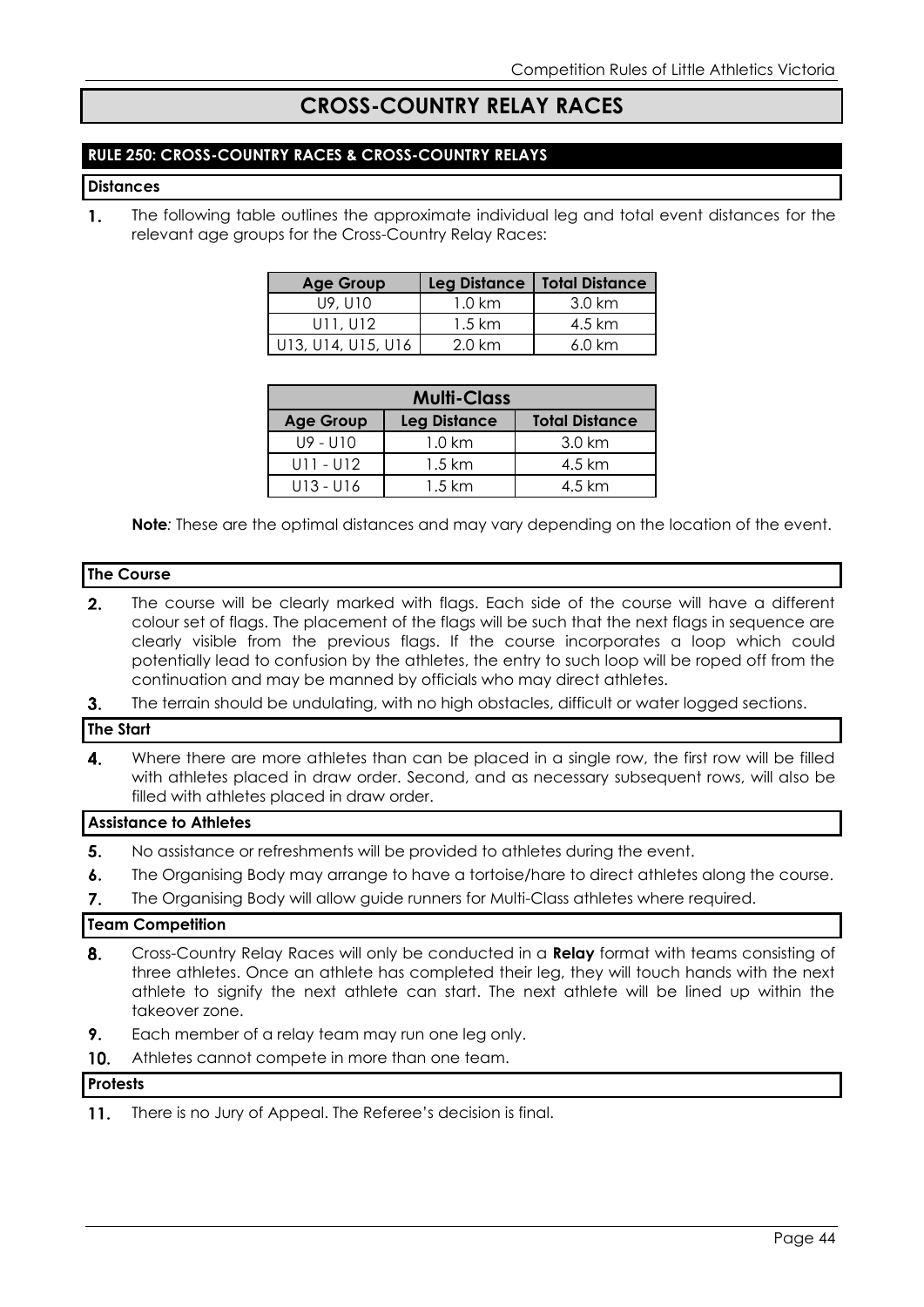## **VICTORIAN BEST PERFORMANCE**

#### **RULE 260: VICTORIAN BEST PERFORMANCE**

Victorian Best Performances (VBP) will be maintained for all events conducted at Track &  $\mathbf{1}$ . Field, Relay and Combined Events (including the points score for each age group). VBP are not recognised for Multi-Class athletes, currently.

**Note:** Invitational Athletes, are not eligible for a VBP or ABP.

- For a performance to be accepted as a Victorian Best Performance the following criteria  $2.$ must be observed:
	- **(a)** The performance must be achieved at the LAVic Region Carnival or the LAVic State Championship or other approved LAVic controlled special meeting. This does not include normal Centre meetings, Centre Championships, Open Days or ALAC events.
	- **(b)** The claim for the performance must be submitted on an official form supplied by the Organising Body; complete with all documentary evidence to the LAVic office within fourteen days after the event.
	- **(c)** For Track events:
		- **(i)** The track must conform to Rule 140.
		- **(ii)** The timing must conform to Rule 165.
		- **(iii)** Where fully automatic timing is being used only **one** time needs to be lodged with the VBP claim to be accepted.
		- **(iv)** If fully automatic timing is **not** being used, **three** times must be lodged with the VBP claim to be accepted.
		- **(v)** Times must be checked and signed by the Chief Photo Finish Operator or the Chief Timekeeper and the Referee of the meeting.
		- **(vi)** A VBP will only be recognised for athletes or teams who are first across the finish line.
		- **(vii)** For hand time performances, the performance will be rounded to 0.1 seconds and then standardised to align to a fully automatic time as follows:
			- Distances under 400m: + 0.24 seconds
			- Distances of 400m or 4x100m relay: + 0.14 seconds
			- Distances greater than 400m: No change
			- a standardised time will be indicated with {S} or similar

**Note***: As of August 2014 all existing VBP Track performances will be standardised using the formulas above and whichever of the standardised hand time or fully automatic time performance is lower will be declared the VBP.*

#### **(d) For Field events**:

- **(i)** All distances and heights must be checked and the recording sheet signed by the Chief Judge and Referee or Referee's delegate.
- **(ii)** All implements and measuring apparatus must be verified by LAVic for compliance, to be included in the pool of available equipment.
- **(iii)** The recording of a Victorian Best Performance requires the Referee to check the manner in which the trial is measured is correct and to verify the measurement of the trial using a certified tape or bar, except where an approved scientific measuring apparatus EDM is being used, the accuracy of which has been confirmed by a qualified Measurement Judge.
- **(iv)** Where the measurement of a Long Jump or Triple Jump is within 5cm of the VBP for that event or the measurement of any throws event is within 10cm of the VBP for that event, the measurement must be checked using a certified tape except where an approved scientific measuring apparatus EDM, is being used.
- **(e)** Wind assistance will not be considered as a factor in determining Victorian Best Performances.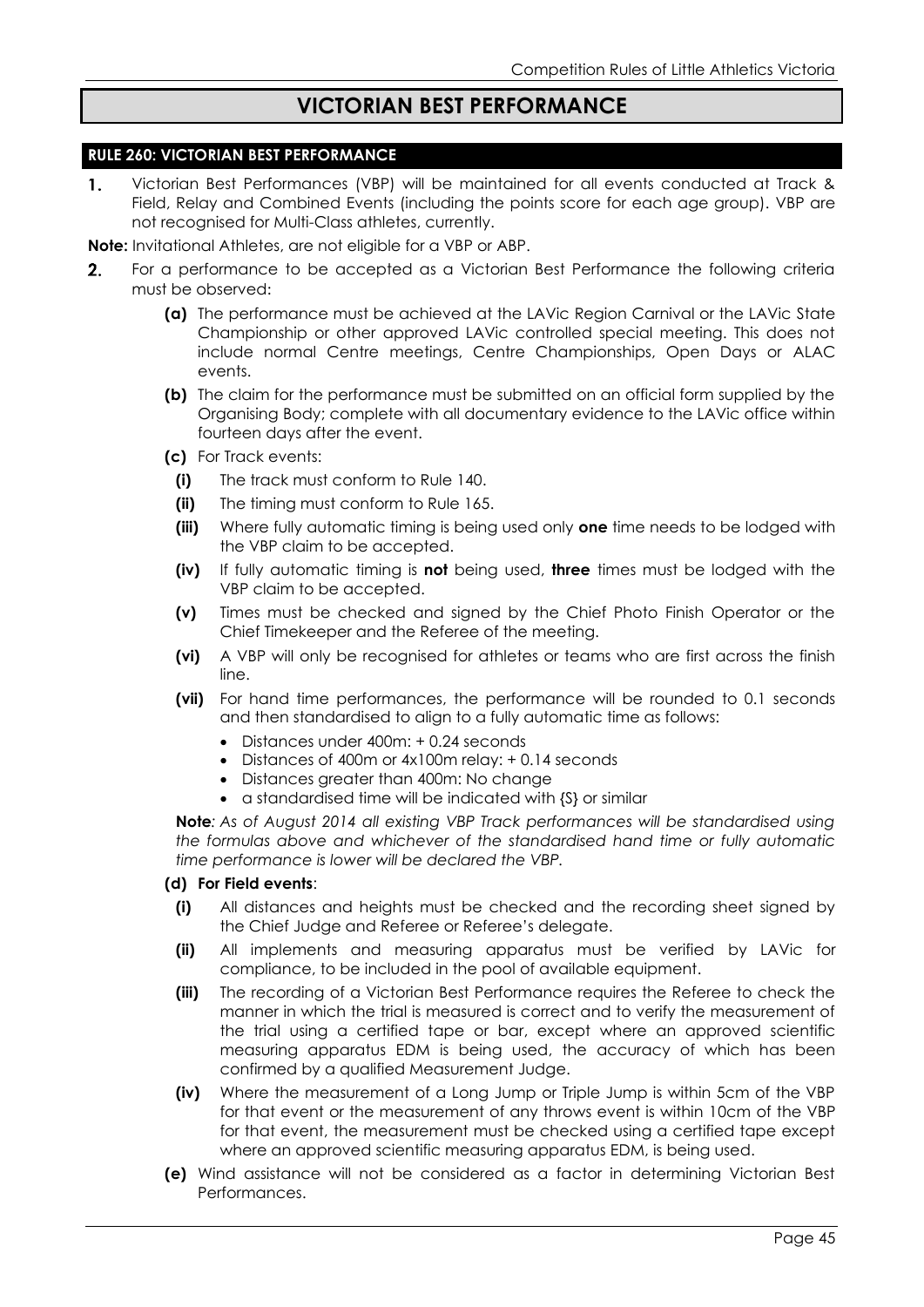- $3.$ A claim for a Victorian Best Performance will be accepted for any individual athlete if it has been accomplished during a mixed competition and the recording sheets conform to Rule 147.
- 4. Claims for Victorian Best Performance will be accepted for individual events as follows:
	- **(f)** Existing Victorian Best Performance: The number of athletes/teams in the event will not be an impediment.
	- **(g)** New Event:
		- **(i)** There must be at least three athletes/teams participating.
		- **(ii)** The VBP will be awarded at the end of the season and will take into account the best performance at all valid competitions listed in Rule 260.
		- **(iii)** Providing the criteria at (i) & (ii) above are met, Organising Bodies will submit completed paperwork for new events as if it is a claim for an existing Victorian Best Performance.
- 5. Australian Best Performances (ABP) may only be claimed at a State or National Little Athletics Championship. Region Carnivals or Centre performances will not be considered. ABP are not recognised for Multi-Class athletes, currently.

|                                      | <b>Age Group</b> |            |            |            |         |     |     |     |  |
|--------------------------------------|------------------|------------|------------|------------|---------|-----|-----|-----|--|
| Event                                | U9               | <b>U10</b> | <b>U11</b> | <b>U12</b> | U13     | U14 | U15 | U16 |  |
| 70 <sub>m</sub>                      | X                | X          |            |            |         |     |     |     |  |
| 100m                                 | Χ                | Χ          | Χ          | Χ          | Χ       | Χ   | Χ   | Χ   |  |
| 200m                                 | Χ                | X          | Χ          | X          | Χ       | Χ   | Χ   | Χ   |  |
| 400m                                 | Χ                | Χ          | Χ          | Χ          | Χ       | Χ   | Χ   | Χ   |  |
| 800m                                 | Χ                | $\sf X$    | Χ          | Χ          | Χ       | Χ   | Χ   | Χ   |  |
| 1500m                                |                  |            | Χ          | Χ          | Χ       | Χ   | Χ   | Χ   |  |
| 60m Hurdles                          | Χ                | Χ          |            |            |         |     |     |     |  |
| 80m Hurdles                          |                  |            | Χ          | Χ          | Χ       | G   |     |     |  |
| 90m Hurdles                          |                  |            |            |            |         | B   | G   | G   |  |
| 100m Hurdles                         |                  |            |            |            |         |     | B   | B   |  |
| 200m Hurdles                         |                  |            |            |            | Χ       | Χ   |     |     |  |
| 300m Hurdles                         |                  |            |            |            |         |     | Χ   | Χ   |  |
| 700m Race Walk                       | Χ                |            |            |            |         |     |     |     |  |
| 1100m Race Walk                      |                  | Χ          | X          |            |         |     |     |     |  |
| 1500m Race Walk                      |                  |            |            | χ          | Χ       | χ   | Χ   | χ   |  |
| High Jump                            | Χ                | X          | Χ          | Χ          | Χ       | Χ   | Χ   | Χ   |  |
| Long Jump                            | Χ                | Χ          | X          | Χ          | χ       | Χ   | Χ   | Χ   |  |
| Triple Jump                          |                  |            | Χ          | X          | $\sf X$ | X   | X   | Χ   |  |
| <b>Discus</b>                        | Χ                | Χ          | Χ          | Χ          | X       | X   | Χ   | Χ   |  |
| Javelin                              |                  |            | Χ          | Χ          | Χ       | Χ   | Χ   | Χ   |  |
| Shot Put                             | Χ                | Χ          | Χ          | Χ          | X       | Χ   | Χ   | Χ   |  |
| <b>Combined Events</b>               | Xv               | Xv         | Xv         | Xv         | Xv      | Xv  | Xv  | Xv  |  |
| 4x100m Relay                         | Χ                | Χ          | Χ          | X          | Χ       | X   | Χ   | Χ   |  |
| Mixed Sex 4x100m Relay               | Xv               | Xv         | Xv         | Xv         | Xv      | Xv  | Xv  | Xv  |  |
| 4x200m Relay                         | Xv               | Xv         | Xv         | Xv         | Xv      | Xv  | Xv  | Xv  |  |
| Mixed Sex 4x200m Relay               | MSv              | MSv        | MSv        | MSv        | MSv     | MSv | MSv | MSv |  |
| Medley Relay<br>100m,300m,200m,400m) | Xv               | Xv         | Xv         | Xv         | Xv      | Xv  | Xv  | Xv  |  |

#### **RULE 261: EVENTS FOR WHICH VICTORIAN BEST PERFORMANCE RECORDS ARE RECOGNISED**

#### **Legend:**

**v** – Lowercase v indicates a non-standard LAA Standard Event.

Only VBP's maybe claimed for these events.



Event not allowed for that age group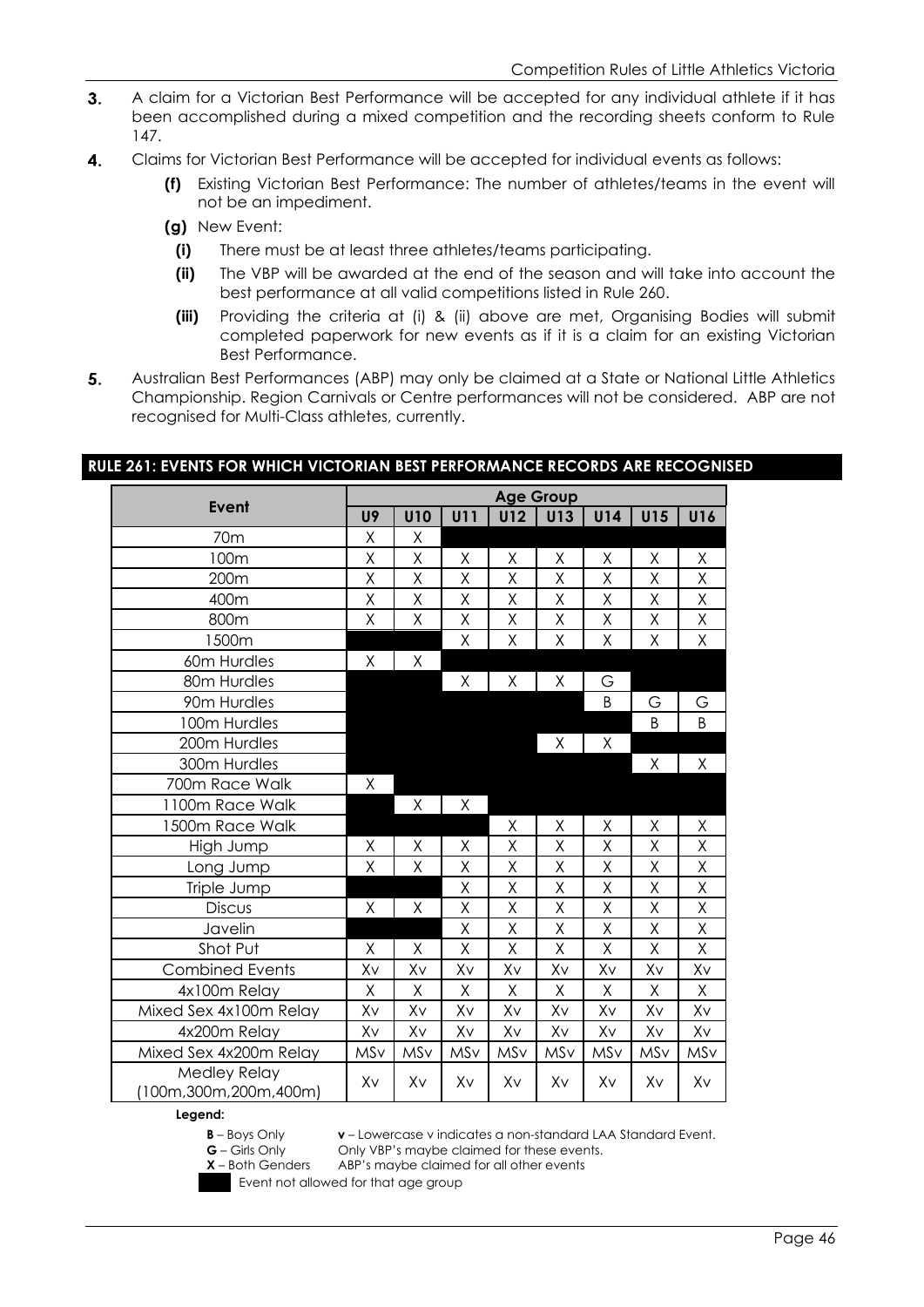# **Appendix 1 - CENTRE LEVEL STANDARD EVENTS TABLE**

|                                     |                 | <b>ON TRACK</b>      |                 | <b>AGE GROUP</b> |                            |             |             |              |                 |              |                 |
|-------------------------------------|-----------------|----------------------|-----------------|------------------|----------------------------|-------------|-------------|--------------|-----------------|--------------|-----------------|
| <b>EVENT</b>                        | U6              | U <sub>7</sub>       | U8              | U9               | <b>U10</b>                 | U11         | U12         | U13          | U14             | U15          | U16             |
| 70m                                 | Χ               | X                    | $\sf X$         | $\mathsf{X}$     | X                          | X           | X           | X            | $\times$        | X            | X               |
| 100m                                | $\sf X$         | Χ                    | $\mathsf X$     | $\mathsf{X}$     | $\mathsf X$                | X           | X           | Χ            | X               | X            | $\mathsf X$     |
| 200m                                |                 | X                    | $\mathsf X$     | $\mathsf{X}$     | $\mathsf X$                | X           | X           | X            | $\times$        | X            | $\mathsf X$     |
| 400m                                |                 |                      |                 | $\mathsf{X}$     | $\mathsf X$                | X           | X           | Χ            | $\mathsf X$     | $\mathsf X$  | $\mathsf X$     |
| Unlaned - up to                     |                 | 300m 500m 700m       |                 |                  |                            |             |             |              |                 |              |                 |
| 800m                                |                 |                      |                 | $\mathsf{X}$     | $\mathsf X$                | X           | X           | $\mathsf X$  | $\mathsf X$     | $\mathsf X$  | $\mathsf X$     |
| 1500m                               |                 |                      |                 |                  |                            | X           | X           | X            | X               | $\mathsf X$  | $\mathsf X$     |
| Sprint Hurdles (Boys)               | 60 <sub>m</sub> | <b>60m</b>           | 60m             | <b>60m</b>       | 60 <sub>m</sub>            | <b>80m</b>  | <b>80m</b>  | <b>80m</b>   | <b>90m</b>      | 100m         | 100m            |
| Sprint Hurdles (Girls)              | 60 <sub>m</sub> | 60 <sub>m</sub>      | 60 <sub>m</sub> | 60m              | 60 <sub>m</sub>            | <b>80m</b>  | <b>80m</b>  | <b>80m</b>   | 80 <sub>m</sub> | <b>90m</b>   | 90 <sub>m</sub> |
| Long Hurdles                        |                 |                      |                 |                  |                            |             |             | 200m         | 200m            | 300m         | 300m            |
| Race Walk                           |                 |                      | 700m            | 700m             | 1100m                      | 1100m       | 1500m       | 1500m        | 1500m           | 1500m        | 1500m           |
| High Jump (Scissor)                 |                 |                      | $\mathsf{X}$    | $\overline{X}$   | $\mathsf X$                |             |             |              |                 |              |                 |
| High Jump                           |                 |                      |                 |                  |                            | $\mathsf X$ | $\mathsf X$ | $\mathsf X$  | $\sf X$         | $\mathsf X$  | $\mathsf X$     |
| Long Jump (mat)                     | $\mathsf X$     | X                    | $\mathsf X$     | $\mathsf{X}$     | $\mathsf X$                |             |             |              |                 |              |                 |
| Long Jump (board)                   |                 |                      |                 |                  |                            | $\mathsf X$ | $\mathsf X$ | $\mathsf X$  | $\sf X$         | $\mathsf X$  | $\mathsf X$     |
| Triple Jump                         |                 |                      |                 |                  |                            | $\mathsf X$ | $\mathsf X$ | $\mathsf X$  | $\sf X$         | $\mathsf{X}$ | $\sf X$         |
| Discus (Boys)                       | 350g            | 350g                 | 500g            | 500 <sub>g</sub> | 500g                       | 500g        | 750g        | 750g         | 1kg             | 1kg          | 1kg             |
| Discus (Girls)                      | 350g            | 350g                 | 500g            | 500 <sub>g</sub> | 500g                       | 500g        | 750g        | 750g         | 1kg             | 1kg          | 1kg             |
| Javelin (Boys)                      |                 | <b>Vortex</b> Vortex |                 |                  | <b>Vortex or Turbo Jav</b> | 400g        | 400g        | 600g         | 600g            | 700g         | 700g            |
| Javelin (Girls)                     |                 | <b>Vortex Vortex</b> |                 |                  | Vortex or Turbo Jav        | 400g        | 400g        | 400g         | 400g            | 500g         | 500g            |
| Shot Put (Boys)                     | 1kg             | 1kg                  | 1.5kg           | 2kg              | 2kg                        | 2kg         | 2kg         | 3kg          | 3kg             | 4kg          | 4kg             |
| Shot Put (Girls)                    | 1kg             | 1kg                  | 1.5kg           | 2kg              | 2kg                        | 2kg         | 2kg         | 3kg          | 3kg             | 3kg          | 3kg             |
| <b>EVENT</b>                        | U6              | U7                   | U8              | U9               | <b>U10</b>                 | U11         | <b>U12</b>  | U13          | U14             | U15          | U16             |
| Shuttle Relay                       | $\mathsf X$     | $\overline{X}$       | $\mathsf X$     | $\overline{X}$   | $\sf X$                    | $\mathsf X$ | $\mathsf X$ | $\mathsf{X}$ | $\mathsf X$     | $\mathsf X$  | $\mathsf{X}$    |
| 4x100m                              | $\mathsf X$     | $\mathsf X$          | $\mathsf X$     | $\mathsf{X}$     | $\mathsf X$                | $\mathsf X$ | $\mathsf X$ | $\mathsf{X}$ | $\mathsf X$     | $\mathsf X$  | $\mathsf X$     |
| Mixed Sex 4x100m                    | $\mathsf X$     | $\overline{X}$       | $\mathsf X$     | $\mathsf{X}$     | $\sf X$                    | $\mathsf X$ | $\mathsf X$ | X            | $\mathsf X$     | $\mathsf X$  | $\mathsf{X}$    |
| 4x200m                              |                 | $\mathsf{X}$         | $\mathsf X$     | $\overline{X}$   | $\mathsf X$                | $\mathsf X$ | $\mathsf X$ | X            | $\mathsf X$     | $\mathsf X$  | $\mathsf X$     |
| Mixed Sex 4x200m                    |                 | $\mathsf X$          | $\mathsf X$     | $\overline{X}$   | $\sf X$                    | $\mathsf X$ | $\mathsf X$ | $\mathsf{X}$ | $\times$        | $\mathsf X$  | $\mathsf X$     |
| Medley<br>(100m,300m,200m,<br>400m) |                 |                      |                 | $\mathsf{X}$     | $\mathsf X$                | $\mathsf X$ | $\mathsf X$ | X            | Χ               | $\mathsf X$  | $\mathsf X$     |
| <b>EVENT</b>                        | U6              | U7                   | U8              | U9               | <b>U10</b>                 | U11         | <b>U12</b>  | U13          | U14             | U15          | U16             |
| <b>Cross Country</b><br>Season      | 500m            | 1 <sub>km</sub>      | 1 <sub>km</sub> | 1.5km            | 1.5km                      | 2km         | 2km         | 3km          | 3km             | 3km          | *4km            |

**XC RELAYS**

 $X<sup>C</sup>$ 

**RELAYS** 

**This is a full selection of events a Centre may run. Events may be modified within (less than) these specifications (eg. 50m, 150m sprint or 700m walk). For the listing of State Championship events and qualifications, refer to the LAVic Competition Regulations – Rule 604**